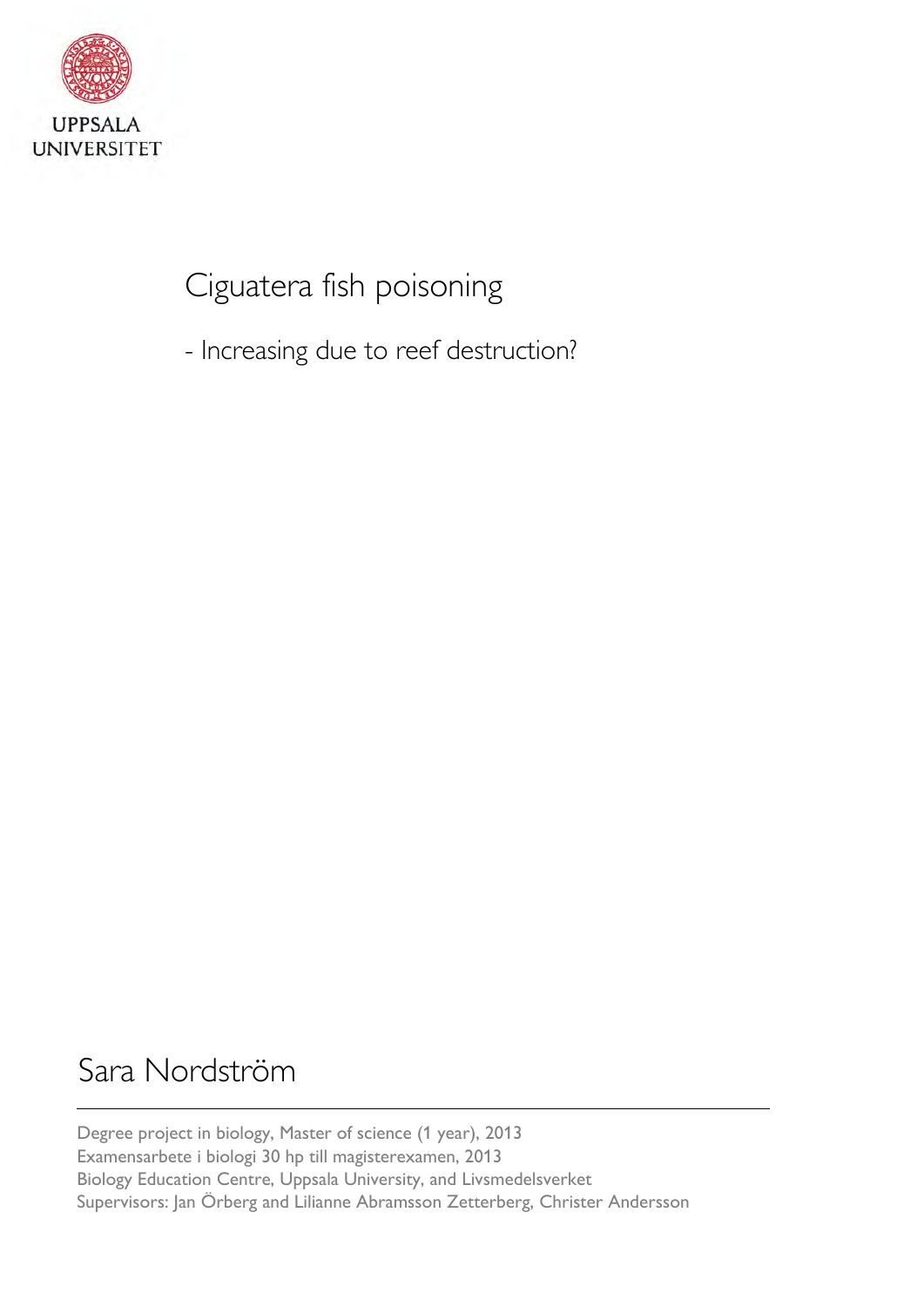# **Abstract**

Ciguatera fish poisoning (CFP) can occur after ingestion of different reef fish that contain a toxin or several toxins known as ciguatoxins. The focus of this essay is to describe what CFP is and if there is a connection between environmental problems and the occurrence of CFP. Focus will be on the following questions: What is CFP? Is there any risk of being poisoned from CFP in Sweden? What environmental factors can increase the occurrence of ciguatera outbreaks? Are human activities responsible for ciguatera outbreaks?

The ciguatoxin origins from a benthic dinoflagellate called *Gambierdiscus toxicus*. CFP is a problem in the tropical regions of the world, and particularly in the small island countries around the pacific basin and the West Indies. Fish that cause the poisoning usually live in shallow waters close to coral reefs. The toxicity of the fish largely depends on where it lived and fed. Several species of fish have been associated with CFP. The moray eel is often regarded as the most poisonous species. Other species that often seem to cause the poisoning are species of snappers, groupers, barracudas and the narrow-barred Spanish mackerel.

The symptoms of CFP usually are combination of gastrointestinal symptoms, and neurological symptoms. There is no specific treatment so focus is on reducing the symptoms. CFP is rarely fatal but sometimes there are complications associated to cardiac problems. The symptoms can persist for a long time and can return after eating fish, chicken or drinking alcohol, several years after the poisoning. The severity of the symptoms seem to be dose dependent and the lowest toxic dose to humans is 0.05 μg of the toxin or 0.01 μg /kg bodyweight. The toxins remain stable after heating. Several different ciguatoxins (CTX) have been identified that are responsible for causing CFP. The most potent ciguatoxin is P-CTX-1, where P stands for Pacific.

CFP is not often reported to authorities and in Australia it is estimated that only 20% of the actual cases are reported. In 2001 the Swedish Poisons Information Centre reported that so far, to their knowledge, there had only been one single incident of CFP in Sweden where three people were poisoned during a vacation abroad.

It is not known what initiates blooms of *Gambierdiscus toxicus* that is responsible for the ciguatera outbreaks. Reef destruction seems to cause outbreaks of CFP. One of the reasons for this is that there are more substrates (consisting of dead corals) for the hosts (macroalgae) of the dinoflagellate to grow on. Many different types of reef destruction can increase the frequency of the ciguatera outbreaks. Some of these are land erosion and coral bleaching, a phenomenon strongly associated to El Niño and an increase in water temperature. In order to prevent CFP it is important to bear in mind the relationship between coral destruction and outbreaks of CFP. It is also important to refrain from eating large servings of the same fish.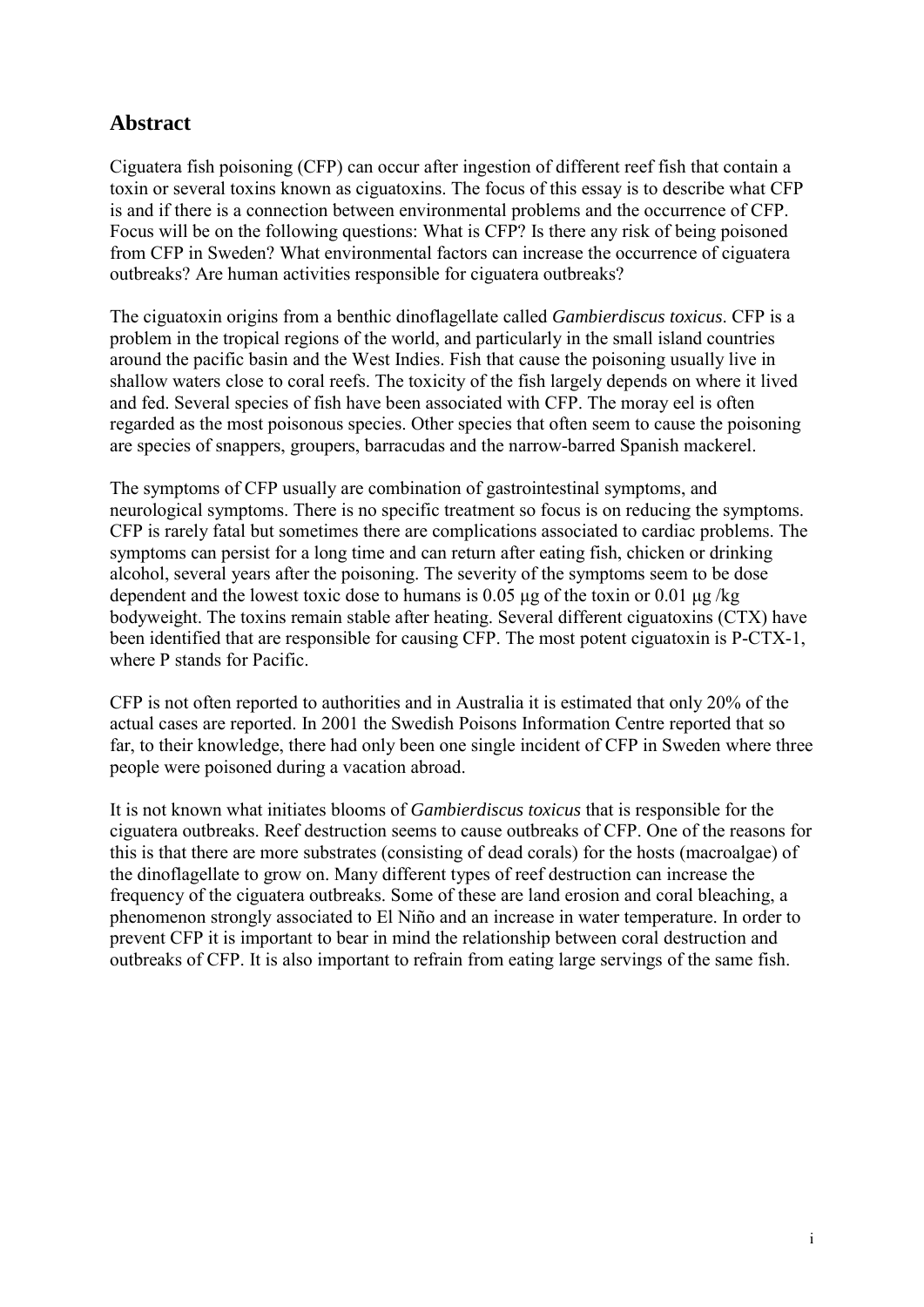# **Contents**

|              | Abstract                                                     |                                                                | $\mathbf 1$                                |  |  |
|--------------|--------------------------------------------------------------|----------------------------------------------------------------|--------------------------------------------|--|--|
|              | Contents                                                     |                                                                |                                            |  |  |
| $\mathbf{1}$ | Introduction                                                 |                                                                |                                            |  |  |
|              | 2 The project                                                |                                                                |                                            |  |  |
| 3            | Literature                                                   |                                                                |                                            |  |  |
| 4            |                                                              | Ciguatera fish poisoning                                       | $\begin{array}{c} 2 \\ 2 \\ 3 \end{array}$ |  |  |
|              | 4.1 History                                                  |                                                                |                                            |  |  |
|              |                                                              | 4.2 Occurrence of ciguatera fish poisoning                     |                                            |  |  |
|              | 4.3 Species associated with ciguatera fish poisoning         |                                                                | $\overline{4}$                             |  |  |
|              | 4.4 Toxins found in ciguateric fish                          |                                                                |                                            |  |  |
|              | 4.5 Symptoms of ciguatera fish poisoning                     |                                                                | 9                                          |  |  |
|              | 4.5.1                                                        | Duration of symptoms and persistence of ciguatoxin in the body | 10                                         |  |  |
|              | 4.6 Pathological findings in experimental animals and man    |                                                                |                                            |  |  |
|              |                                                              | 4.6.1 Single dose administration of ciguatoxin                 | 10                                         |  |  |
|              |                                                              | 4.6.2 Repeated administration of ciguatoxin                    | 11                                         |  |  |
|              | 4.7 Treatment of ciguatera fish poisoning                    |                                                                | 11                                         |  |  |
|              | 4.8 Prevention                                               |                                                                | 12                                         |  |  |
|              | 4.9 Methods to identify and quantify ciguatoxins             |                                                                | 13                                         |  |  |
|              | 4.10                                                         | Concentrations in fish and toxic doses                         | 14                                         |  |  |
|              | 4.11                                                         | Mechanism of action                                            | 15                                         |  |  |
|              | 4.12                                                         | Toxicokinetics                                                 | 16                                         |  |  |
|              | 4.13                                                         | Ciguatera fish poisoning and cardiac toxicity in humans        | 16                                         |  |  |
|              | 4.14                                                         | Ciguatera fish poisoning and foetal development in humans      | 16                                         |  |  |
|              | 4.15                                                         | Cases                                                          | 17                                         |  |  |
|              | 4.16                                                         | Ciguatera fish poisoning in the world                          | 18                                         |  |  |
|              | 4.17                                                         | Ciguatera fish poisoning in Sweden                             | 19                                         |  |  |
| 5            |                                                              | Environmental aspects on ciguatera fish poisoning              | 19                                         |  |  |
|              | 5.1 Biology of Gambierdiscus toxicus                         |                                                                | 19                                         |  |  |
|              | 5.2 Maitotoxin                                               |                                                                | 20                                         |  |  |
|              |                                                              | 5.3 Environmental conditions causing ciguatera outbreaks       | 20                                         |  |  |
|              |                                                              | 5.3.1 Bacteria                                                 | 21                                         |  |  |
|              |                                                              | 5.3.2 Destruction of corals                                    | 21                                         |  |  |
|              |                                                              | 5.3.3 Coral bleaching                                          | 21                                         |  |  |
|              |                                                              | 5.3.4 Land erosion                                             | 22                                         |  |  |
|              |                                                              | 5.3.5 Increase in nutrients due to coral destruction           | 22                                         |  |  |
|              |                                                              | 5.3.6 An acidic environment                                    | 22                                         |  |  |
|              | 5.4 Correlation between ciguatera fish poisoning and El Niño |                                                                | 22                                         |  |  |
|              | 5.5 Toxicity of Gambierdiscus toxicus                        |                                                                | 23                                         |  |  |
|              | 5.6 Can outbreaks of ciguatera fish poisoning be predicted?  |                                                                | 23                                         |  |  |
| 6            | Conclusions                                                  |                                                                | 25                                         |  |  |
|              |                                                              | Acknowledgements                                               | 26                                         |  |  |
| 7            | References                                                   |                                                                | 27<br>30                                   |  |  |
|              | Appendix                                                     |                                                                |                                            |  |  |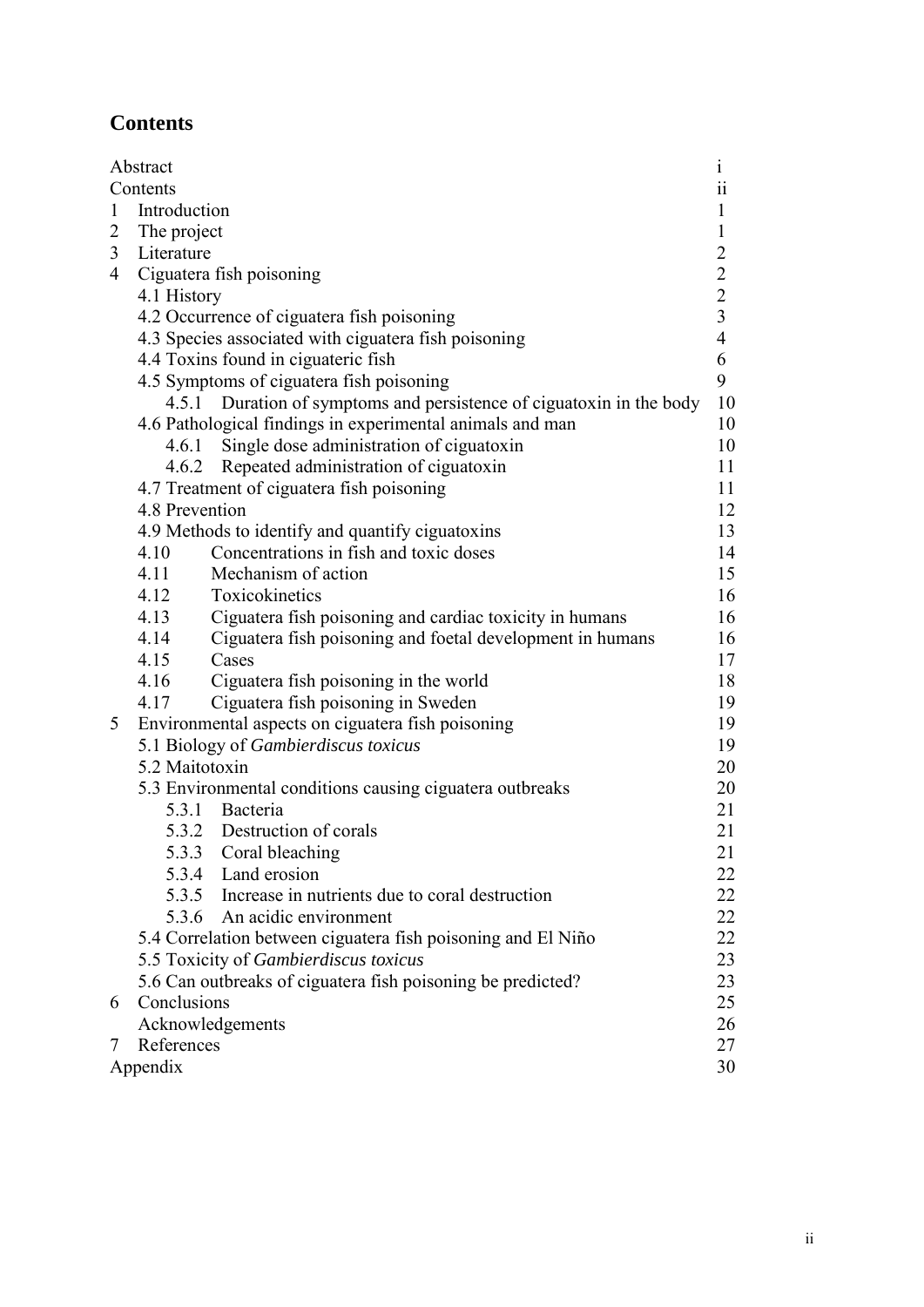# **1 Introduction**

Ciguatera fish poisoning, or CFP, is a type of poisoning that can occur in humans after the ingestion of various types of reef fish that contains a toxin or several related toxins called ciguatoxins. It is a major health problem in the tropical regions of the world and can be mistaken with several other forms of marine poisoning. The major toxin is lipid-soluble but there may also be other, water-soluble toxins involved in this type of poisoning. The initial signs of poisoning are gastrointestinal symptoms such as diarrhoea and abdominal pain that usually are followed by neurological symptoms (Lewis and King, 1996).

Worldwide CFP is probably the most reported illness when it comes to seafood-poisonings. Still it is very under-reported, probably because the symptoms are not necessary severe and are easily confused with other seafood poisonings or diseases (Lehane and Lewis, 2000). The new technology and transportation techniques make it possible to transport marine organisms all over the world. But the knowledge about these exotic products is scarce in our parts of the world and it is therefore important to spread information to prevent possible food poisonings. In the Nordic countries there are only a few reports of CFP but there are people from Sweden who have been poisoned during their vacation to tropical parts of the world.

There are results indicating a relationship between the destruction of coral reefs and an increase in the frequency of CFP. This relation is not yet clearly understood, and the scientists are looking at several different factors that can affect the frequency of the outbreaks, such as water temperature, salinity and amounts of nutrients that are available. The purpose of this essay is to describe what CFP is and if there is a connection between environmental problems and the occurrence of CFP. Focus will be on the following questions: What is CFP? Is there any risk of being poisoned from ciguatoxins in Sweden? What environmental factors can increase the occurrence of ciguatera outbreaks? Are human activities responsible for ciguatera outbreaks?

# **2 The Project**

This examination essay will be a part of a larger project initiated by Christer Andersson at the National Food Administration in Sweden. The project is funded by the Nordic council of ministers (Nordiska ministerrådet) and concerns natural toxins in seafood. Representatives from all of the Nordic countries are participating and contributing with their field of expertise. The completed project will be in the form of a dictionary concerning toxicological aspects of the consumption of marine organisms with regards to naturally occurring toxins. In this case the naturally occurring toxins mean those that the organism produces itself or substances produced naturally by another organism and then are accumulated into the organism via the intake of food. When completed the dictionary will be available in all the Nordic countries (Denmark, Finland, Iceland, Norway and Sweden).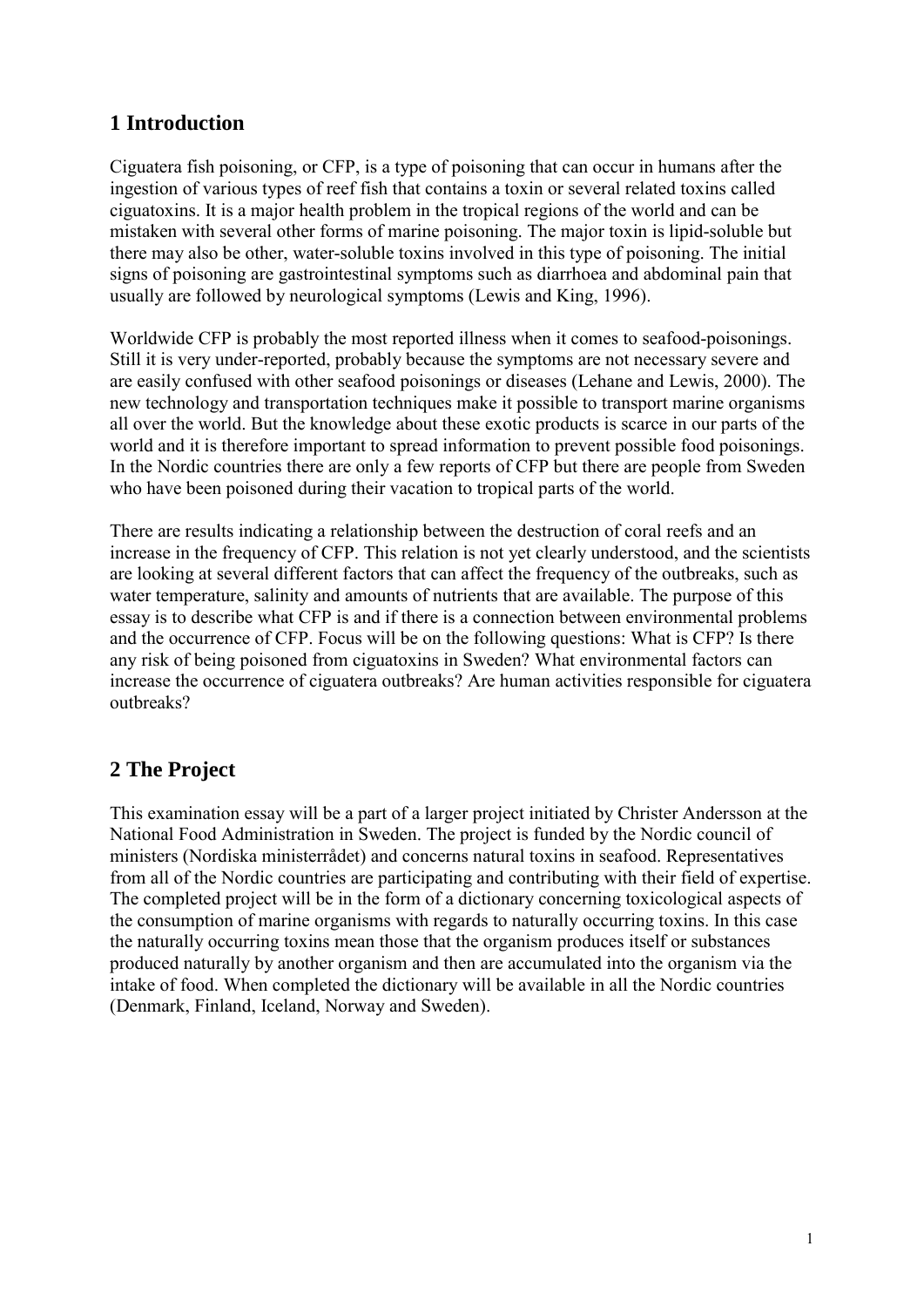# **3 Literature**

The material used in this essay have been obtained via PubMed [\(http://www.ncbi.nlm.nih.gov/pubmed\)](http://www.ncbi.nlm.nih.gov/pubmed), Toxline [\(http://toxnet.nlm.nih.gov/cgi](http://toxnet.nlm.nih.gov/cgi-bin/sis/htmlgen?TOXLINE)[bin/sis/htmlgen?TOXLINE\)](http://toxnet.nlm.nih.gov/cgi-bin/sis/htmlgen?TOXLINE), and FishBase (http://www.fishbase.org/home.htm). PubMed is a database service by the National Library of Medicine, USA. Toxline is the U.S. National Library of Medicine's collection of bibliographic information that concerns the biochemical, pharmacological, physiological and toxicological effects of drugs and other chemicals. FishBase is a large global online database of fish species that provides extensive species data, mostly on finfish.

# **4 Ciguatera Fish Poisoning**

CFP is a form of food poisoning that can occur in humans after ingestion of fish that contains one or several poisons known as ciguatoxins.

# **4.1 History**

CFP has been known to man for a long time, references of CFP go back as far as the T'ang Dynasty in China (618-907 AD) (Watters, 1995). Later, in 1606, sailors with the Spanish explorer Fernando de Quiros were reported to be affected by a fish called Pargos. Subsequently, many other reports of poisonings followed from the Caribbean region (Lewis and King, 1996). Captain Cook and four other crew-members got ill after eating a similar fish as the Pargos, caught in the waters of the New Hebrides. This was in July 1774 and was recorded in journals kept by two of the ship botanists. These two carefully took notes of the symptoms and at what time they started and ended. The only death that occurred on this occasion was a parakeet bird that had been fed the fish (Watters, 1995). The term ciguatera is believed to come from a marine turban shell called *Turbo Pica*, or cigua in Spanish (Lewis and King, 1996). This can be traced back to a Portuguese biologist, Don Antonio Parra, who noticed similar symptoms as from CFP, after ingestion of meat of cigua in 1771-1787 (Watters, 1995).

For several years the origin of the ciguatoxins was unknown. In 1958 it was suggested that the toxins are introduced into the food chain through herbivorous fish that feed on toxic microalgae. Five years later it was demonstrated that the toxins might pass through the food chain without apparent harm to the carrier. The actual compound responsible for the toxicity was isolated in 1967 and given the name ciguatoxin. Years later it was proposed that a precursor to the toxin come from a benthic dinoflagellate, initially identified as belonging to the genus *Diplopsalis*. The species was renamed in 1979 to *Gambierdiscus toxicus*, because it was first found on the surface of dead corals in the Gambier Islands. The molecular structures of the main Pacific Ocean ciguatoxin and the precursor toxin in *Gambierdiscus toxicus* were identified by Murata in 1989. (Lehane and Lewis, 2000)

The ciguatoxins are lipid-soluble polyether compounds consisting of 13-14 rings fused into a ladder-like structure. The toxins arise from the gambiertoxins and they increase in polarity and toxicity as they undergo oxidative metabolism and pass up the food chain of herbivorous and carnivorous fishes. The toxins are stable and remain toxic after cooking.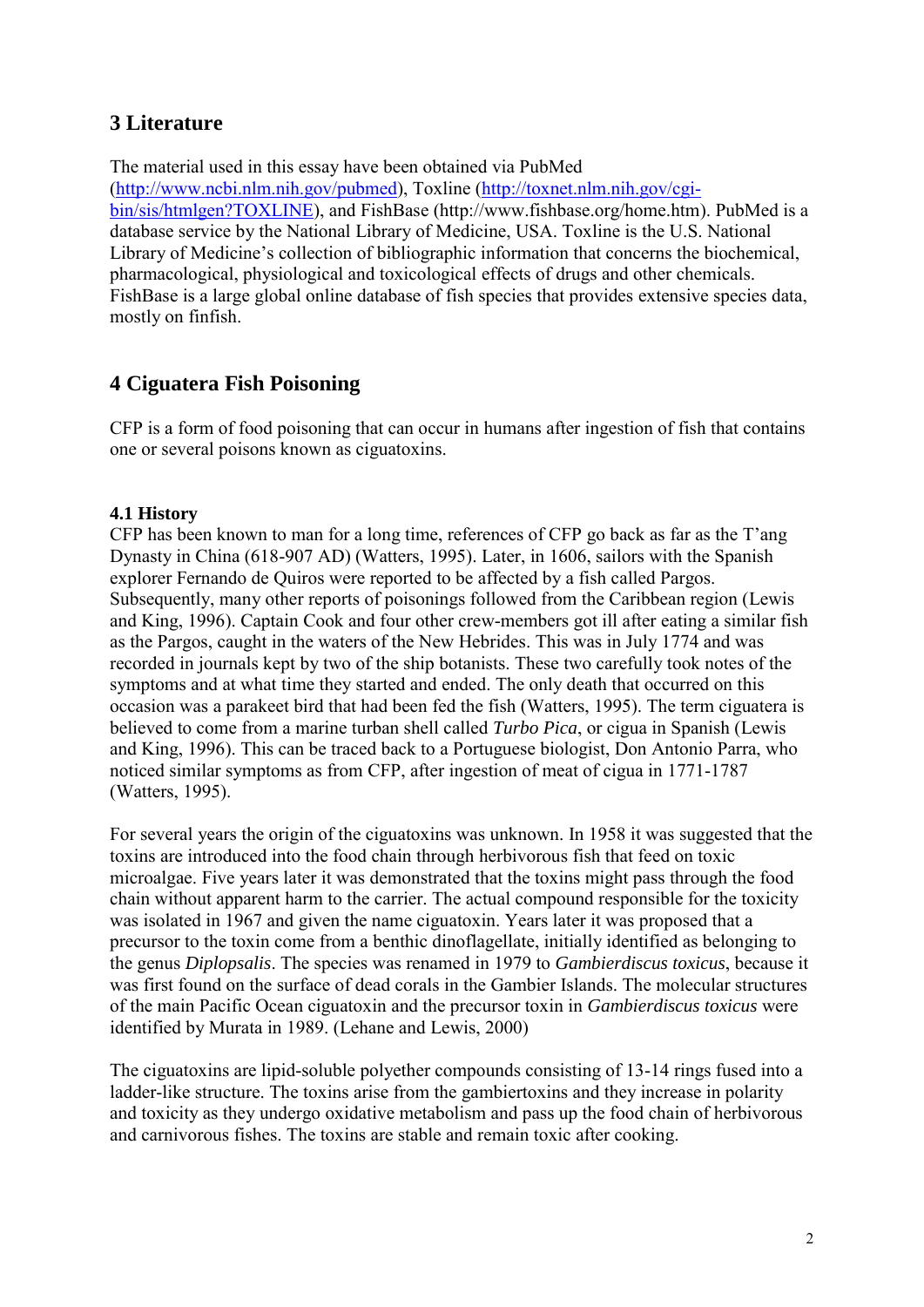#### **4.2 Occurrence of ciguatera fish poisoning**

CFP is a problem originally occurring in tropical and subtropical Pacific and Indian Ocean regions, and in the tropical Caribbean (Lehane and Lewis, 2000). Fishes that cause CFP are those that inhabit warm seas around the world, particularly in the vicinity of coral reefs. (Lewis and King, 1996; Lehane and Lewis, 2000)

As reef fishes are becoming a food product widely exported all over the world, CFP is no longer a problem only regarding the tropical regions, but a potential problem all over the world. The toxicity of ciguateric fish depends to a large extent on the area where the fish lived and fed. Fishes that become toxic are usually bottom dwellers, but on occasion also pelagic fishes may be toxic. The toxicity is derived from compounds in the ingested algae. Most reef fishes are stationary. Therefore one reef fish can be toxic, whereas another one living nearby is not, due to the presence or absence of toxic microorganisms. Most reef-fishes in French Polynesia contain low concentrations of the toxins in their meat, but it is possible that the levels can increase to high-risk concentrations, within a short period of time. (Lehane and Lewis, 2000)

The geographic areas where CFP is a particularly serious problem are the small island nations of the pacific basin and the West Indies illustrated in Figure 1 (Lewis and King, 1996). But CFP is a global problem when consuming fish caught between latitudes  $35^{\circ}$  North and  $35^{\circ}$ South. This region includes the areas around the Caribbean, and the Indian and Pacific oceans. However, CFP is not common all over these areas. It is almost unknown e.g. in the Maldives, the Seychelles, Guam, the Solomon Islands, Wallis and Futuna (html 1). The distribution may be very local as illustrated by the example from the republic of Kiribati, an island nation located in the central Pacific Ocean, where two reefs have a high risk of CFP but the remaining reefs in this atoll are low risk areas (Lewis, 2000). In Australia the occurrence of CFP is predominant in the Northern Territory and Queensland (Lewis and King, 1996).



**Figure 1** Map of the world where the high-to moderate-risk areas for CFP are heavily shaded and those of low or uncertain risk are shaded (From Lehane and Lewis 2000).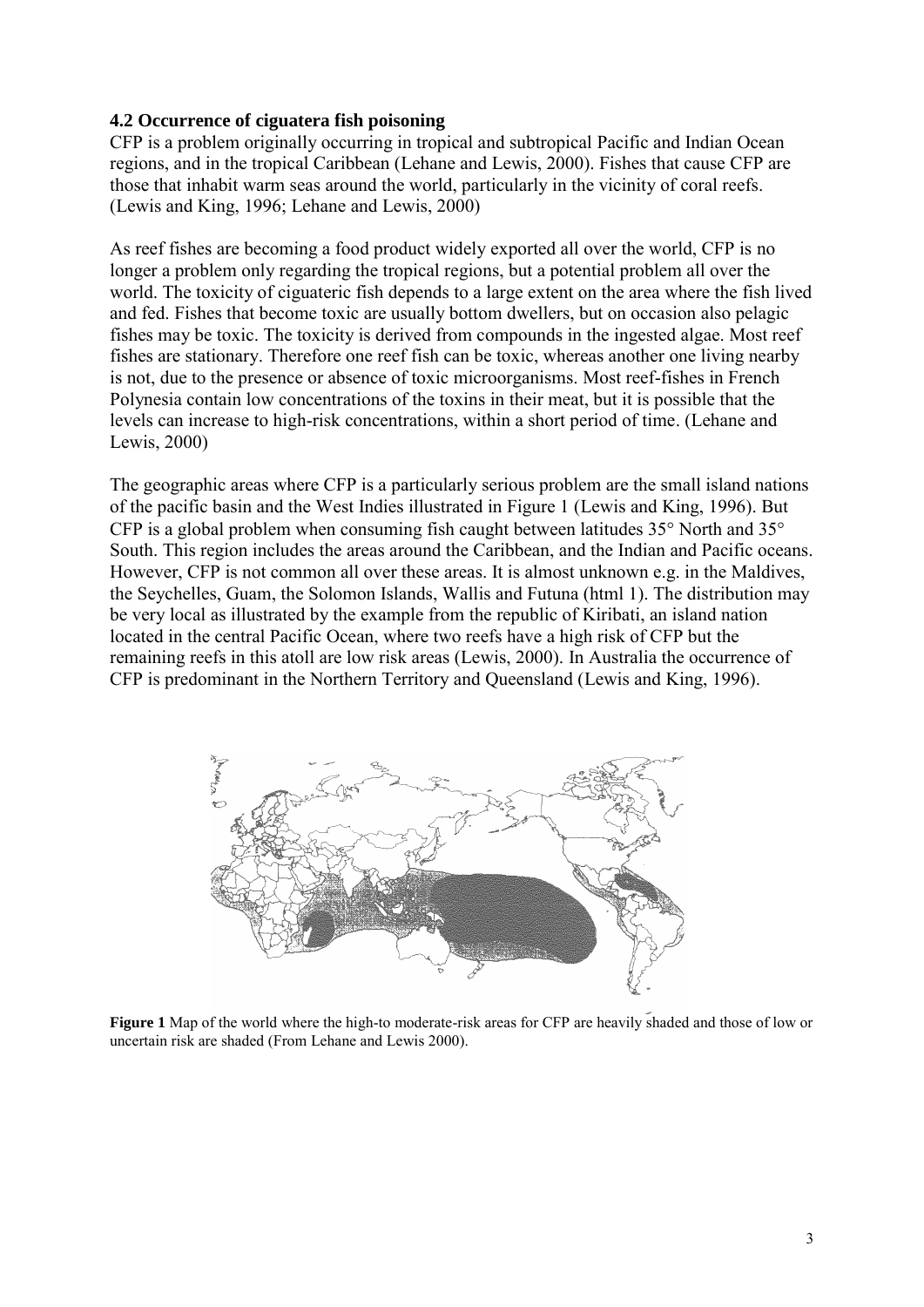# **4.3 Species associated with ciguatera fish poisoning**

It is not known how many species that can be ciguatoxic, the numbers given in the literature varies from 10 to over 400 (Lehane and Lewis, 2000). The moray eel (*Gymnothorax javanicus)* is generally regarded as the most poisonous fish when it comes to CFP.

In Australia, several different species of fishes have been known to cause CFP. These include the narrow-barred Spanish mackerel (*Scomberomorus commersoni*), reef cod (*Epinephelus tauvina*), barracuda (*Sphyraena barracuda*), grouper (*Epinephelus lanciolatus*), queenfish (*Scomberoidescommersonnianus*), snappers (*Lutjanus synagris*, illustrated in Figure 2) and kingfish (*Seriola hippos*) (Lewis and King, 1996). The moray eel (*Gymnothorax javanicus*), red bass (*Lutjanus bohar*), chinamanfish (*Symphorusnematophorus*), and paddeltail (*Lutjanus gibbus*) are reported to carry ciguatoxin, and are therefore not sold in Queensland, Australia (Lewis and King, 1996). In the Platypus-bay region, Australia, there is a ban on the capture of narrow-barred Spanish mackerel (*Scomberomorus commersoni*) and barracuda (*Sphyraena barracuda*) (Lewis and King, 1996; Lehane and Lewis, 2000). These species are frequently toxic and this area is the only true "hot spot" for ciguatera in Queensland. In this bay a small fish called blotched javelin fish (*Pomadasys maculatus*) has been known to cause the poisoning and should also be avoided (Lewis and King, 1996).





Table 1 shows a list of species that are known to be ciguatoxic on occasion. This list is not complete. Many of these fishes are known under different names. The Swedish names are those that should be used according to the Swedish National food administration (SLVFS 2001:37). For more detailed information on the species, such as size, habitat and alternative names, see Appendix.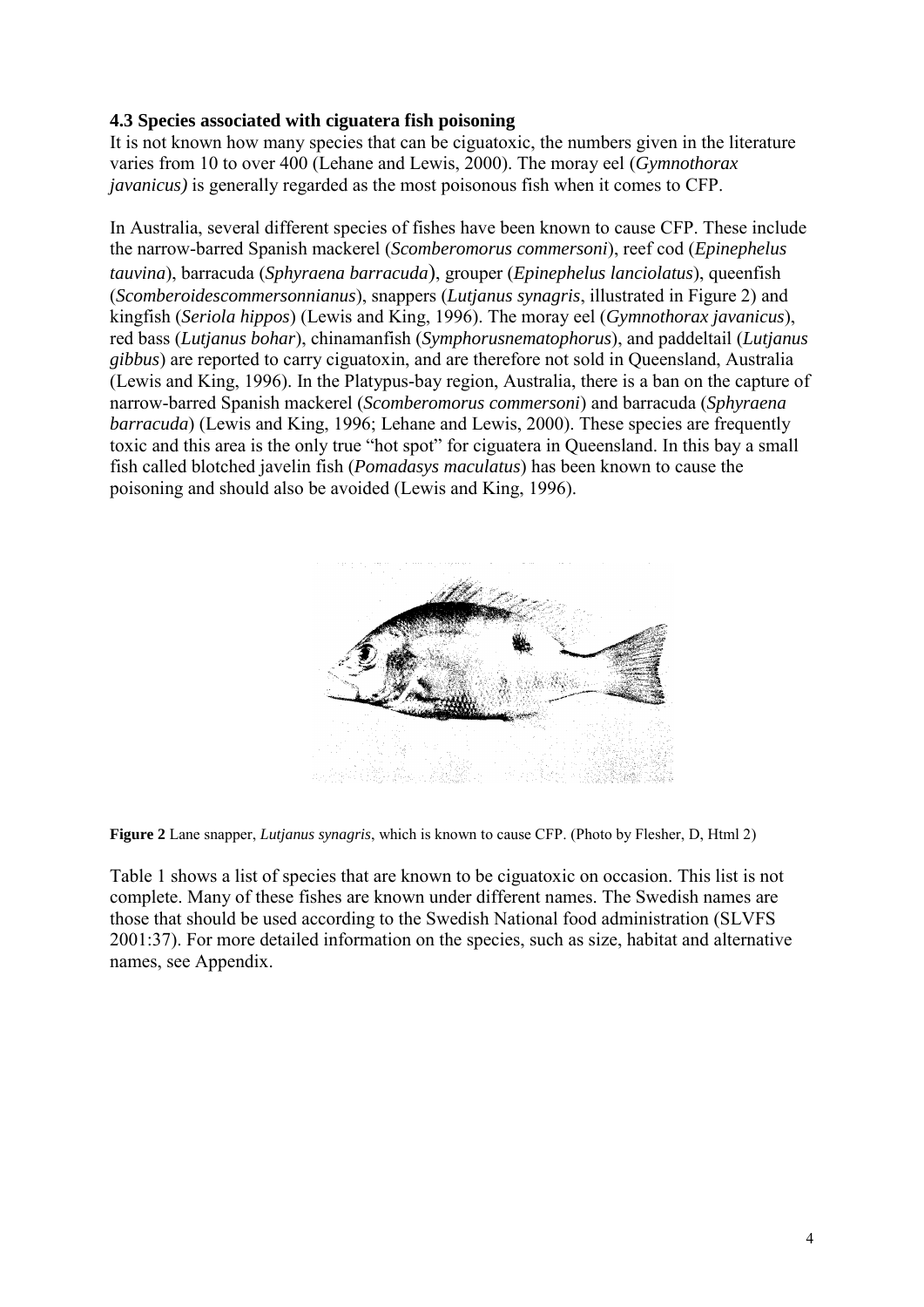**Table 1** List of fish species that have been reported to cause CFP.

| <b>Scientific name</b>       | <b>English name</b>            | <b>Swedish name</b>  |
|------------------------------|--------------------------------|----------------------|
|                              |                                |                      |
| Achantocybium solandri       | Wahoo                          | Wahoo                |
| <b>Apsilus Dentatus</b>      | <b>Black Snapper</b>           | <b>Svart Snapper</b> |
| Caranx latus                 | Horse-eye Jack                 |                      |
| Caranx sexfasciatus          | Jack, Bigeye trevally          |                      |
| Chelinus trilobatus          | Maori wrasse                   |                      |
| Ctenochaetus striatus        | Surgeonfish,                   |                      |
| Ephinephelus guttatus        | Red hind                       | Röd prickig grouper  |
| Ephinephelus striatus        | Nassau grouper                 | Nassaugrouper        |
| Epinephelus fuscoguttatus    | Brown-marbled grouper          |                      |
| Epinephelus lanciolatus      | <b>Giant Grouper</b>           |                      |
| Euthynnus affinis            | Kawakawa                       | Kawakawa             |
| Euthynnus alletteratus       | Little tunny                   | Tunnina              |
| Gymnothorax javanicus        | <b>Giant Moray</b>             |                      |
| Lutjanus analis              | Mutton snapper                 | Fläcksnapper         |
| Lutjanus bohar               | Two spot red snapper           |                      |
| Lutjanus buccanella          | Blackfin snapper               | Svartfenad snapper   |
| Lutjanus campechanus         | Northern red snapper           | Röd snapper          |
| Lutjanus gibbus              | Humpback red Snapper           |                      |
| Lutjanus griseus             | Grey snapper                   | Grå snapper          |
| Lutjanus monostigma          | <b>Onespot Snapper</b>         |                      |
| Lutjanus sebae               | <b>Emperor red Snapper</b>     | Kejsarsnapper        |
| Lutjanus synagris            | Lane snapper                   | Randig snapper       |
| Lutjanus vivanus             | Silk snapper                   | Sidensnapper         |
| Mycteroperca bonaci          | <b>Black</b> grouper           | Svart grouper        |
| Ocyurus chrysurus            | Yellowtail snapper             | Gulstjärtsnapper     |
| Pomdasys maculatus           | Saddle Grunt                   | Fläckgrymta          |
| Scarus gibbus                | Parrotfish                     |                      |
| Scomberoides commersonnianus | Queenfish                      |                      |
| Scomberomorus commerson      | Narrow-barred Spanish mackerel |                      |
| Seriola aureovittata         | Amberjack                      |                      |
| Seriola lalandi              | Yellowtail amberjack           |                      |
| Sphyraena barracuda          | Great Barracuda                |                      |
| Sphyraena jello              | Pickhandle Barracuda           |                      |
| Symphorus nematophorus       | Chinamanfish                   |                      |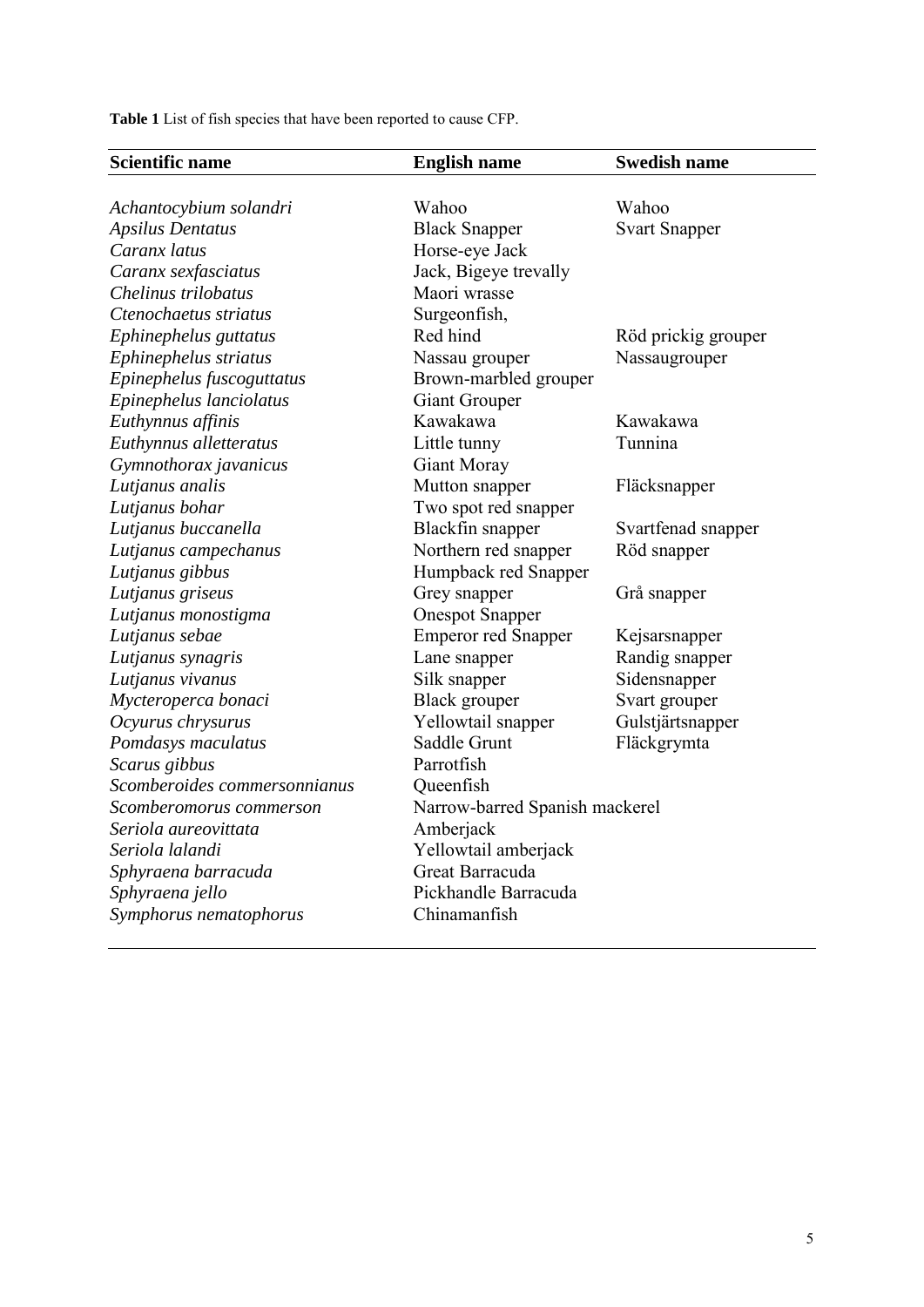# **4.4 Toxins found in ciguateric fish**

The major toxins that are found in the ciguateric fish are a group of toxins called ciguatoxins, and they are the primary reason behind CFP. The involvement of other toxins has been suggested but is not yet fully understood (Lehane and Lewis, 2000). The ciguatoxins are a family of lipid-soluble, highly oxygenated cyclic polyether molecules consisting of 13-14 rings fused by ether links into a ladder-like structure.(Lehane and Lewis, 2000) They are stable molecules and remain toxic after heating to 100° C (Guzmán-Pérez and Park, 2000).

Recent studies have shown that the different variants of the toxin differ in polarity. They all seem to origin from a toxin known as gambiertoxin that is produced by the dinoflagellate *Gambierdiscus toxicus* (Lehane and Lewis, 2000). These toxins have been isolated from several sources, biodetritus containing wild *G. toxicus*, from toxic strains of cultured dinoflagellate isolated from different parts of the world, and from ciguateric fish (Lewis *et.al* 2000). The molecular structure of the toxins responsible for CFP has recently been established. They seem to arise from the metabolism of gambiertoxin, CTX-4A (GTX), in fish. The bioconversion of gambiertoxin to ciguatoxin in fish, results in an increase in toxicity up to ten times (Lewis and King, 1996).

The main ciguatoxins are called CTX- 1, -2 and -3. They have different effects in vivo and are present in fish in different relative amounts. Lewis and Sellin (1992) came to the conclusion that CTX-1, -2 and -3 are the major ciguatoxins present in the meat of fish. It has also been suggested that there are three chemically distinct classes of ciguatoxins relating to where the fish has been captured. It would therefore be a difference between the toxins found in the Caribbean Sea, Pacific Ocean ant the Indian Ocean (Lewis *et al.,* 2000; Vernoux and Lewis 1997). The main Pacific ciguatoxin is called P-CTX-1 where the P stands for Pacific. Pacific ciguatoxin is probably the most potent of the ciguatoxins (Lehane and Lewis, 2000). By using nuclear magnetic resonance (NMR) techniques the chemical structures of several Pacific ciguatoxins have been established (Lewis *et al.,* 2000). Also the structures of (Caribbean) C-CTX-1 and C-CTX-2 have been elucidated (Vernoux and Lewis 1997). In some articles the origin (Caribbean Sea or Pacific Ocean) of the toxins are not specified. In those cases I will only present the toxin as CTX-1, -2 or -3.

P-CTX-1 arises from acid-catalysed oxidative modifications of CTX-4A (Lewis *et al.,* 2000). Chromatographic properties of CTX-4A, the stereoisomer of CTX-4B (gambiertoxin), agree well with those of a toxin previously detected in Parrotfish, called scaritoxin. Therefore the name CTX-4A should be used instead of scaritoxin (Lehane and Lewis 2000).

P-CTX-1 is the major toxin present in carnivorous ciguateric fish, on the basis of both quantity and total toxicity. It is one of the most potent sodium channel toxins known. (Lewis *et al.,* 2000) In 1991 three major toxins from moray eel viscera were isolated and characterised. The structures for these toxins are shown in Figure 3.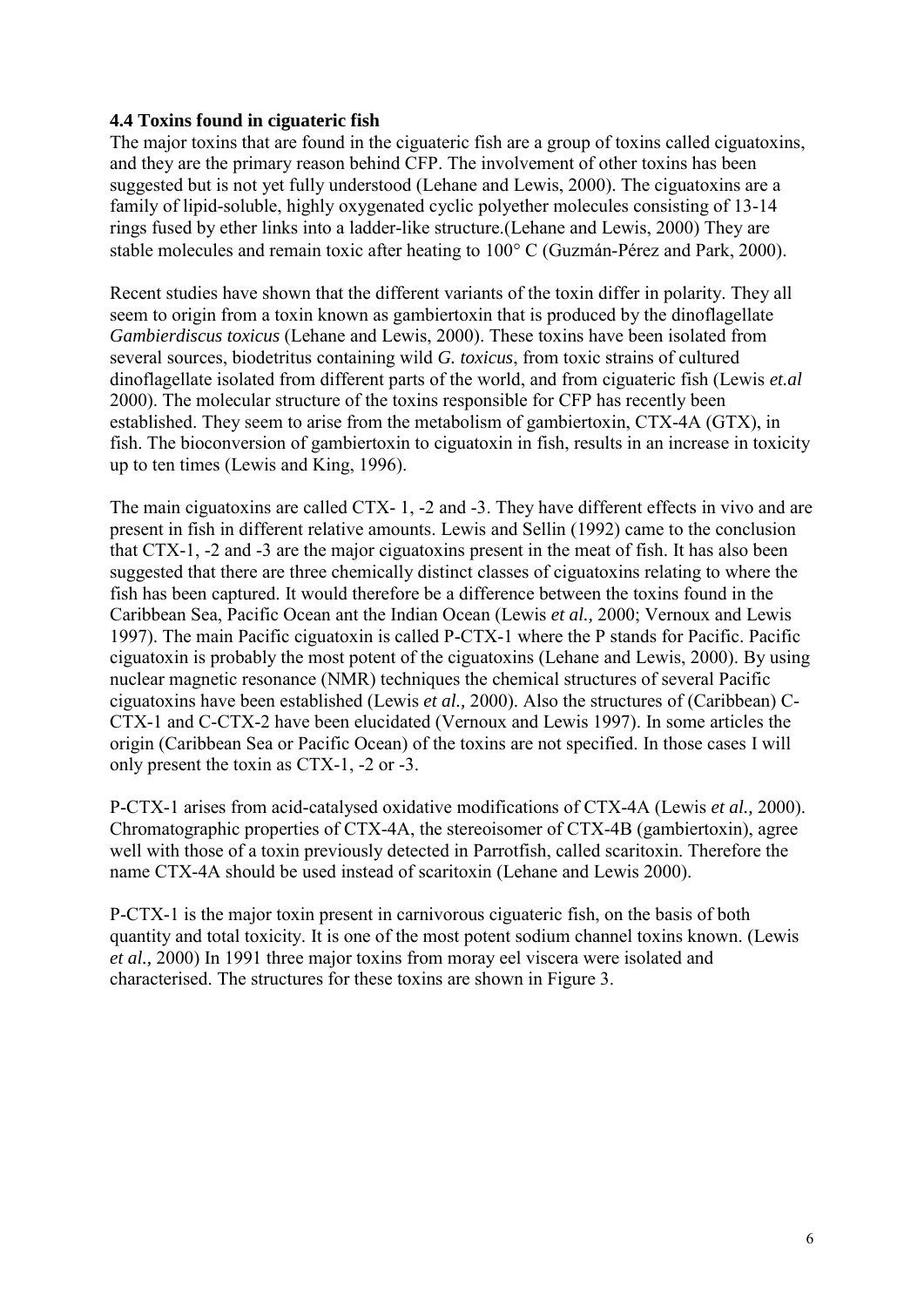

**Figure 3** Structures for Pacific ciguatoxin-1,-2, and –3 (From Guzmán-Pérez and Park 2000).

The mechanism for the oxidation of gambiertoxin to ciguatoxins is not known in detail, but might be catalysed by cytochrome enzymes in the liver of fish. The biotransformation is shown in Figure 4. CTX-3 is apparently an intermediate in the biotransformation of CTX-4B to CTX-1. CTX-2 seems to originate from another toxin than CTX-4B, possibly CTX-4A (Lehane and Lewis, 2000). CTX-4A and -4B are sometimes referred to as GTX-4A and -4B as they are gambiertoxins.



**Figure 4** The biotransformation from gambiertoxins (CTX-4A and CTX 4-B) to different ciguatoxins through oxidation (After Guzmán-Pérez and Park, 2000).

It seems that the polarity of the toxins increases as they undergo oxidative metabolism. That means that the toxins become more potent as they pass up the food chain, from the dinoflagellate, through herbivorous and carnivorous fish and finally reaching humans as they are the top predators of this food chain So far, several different types of gambier- and ciguatoxins have been identified, nine from *G. toxicus* and the others from fishes (Lehane and Lewis, 2000). Some of them and their origin are presented in Table 2.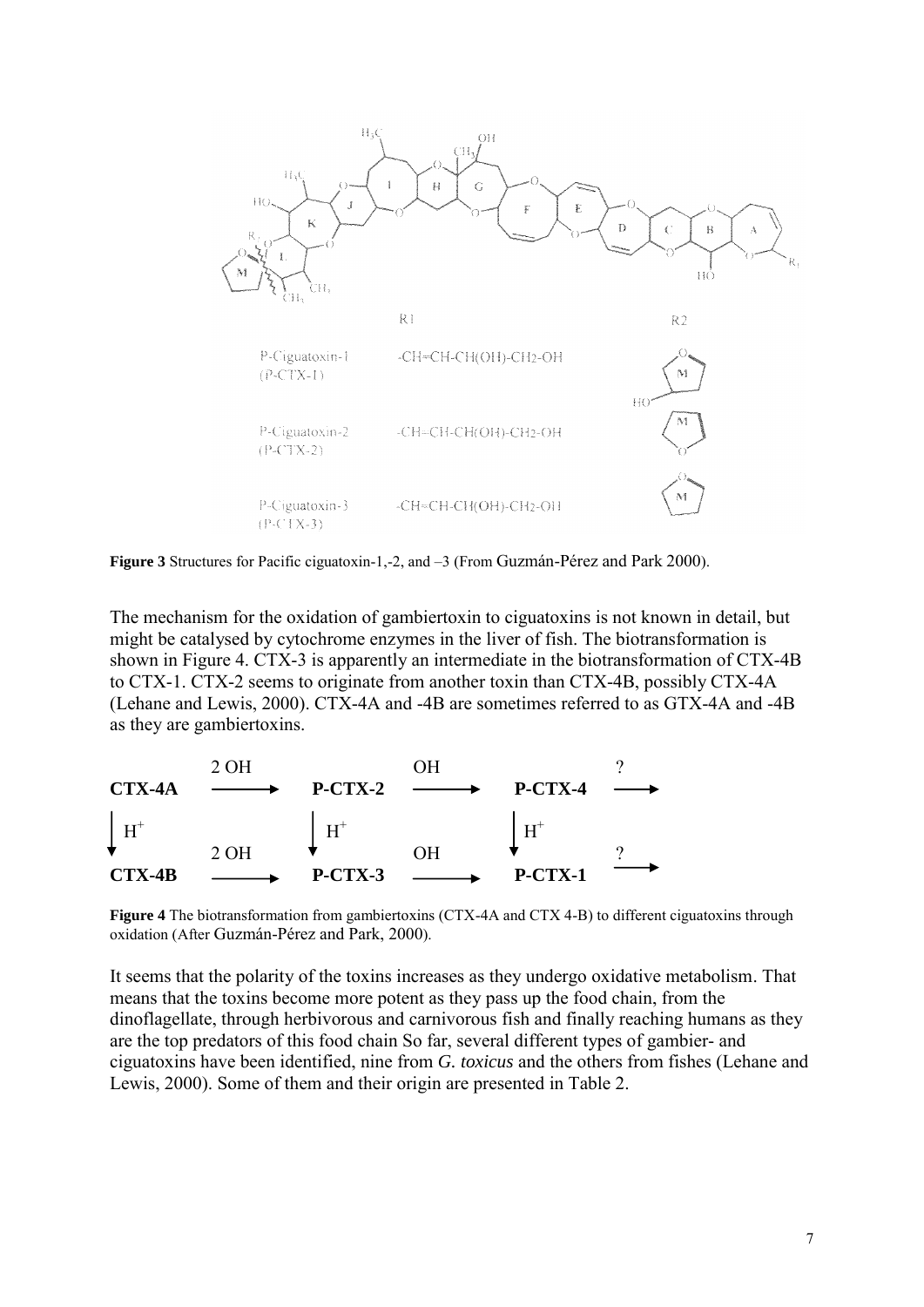| <b>Name</b>            | Origin                        | Potency* $(\mu g/kg)$ |  |
|------------------------|-------------------------------|-----------------------|--|
|                        |                               |                       |  |
| $P-CTX-1$              | Carnivore                     | 0.25                  |  |
| $P-CTX-2$              | Carnivore                     | 2.3                   |  |
| P-CTX-3                | Carnivore                     | 0.9                   |  |
| P-CTX-3C               | G. toxicus                    | 2.0                   |  |
| 2,3-dihydroxy P-CTX-3C | Carnivore                     | 1.8                   |  |
| 51-hydroxy P-CTX-3C    | Carnivore                     | 0.27                  |  |
| P-CTX-4A               | G. toxicus / Herbivore        | 2.0                   |  |
| P-CTX-4B               | <i>G. toxicus</i> / Herbivore | 4.0                   |  |
| $C-CTX-1$              | Carnivore                     | 3.6                   |  |
| $C-CTX-2$              | Carnivore                     | 1.0                   |  |

**Table 2** Names, origin and potency of different ciguatoxins (both Pacific and Caribbean) involved in CFP. Potency of extracts of toxins after intraperitoneal injection in mice ( $\mu$ g/kg) (From Lewis *et al.*, 2000).

 $*$  Intraperitoneal  $LD_{50}$  dose in mice.

Regarding the difference between the toxins found in the Caribbean Sea, Pacific Ocean and the Indian Ocean, epidemiological studies indicate that gastrointestinal symptoms are more predominant and neurological not so dominant in the Caribbean cases as compared to Pacific cases of CFP. Fatalities seem to be more common after consumption of fish from the Indian Ocean than from the Pacific Ocean. Vernoux and Lewis (1997) have confirmed that Caribbean ciguatoxins indeed differ from Pacific ciguatoxins and that the Caribbean version, C-CTX-1, is less polar than the Pacific version P-CTX-1.

The main ciguatoxins CTX-1, CTX-2 and CTX-3 have different effects *in vivo* and are present in the fish in different amounts. This is one of the reasons for the variations in symptoms between different cases of CFP. The difference in ciguatoxin profile is generated as the toxin passes through the food chain. It is not yet determined how much the ciguatoxins vary between and within fish species. These variations may depend on the ratios of the different ciguatoxins and their precursors in the diet of the fish, and differences in the ability of fish to absorb, metabolise and excrete the toxins. CFP may also result after ingestion of less potent gambiertoxins and less oxidised ciguatoxins in herbivorous fish. Factors determining the concentration of toxins present in a fish are the rate of dietary intake, efficiency of absorption, the ability to metabolise the toxin, the rate of excretion and the growth of the fish. (Lehane and Lewis, 2000)

Fish convert the ingested gambiertoxin into ciguatoxin that accumulate in their meat. Large carnivorous fish prey on the smaller ones and the toxins are concentrated. Humans are the final link in this bio-chain. (Lewis and King, 1996)

Toxic fish have normal smell, taste and appearance but it is believed that higher levels of toxins may cause morphological and behavioural changes in the fish. One single fish can contain sufficient ciguatoxin in the meat to poison several humans, without showing any pathological signs. If the dose is too high it can even be lethal to the fish. This indicates that there is an upper level of how much toxin a fish can carry, which could be a reason why there are so few reported deaths among humans from CFP. (Lehane and Lewis, 2000)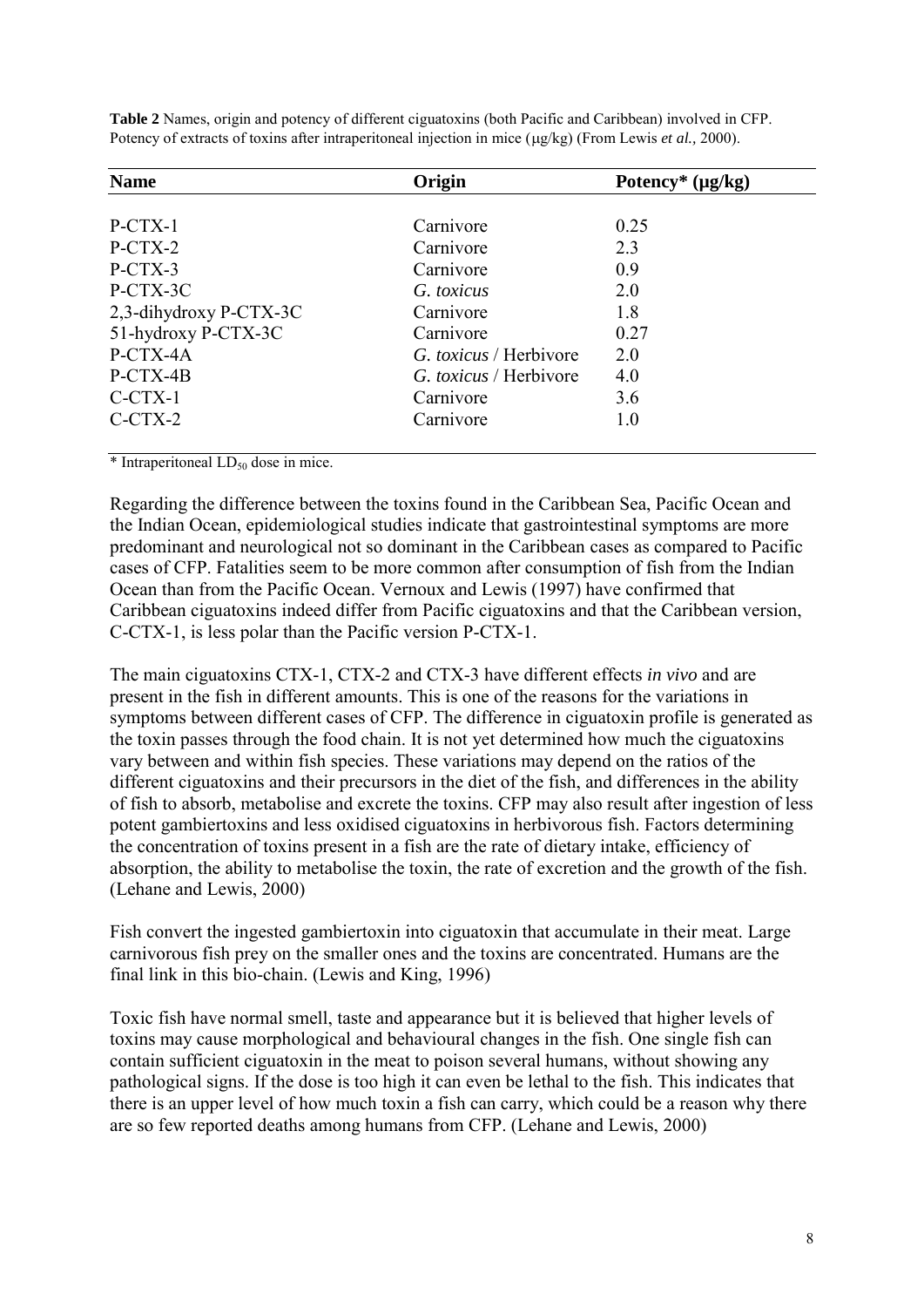# **4.5 Symptoms of ciguatera fish poisoning**

CFP is likely to be underreported since it is easily confused with other types of poisoning. The diagnosis for ciguatera poisoning is clinical and it is important to exclude other possible reasons for being poisoned, such as exposure to Botulinus toxins, or toxins in shellfish or scombroid fishes.

The symptoms of CFP may begin rapidly, within less than one hour after ingestion of ciguatoxic fish, or may occur as late as 24 hours after consumption of the fish. All patients exhibit symptoms within 36 hours. The time to onset varies with the toxicity of the fish, the amounts that are consumed and the susceptibility of the consumer. CFP can be classified clinically into four different groups of symptoms:

- combined gastrointestinal/neurological (with the former symptoms predominating)
- combined gastrointestinal/neurological (with the latter symptoms predominating)
- purely neurological symptoms
- purely gastrointestinal symptoms

It is most common to observe a combination of gastrointestinal and neurological symptoms in a ciguatera patient. (Lewis and King, 1996)

In Australia the symptoms of CFP have been well studieda. Table 3 shows the most common gastrointestinal, neurological and non-specific symptoms observed in 360 cases. Cardiovascular complications are not so common in Australia but are documented from other parts of the world. In severe cases there is usually a combination of several of the symptoms named above. Gastrointestinal symptoms last for a few days, but the neurological symptoms may persist for several weeks or in some cases for several years. (Lewis and King, 1996)

| <b>Gastrointestinal symptoms</b>                         | Frequency $(\% )$ |  |
|----------------------------------------------------------|-------------------|--|
| Diarrhoea                                                | 60                |  |
| Abdominal pain, nausea                                   | 50                |  |
| Vomiting                                                 | 30                |  |
| <b>Neurological symptoms</b>                             | Frequency $(\% )$ |  |
| Myalgia (muscle pain)                                    | 80                |  |
| Burning sensation on skin upon contact with              |                   |  |
| cold water, puritis (itching), arthralgia (joint aching) | 70                |  |
| Paraestesia (tingling and numbness) of hands, feet,      |                   |  |
| mouth and lips, headache                                 | 60                |  |
| Mood disorders (depression, irritability, anxiety)       | 50                |  |
| Ataxia (unsteadiness) or vertigo (sensation of           |                   |  |
| spinning), sweating, eye pain                            | 40                |  |
| Dental pain, tremor                                      | 30                |  |
| Neck stiffness, demonstrable paresis (decreased          |                   |  |
| power in specific muscle groups)                         | 20                |  |
| Salivation                                               | 10                |  |
| Non-specific symptoms                                    | Frequency $(\% )$ |  |
| Fatigue and lassitude                                    | 90                |  |
| Chills                                                   | 40                |  |
| Skin rash, shortness of breath, pain                     |                   |  |

**Table 3** Symptoms of CFP and their frequency among patients (After Lewis and King, 1996).

on urination 20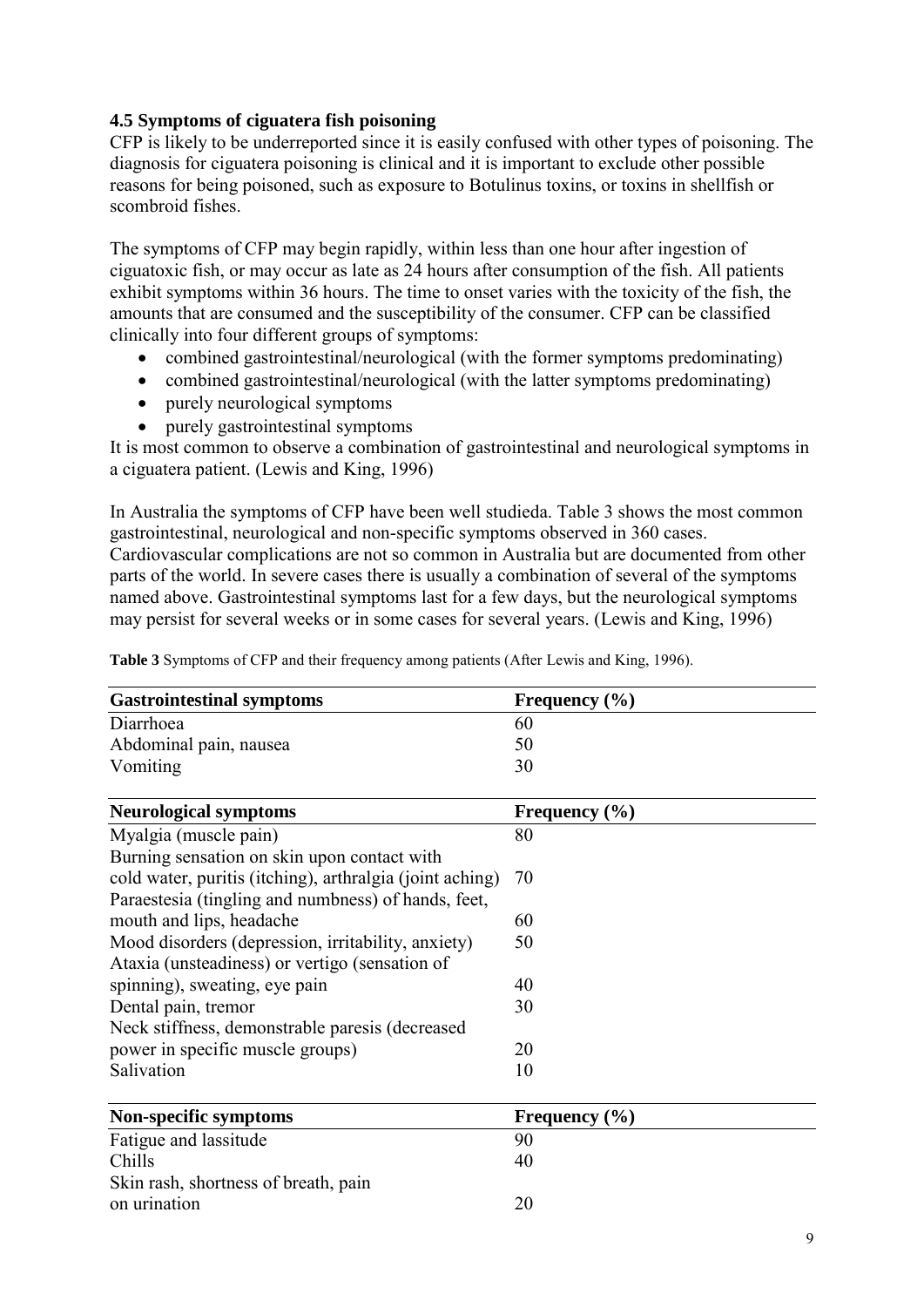#### **4.5.1 Duration of symptoms and excretion rate of ciguatoxin**

The excretion of ciguatoxins from the fish is slow. A study on moray eel indicated a half-life of 264 days (Lehane and Lewis, 2000). Maybe the excretion of the toxin is slow also in humans? A 40-year male experienced symptoms of CFP after eating the heads of several reef fishes. The symptoms persisted for about one month. Two years after he had suffered from CFP he drank half a pint of beer for the first time since the attack. The following evening he experienced a relapse of neurological symptoms and arthralgia. These symptoms disappeared after a week. According to Chan (1998) this relapse could indicate that he still had traces of the toxins in his body. Since the first attack he had also noticed an easily induced paraesthesia, for example when he sat with his arms resting on the arm support of a chair or sitting with his legs crossed. This observation fits well with other reports that symptoms of CFP can reappear as a kind of hypersensitivity when the patient ingests non-toxic fish, such as cold-water species. Even pork or chicken may on occasion bring back the symptoms of CFP. Therefore it is recommended that people refrain from eating fish (including shellfish) and drinking alcohol, for three to six months after CFP, in order to prevent the symptoms from reappearing (Lewis and King, 1996). Patients with pervious episodes of poisoning may experience increasingly severe and prolonged symptoms after further exposure to the toxins involved in CFP (Chan, 1998).

## **4.6 Pathological findings in experimental animals and man**

Since CFP rarely is fatal to human, there is only limited information on post-mortem examinations from victims of the poisoning. In the period of 1964-1977 a large number of patients (3009) suffering from CFP were studied. In this study three cases were fatal, a case fatality ratio of 0.1 % (Bagnis *et al.,* 1979). However in severe outbreaks the mortality rate has been as high as 20%. This was the case on the east coast of Madagascar where 98 out of 500 persons died after eating a shark (Lehane and Lewis 2000). These examinations can give no clue to the full picture of the toxicity.

Terao (2000) refers to studies that have been made and concludes that available information shows evidence of acute visceral congestion (stocking of blood in intestines) but no discernible histological changes. However, there have been reports of histological changes in the liver, as well as swelling of the Schwann cell cytoplasm and changes in the sural nerve (backside of leg below knee, calf).

To improve the pathological picture derived from human post-mortem autopsies, studies have been performed both on mice exposed to a single high dose of ciguatoxin, and on mice repeatedly exposed to low doses of the toxin.

# **4.6.1 Single dose administration of ciguatoxin**

Terao (2000) refers to a study performed by Terao *et al* (1991). In a single dose experiment, mice were given 700 ng of ciguatoxin per kilogram bodyweight, corresponding to 5 mouse units (MU). A watery stool occurred 15 minutes after the administration, probably as a result of accelerated mucus secretion in the colon. The diarrhoea was followed by loss of activity, lacrimation, and excessive salivation that continued for about 90 minutes. After several hours, during which the mice seemed to recover from the illness, suddenly severe dyspnea (breathing difficulties) and cyanosis appeared and about 70% of the mice died within 24 hours. Those mice that survived showed paralysis of the paws, spasms and penis erection accompanied by a markedly dilated and filled urinary bladder. (Terao, 2000)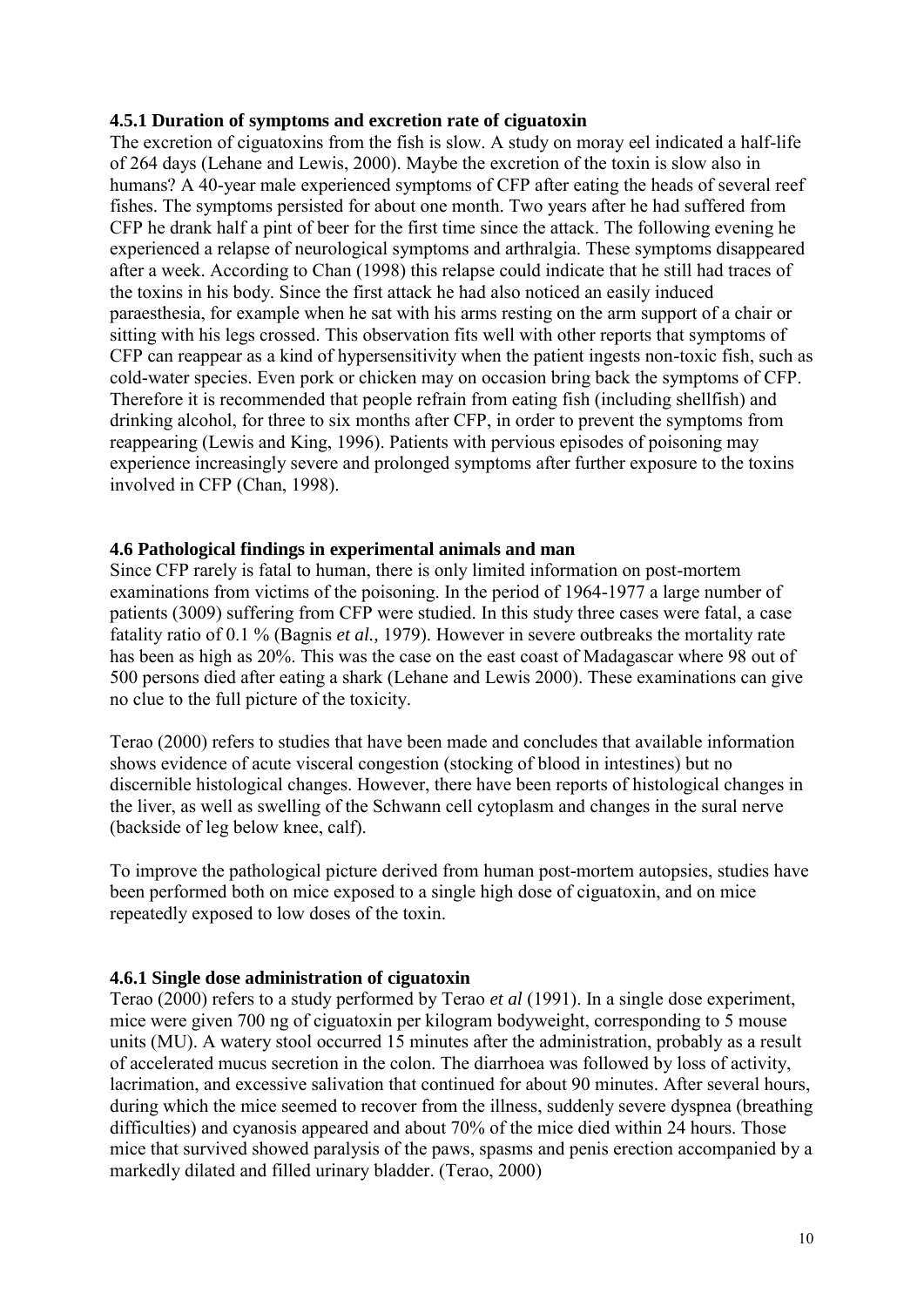On macroscopic examination, intoxicated mice at the state of dyspnea or death showed signs of a dilated heart and oedema of the lungs. Marked congestion of all other organs was also noted. Light microscopy showed that there were many single cell necroses in the cardiac muscle tissue, both in left and right ventricles. There was also a marked congestion of right ventricle and coronary veins. Electron microscopy revealed many swollen myocardial cells. Mitochondria became rounded and most organelles were separated from each other. Endothelial cells of the blood capillaries seemed to be more sensitive to the toxin than other cells in the heart. Occasionally an aggregation of platelets was seen in the lumen of many blood capillaries. Swollen erythrocytes were seen in the cardiac tissue. Mice with severe dyspnea showed marked oedema of the lungs. Histologically, alveolar spaces and bronchioles were filled with plasma-like effusion and prominent congestion. Marked swelling of nerve fibres and disappearance of synaptic vesicles was prominent. Ciguatoxin accelerated mucus secretion in the colon, resulting in prominent diarrhoea. There were many thrombus formations in the veins of various organs, such as the heart, liver and penis. (Terao, 2000)

#### **4.6.2 Repeated administration of ciguatoxin**

CFP produces no immunity. On the contrary the second attack often seems to be more severe than the first (Bagnis *et al,* 1979). Recurring or multiple attacks of CFP results in a clinically more severe illness compared to those patience that are being exposed to the ciguatoxins for the first time (Terao, 2000).

Repeated intraperitoneal injections of low doses of ciguatoxin (100 ng/kg body weight) to ICR mice for fifteen days support this theory and the effects of the ciguatoxin were manifested during later administrations. One single dose did not cause any discernible changes in the hearts of the mice. Dissection directly after the administration of 15 doses revealed marked dilatation of both ventricles of the heart. The changes were similar to those found in mice who had received a single dose of 700 ng/kg. In the case of the repeated administration the endothelial cells of blood capillaries in the heart were attacked more severely than other components of the heart. The myocardial cells were swollen and mitochondria were rounded.

Some negative effects such as hypertrophy of cardiac muscles still persisted one month after the end of the exposure. This experiment indicates that ciguatoxin has a cumulative effect on the cardiac tissue and although some changes were reversible, some were not. (Terao, 2000)

#### **4.7 Treatment of ciguatera fish poisoning**

Most attempts to find a specific therapy for CFP that is efficient in all cases have failed or the therapies are not effective enough (Terao, 2000). Therefore, the treatment of CFP is mostly symptomatic, especially to prevent dehydration that might occur after excessive vomiting and diarrhoea (Lewis and King, 1996). Other methods that are used include local anaesthetics and antidepressants (Lewis, 2000). It is known that intravenous infusion of D-mannitol can reduce the severity and duration of the symptoms, especially in patients suffering from acute poisoning after eating Pacific or Caribbean fish (Lewis and King, 1996; Lewis *et.al*. 2000). Mannitol is a crystalline alcohol obtained from glucose. The structure of mannitol is shown in Figure 6.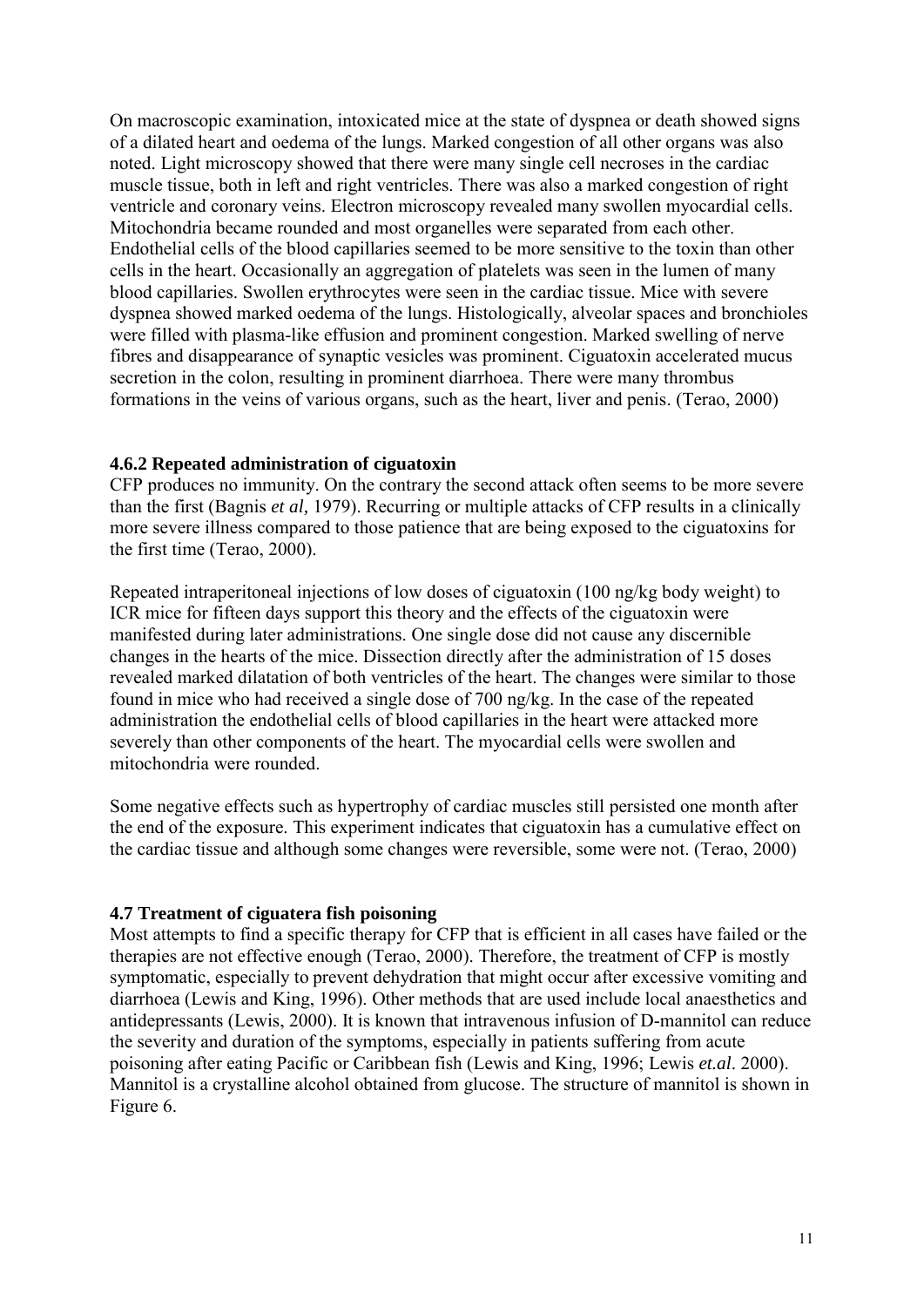CH<sub>2</sub>OH  $HO \rightarrow H$  $H_0 \rightarrow H_1$  $H \rightarrow OH$  $H \rightarrow \overline{O}H$ **CH<sub>2</sub>OH** 

**Figure 6** The chemical structure of D-Mannitol, a substance that is used for treating CFP (From: Html 3).

The treatment involves a 1g/kg intravenous infusion of 10 % or 20% mannitol solution over 30 minutes, given as soon as possible after CFP has been diagnosed. Some patients report a dramatic improvement of the neurological symptoms but some do not respond at all to the treatment. The reasons for these differences are unknown and require further studying but can be related to how long after the meal the mannitol was administered or to the size of the given dose. In non-responding patients a second infusion is recommended (Lewis and King, 1996). Mannitol does not remove the ciguatoxin molecule from its site of binding, but it reduces swelling of the Schwann-cells, which is induced by the ciguatoxin (Lewis *et.al.* 2000). Australian studies show that the diuresis that normally follows an infusion of mannitol, does not appear when it is used to treat ciguatera. The mannitol infusion should be administered as soon as possible but not until the patient is adequately hydrated (Lewis and King, 1996).

## **4.8 Prevention**

When eating tropical fish from the affected regions, there is no certain way to avoid CFP since there is no simple way to detect the toxin. The toxic fish is normal in taste and appearance and is therefore impossible to detect (Lehane and Lewis, 2000). Still there are a few precautions that can be taken to reduce the risk. It is usually safer to eat many small servings ( $\leq 50$  g) from several different fishes than to eat one large portion ( $\geq 200$ g) from a single fish. The concentration of ciguatoxin in liver, viscera and roe is usually high and consumption of these parts should therefore be avoided (Lewis and King, 1996). Since the toxin accumulates along the food chain, large fishes and carnivorous species are usually more toxic than small fishes and herbivorous species (Ng and Gregory, 2000).

#### **4.9 Methods to identify and quantify ciguatoxins**

As mentioned before there is no easy way to test if a fish contains ciguatoxins. Over the years several methods have been developed but none have resulted in an easy user-friendly test that is also high in accuracy. People of the South Pacific have developed "traditional" ways of testing fish such as discolouration of silver coins that have been in contact with toxic fish, or if the fish repulses flies or ants. However all of these tests have been found to be completely invalid (Hashimoto, 1979).

The so called mouse bio assay is still the most commonly used assay to detect levels of ciguatoxins in extracts of fish. Mice are given an intraperitoneal injection of a lipid fraction of fish extract. The mice are observed for signs of intoxication such as hypothermia, hypersalivation, hind-limp paralysis and respiratory difficulties. This method has the disadvantage of not being sufficiently sensitive to detect small amounts of toxins. There is also an ethical concern when using mammalian assays in simple screening tests. (Lewis *et al.,* 2000)

The simplest assay that has been developed for detecting ciguatoxins is the fly assay. The test uses the larva of the meat-eating fly, *Parasarcophaga agryrostoma* which was chosen for its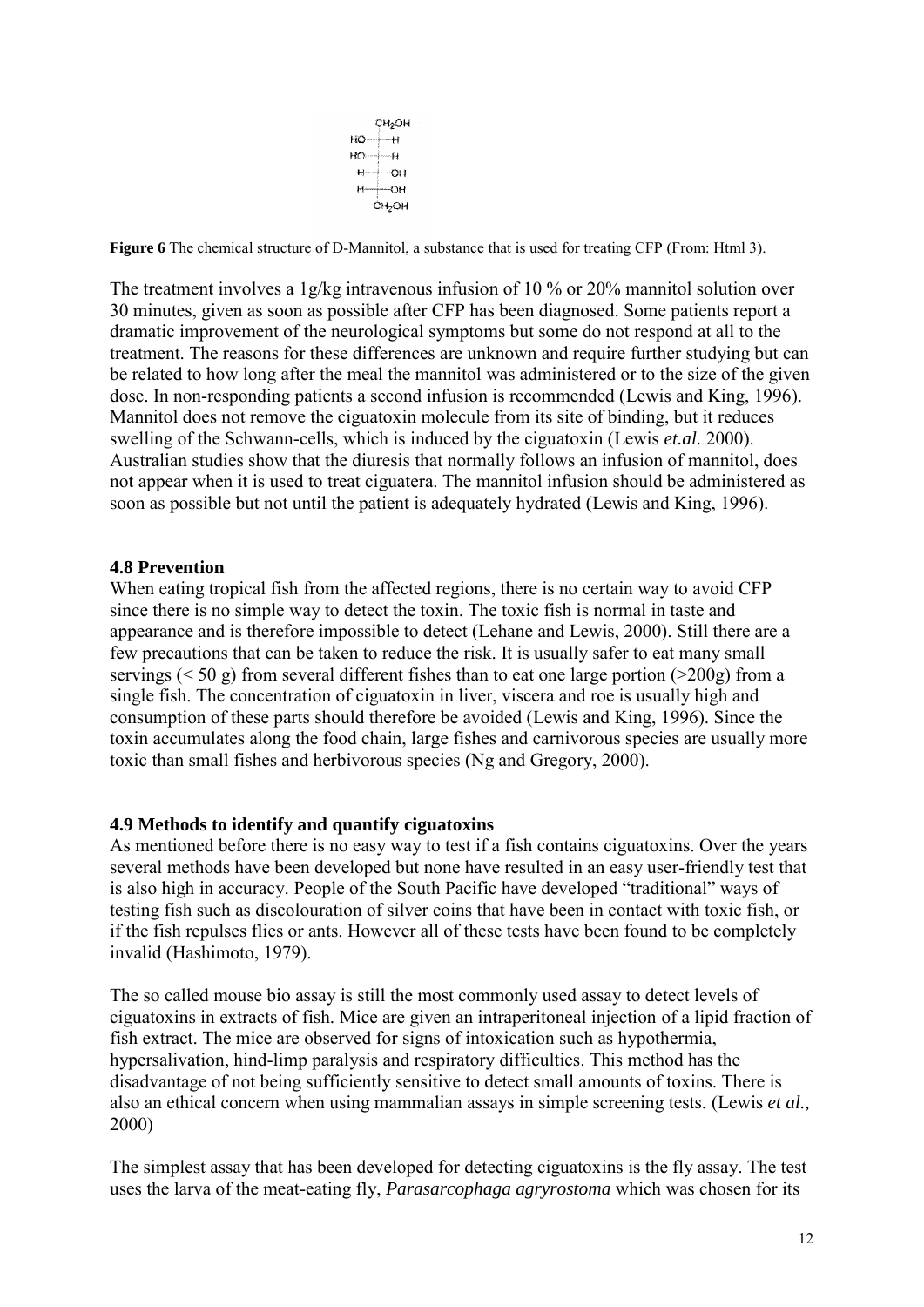ability to consume large quantities of proteins. Ten larvae are placed on 5 g of meat and the larvae are observed for 3-24 h. Samples that contain  $> 1$  ng of CTX/ g of meat, kill the larvae in about 3 h. Samples containing lower concentrations, as low as 0,2 ng CTX/g, inhibit larval growth which can be noted with the naked eye. When the larval growth is determined by weighing concentrations as low as  $0.1-0.15$  ng CTX/g can be detected. (Labrousse and Matile, 1996)

Attempts have been made to develop quick and easy methods for detecting ciguatoxins. Many have tried to use the possibility to bind specific antibodies to the toxin. Often the antibody is labelled so that it will be possible to detect it. The labels can for example be a radioisotope or an enzyme. This requires a high affinity antibody that is specific for the targeted compound. Some of the first immunoassays that were developed used a polyclonal antibody raised against ciguatoxin in sheep. The sheep antibody was purified and coupled to <sup>125</sup>I. Although the developed radioimmunoassay (RIA) was effective its complexity, cost and the antibody's tendency to cross react with other toxins, made it unsuitable for ciguatoxin screening. In 1984 the RIA was replaced by an enzyme linked immunosorbent assay (ELISA). This method was cheaper than RIA but still cross reactions occurred with other toxins resulting in inaccuracies, so the method was abandoned. (Lehane and Lewis, 2000)

Several attempts have been made to develop simple "stick tests" to detect ciguatera in fish. In the middle of the 1980's enzyme-labelled polyclonal antibody was used for this purpose. Unfortunately this test showed false positives but there were never any reports of the test showing false negatives. Still it was an inconvenient method since it took six tests per fish to determine the toxicity of those fish that contained low levels of toxin. Since 1990 monoclonal antibody to ciguatoxin (MAb-CTX), have been used. They have the advantage of being more specific, and more readily available than polyclonal antibody. (Lehane and Lewis 2000)

In 1998 a newly refined membrane immunobead assay, MIA, was developed (Hokama *et al.* 1998). It uses a MAb against purified moray eel ciguatoxin attached to coloured beads and a hydrophobic membrane laminated onto a plastic support. The toxin binds to the hydrophobic membrane and the specific monoclonal antibody to ciguatoxin (MAb-CTX) that is coated onto the beads will bind to the toxin, as shown in figure 7. If the test is positive there will be a visible change in colour and if it is negative the colour will not change. The intensity of the colour is proportional to the concentration of CTX attached to the membrane



**Figure 7** The principles for the membrane immunobead assay, MIA, where blue latex immunobeads bind to the membrane. If the test is positive the stick will turn blue (From Hokama *et al.*, 1998).

The test procedure is simple. A fish tissue sample (ca 5 mg) is placed in a test tube along with the membrane stick and 0.5 mL methanol. The stick is left in the test tube for 20 minutes. The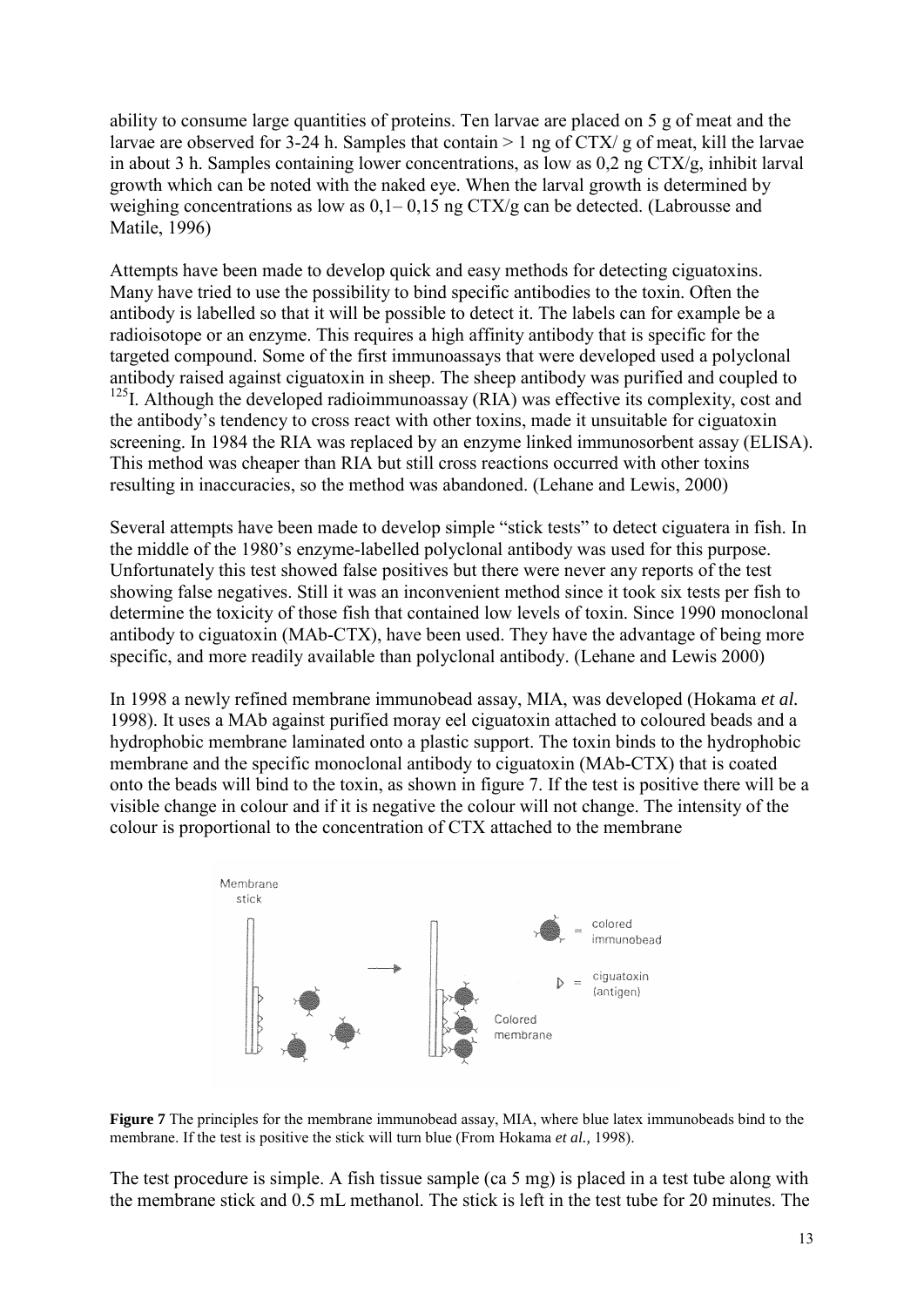stick is removed and thoroughly air-dried for no less than 20 minutes. The dry stick is placed in 0.5 mL latex immunobead suspension for ten minutes. After that the stick is rinsed in saline water and once again left to air dry. Now the test is completed and if the test is positive a visible colour change will appear as shown in Figure 8. It is important never to touch the membrane part of the stick as this can cause false positive reactions (Hokama *et al*., 1998).



**Figure 8** The membrane stick test for testing fish for ciguatoxin. A tissue sample is put in methanol along with the membrane stick. The stick is then air -dried and put into a suspension that contains coloured beads that bind to ciguatoxin. When the stick has been rinsed and air-dried the results will be shown as a visible change in colour on the stick (From Hokama *et al.,* 1998).

Another test, the Cigua-Check, is now available and claims to be more sensitive then any other test on the market, being able to detect levels of ciguatoxin at concentrations that cause clinical symptoms in human ( $\geq$ 0.08 µg /kg fish) (Html 4). Still fish that is considered nontoxic by the Cigua-Check may contain small amounts of ciguatoxins that could contribute to cumulative effects. A general problem with immunoassays is that they detect ciguatoxins based on structure. Therefore non-toxic substances may cross-react with antibodies against P-CTX-1 and therefore give rise to false positive results. (Lehane and Lewis, 2000)

Cell-based assays detect the ciguatoxins based on toxicity rather than on structure. Therefore these assays are more likely than the immunoassays to detect mixtures of different toxins that are associated with CFP (Lehane and Lewis, 2000). A cell-based assay for ciguatoxins based on cultured mouse neuroblastoma cells has been proposed. It reduces a substrate in the culture medium to a blue-coloured product. Samples of fish containing ciguatoxins affect the cells in such a way that the product does not change colour. The test is able to detect concentrations far lower than the mouse bioassay. (Lehane and Lewis, 2000)

A drawback when it comes to the development of chemical analytical techniques of ciguatoxins is that the compounds have no useful chromophore for selective spectroscopic detection. On the other hand, they contain a rather reactive primary hydroxyl group to which a label may be attached. Detectors such as fluorescence coupled to optimised HPLC have been used for chemical analysis of ciguatoxins in crude extracts from different fish (Lewis and Sellin, 1992). The analysis is time consuming but very valuable when confirming results obtained in rapid screening assays (Lehane and Lewis, 2000).

#### **4.10 Concentrations in fish and toxic doses**

Most cases of CFP involve consumption of fish that contain  $0.1$ -5  $\mu$ g P-CTX-1/kg. The severity and duration of the intoxication appears to be dose-dependant and there are also indications that the toxins have a potential to accumulate in the human body. Another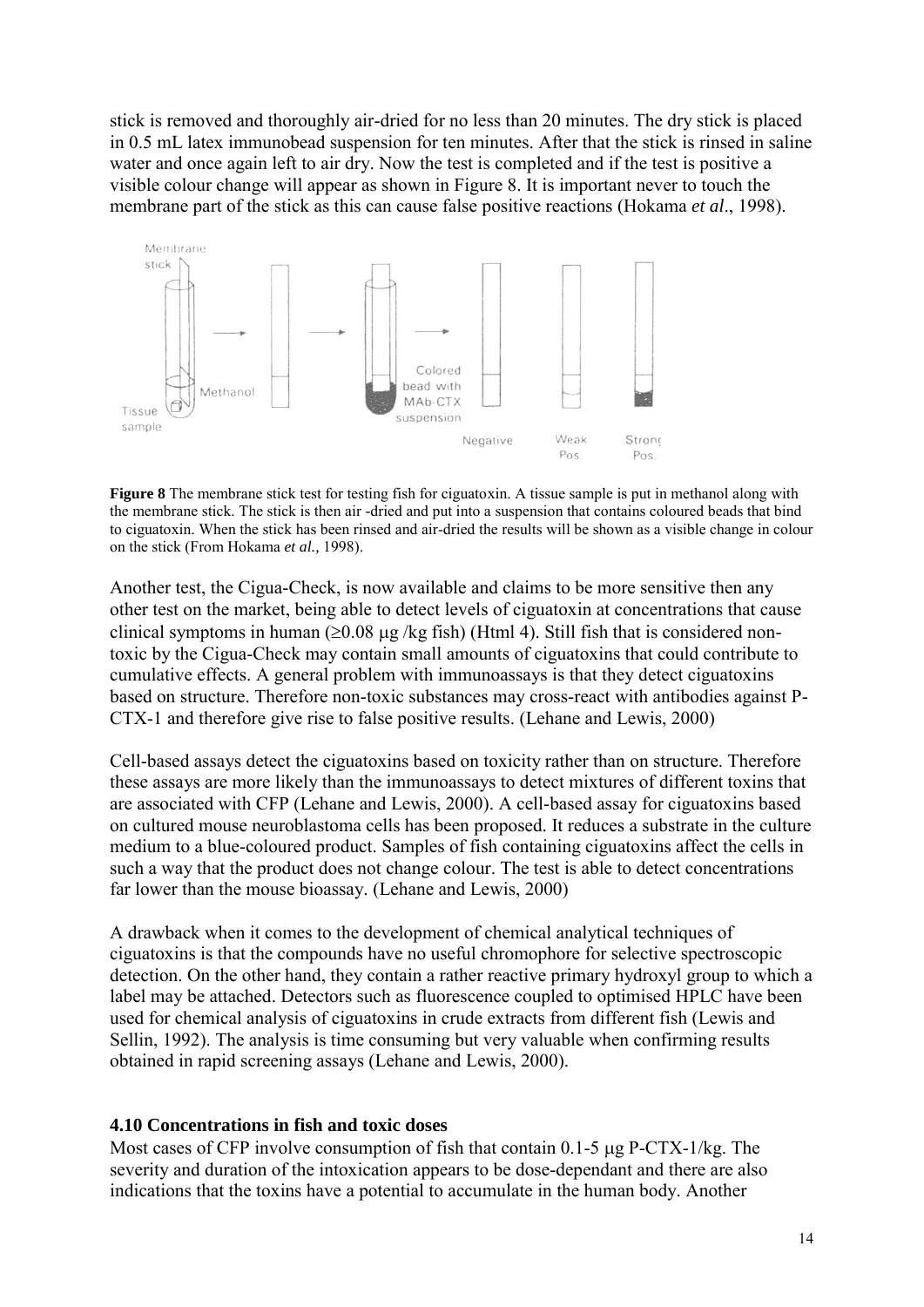complication is the possibility that several different toxins (not only different types of ciguatoxins) contribute to the symptoms. (Lehane and Lewis, 2000)

Mild cases of CFP have been associated with consumption of fish that contains no more than 0.1  $\mu$ g/kg P-CTX-1. The lowest dose of P-CTX-1 that could be expected to be toxic in adults is about 0.05 ug of the toxin or 0.001 ug/kg bodyweight, corresponding to a consumption of 500 g of fish containing 0.1  $\mu$ g/kg CTX-1 by a 50 kg individual. This dose will give symptoms of intoxication in two out of ten individuals. A ten times higher dose can be expected to be toxic to most humans and is easily ingested from a normal serving of 300 g of fish that contain ciguatoxins of levels that are commonly seen in fish. (Lehane, 2000; Lehane and Lewis, 2000) In one outbreak in Australia a family suffered from symptoms that seemed to be dose dependent both in severity and duration. The presence of ciguatoxin in the fish was confirmed by the mouse bioassay. The father who, reportedly, ate about one kg of the fish suffered from the most severe and long-lasting symptoms. The affected children consumed only small pieces of the fish and suffered only from minor gastrointestinal problems. The mother who consumed about 0.5 kg of the fish experienced severe gastrointestinal problems and some mild neurological problems. The concentration of P-CTX-1 in the fish was calculated to 1.3  $\mu$ g/kg muscle or 0.25 MU/g muscle. MU is short for mouse units and is the  $LD_{50}$  dose for a 20-g mouse, which is equivalent to 5 ng P-CTX-1. This is a relatively high level and it is consistent with the rather severe poisoning seen in the adults. The total P-CTX-1 exposure of the man and the woman was 1.3 µg and 0.65 µg respectively. (Lehane and Lewis, 2000)

#### **4.11 Mechanism of action**

In the 1970 it was established that the mechanism of action of the ciguatoxins is related to its effect on voltage-sensitive sodium-ion channels (VSSCs). Such channels are present in most excitable cells and also in some non-excitable cells such as glial cells (Lewis *et al.,* 2000). The sodium channels are composed of large proteins and are important for propagation of action potentials. Therefore they are vital to the function of nerves and muscle (Lehane and Lewis 2000). The sodium channel consists of about 2000 amino acids, which form a pore in the plasma membrane that allows passive but selective movement of the  $Na<sup>+</sup>$  ion down the electrochemical gradient. These amino acids are organised in four repeated homologous domains (I-IV) each containing six α-helical segments, known as S1-S6, shown in Figure 9, which clump together and form the pore. Gating systems that control the closing and opening of the pores depend both on time and membrane potential. (Lewis *et al.,* 2000)



**Figure 9** An illustration of a sodium channel, split open to reveal its structure. Domain IV is bound to domain I, and that is how the pore is formed. The ciguatoxin binds to S5 on domain IV (From Lewis *et al.,* 2000).

Ciguatoxin binds to the voltage-gated sodium channels in different types of cells causing the channel to open. The receptor used by ciguatoxin and also by brevetoxin (a toxin produced by another marine dinoflagellate *Ptychordiscus brevis*) is situated near the S5-S6 loop of domain IV on the sodium channel (Strachan *et al*., 1999).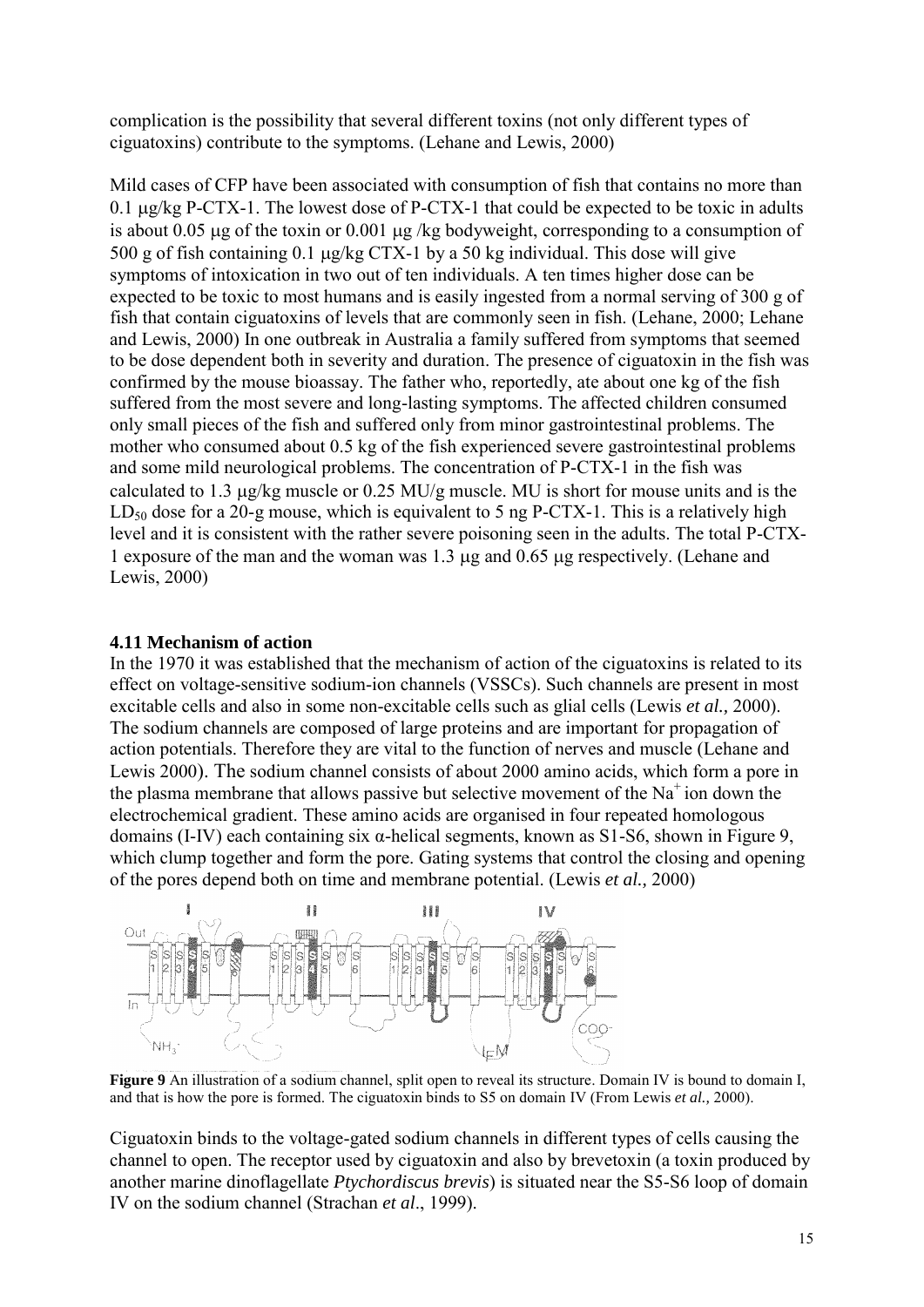Ciguatoxin stimulates excessive  $Na^+$  entry into cells by binding to the  $Na^+$  channel. The entry of Na<sup>+</sup> depolarises the membrane that is, the cytosol becomes less negative. If this depolarisation reaches the critical level the membrane will generate an action potential (Lehane and Lewis 2000). CTX-1, -2 and-3 all inhibit the binding of brevetoxin to the sodium channel. The affinity of CTX-1 is about 30 times higher than that of brevetoxin. Ciguatoxin slows the nerve conduction and prolongs the refractory periods in human neurons. The sensory discomfort that often is experienced in relation to cold, a common symptom in CFP, is most likely a result of exaggerated and intense nerve depolarisation (Lehane and Lewis, 2000). Electrophysiological studies indicate that ciguatoxin induces a membrane depolarisation, which is prevented by tetrodotoxin (another potent marine toxin found in Puffer-fish) that also binds to the sodium channels (Lewis *et al.,* 2000).

#### **4.12 Toxicokinetics**

Not much is known about absorption, distribution, metabolism and excretion of ciguatoxin in humans. The toxin is fat-soluble, and absorption from the gut is rapid and almost complete. If the gastrointestinal problems (diarrhoea and vomiting) start immediately after ingestion of ciguatoxic fish, the absorption of the toxin will decrease. The finding that there is little or no difference in toxicity after intraperitoneal and oral administration might indicate that the absorption from the gut is rapid and almost complete. Manual cleaning of the fish has been reported to cause tingling of the hands, a sign that the toxin can penetrate the skin.

Ciguatoxins are bound to plasma proteins. In pregnant women, ciguatoxins can cross the placental barrier and reach the foetus. It is possible that the toxins can be excreted through vaginal secretions and sperm fluid since the partner of the affected person has experienced a local pain after intercourse. (Lehane and Lewis 2000)

There is evidence that ciguatoxins accumulate in the human body. The toxins are either bound to Na<sup>+</sup> channels, stored in fat tissue or bound to human serum albumin. If the ciguatoxin is stored in fat tissue it will probably not cause any problems. However if the fat tissue is broken down rapidly as in excessive weight loss, symptoms may reappear. Studies on brevetoxin indicate that the most important elimination route of this toxin is the bile. Since ciguatoxins and brevetoxin are very similar in structure it might be possible that their route for excretion is the same. (Lehane and Lewis 2000)

#### **4.13 Ciguatera fish poisoning and cardiac toxicity in humans**

CFP is rarely fatal but in some cases there are complications associated to cardiac problems. Ciguatoxins acts on the sodium-channels of the human cells including those of the heart. The usual findings in CFP associated to cardiac toxicity are hypotension and bradycardia. If these symptoms are severe the patient may need intensive care. When treating a patient with CFP it is important not to forget the negative effect that ciguatoxin has on the heart even if such symptoms have not yet occurred, since complications may arise (Miller *et al*., 1999).

#### **4.14 Ciguatera fish poisoning and foetal development in humans**

A question that has received special attention is whether adverse affects could occur in the foetus of a pregnant woman exposed to ciguatoxins. As already mentioned, ciguatoxins may cross the placental barrier (Lehane and Lewis, 2000). Another possibility for transport from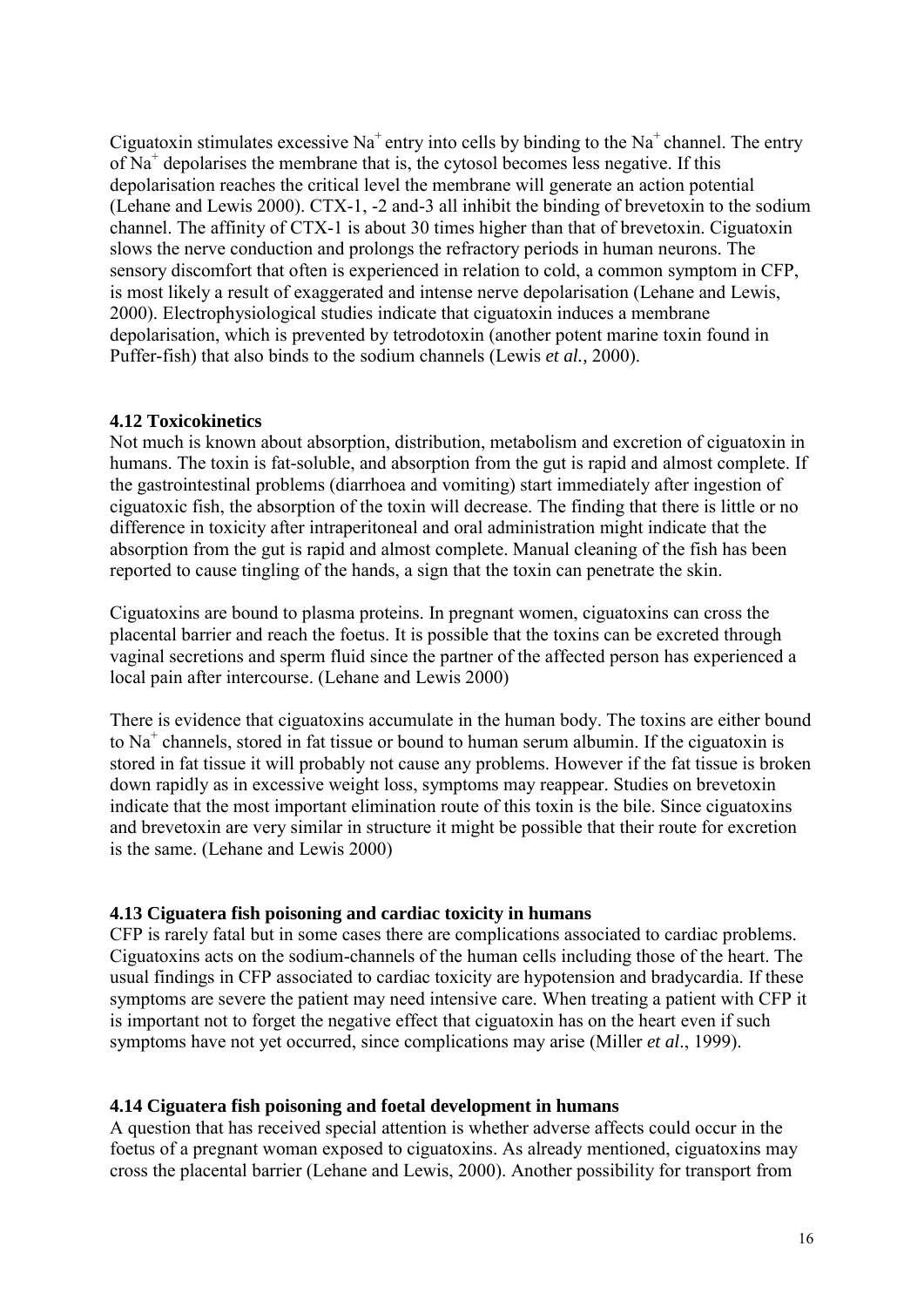mother to offspring, although not well studied, is transmission of ciguatoxins via milk to breast-fed infants.

Pregnant women who have suffered from acute CFP have reported a pronounced increase in foetal movements shortly after having the meal containing the toxic fish (Senecal and Osterloh, 1991).

A 20 year old Californian woman was 16 weeks pregnant (second trimester) when she had a large fish meal containing ciguatoxin. Symptoms appeared around four hours after the meal. The early symptoms were abdominal pain, vomiting, diarrhoea, myalgia, fatigue, headache, blurred vision, vertigo, numbness of the extremities, hot-cold reversal, burning sensation, and increased foetal movements. Many of the neurological symptoms lasted for several weeks. The increased foetal movements lasted only for a few hours. Non-stress performed during week 40 and 41 of pregnancy were normal and the foetal sonograms showed nothing out of the ordinary throughout the pregnancy. 19 days past date she delivered a 3630 grams male infant by caesarean surgery. The child was born with a normal muscle tone. Follow-ups during the first ten months of life revealed no neurological problems and no signs of teratogenesis. (Senecal and Osterloh, 1991)

In another study six pregnant patients had symptoms of CFP. They all had neurological, neuromuscular and cardiovascular symptoms. All foetuses had a period of hyperactivity followed by a period of decreased activity. One of the women aborted during the acute phase of the poisoning. The other five women delivered apparently healthy children at or near term. (Rivera-Alsina *et al.,* 1991)

Lehane and Lewis (2000) have reported on two ciguatera poisonings in pregnant women. The first woman was poisoned during the first trimester of her pregnancy. She was treated with mannitol and gave 28 weeks later birth to a male infant. He suffered from mild respiratory distress and was very irritable soon after birth. The second woman was nine months pregnant when she consumed coral trout 2 days before the expected delivery. Within 4 hours after the meal she suffered from gastrointestinal and neurological symptoms of CFP and felt an increase of the foetal movements. These continued for 18 hours and then gradually decreased over the next 24 hours. Two days later she delivered, by caesarean section, a child that had left-sided facial palsy, possible myotonia (muscle cramp) of the small muscles of the hands and respiratory distress syndrome. All these symptoms disappeared within six weeks.

Taken together, these studies indicate that it is possible that ciguatoxin might have a negative effect on the foetus, although there seems to be little or no risk for any permanent defects of the child.

#### **4.15 Cases**

On June  $17<sup>th</sup>$  1998, a physician in Montreal, Canada reported several cases of CFP. A few days later, on the  $26<sup>th</sup>$ , another physician reported other cases that believed to be part of the same event. The diagnosis of CFP was in this case based on symptoms: such as nausea, vomiting, diarrhoea, abdominal cramps, muscular and dental pain, weakness, dizziness, paraesthesia (tingling and numbness) of the hands and feet and dysesthesia (increased sensitivity to sensory stimuli). (Pilon *et al.,* 2000)

Symptoms that were compatible with CFP were found in seven people. These cases were found in three families, and they had all eaten barracuda. The cases showed the following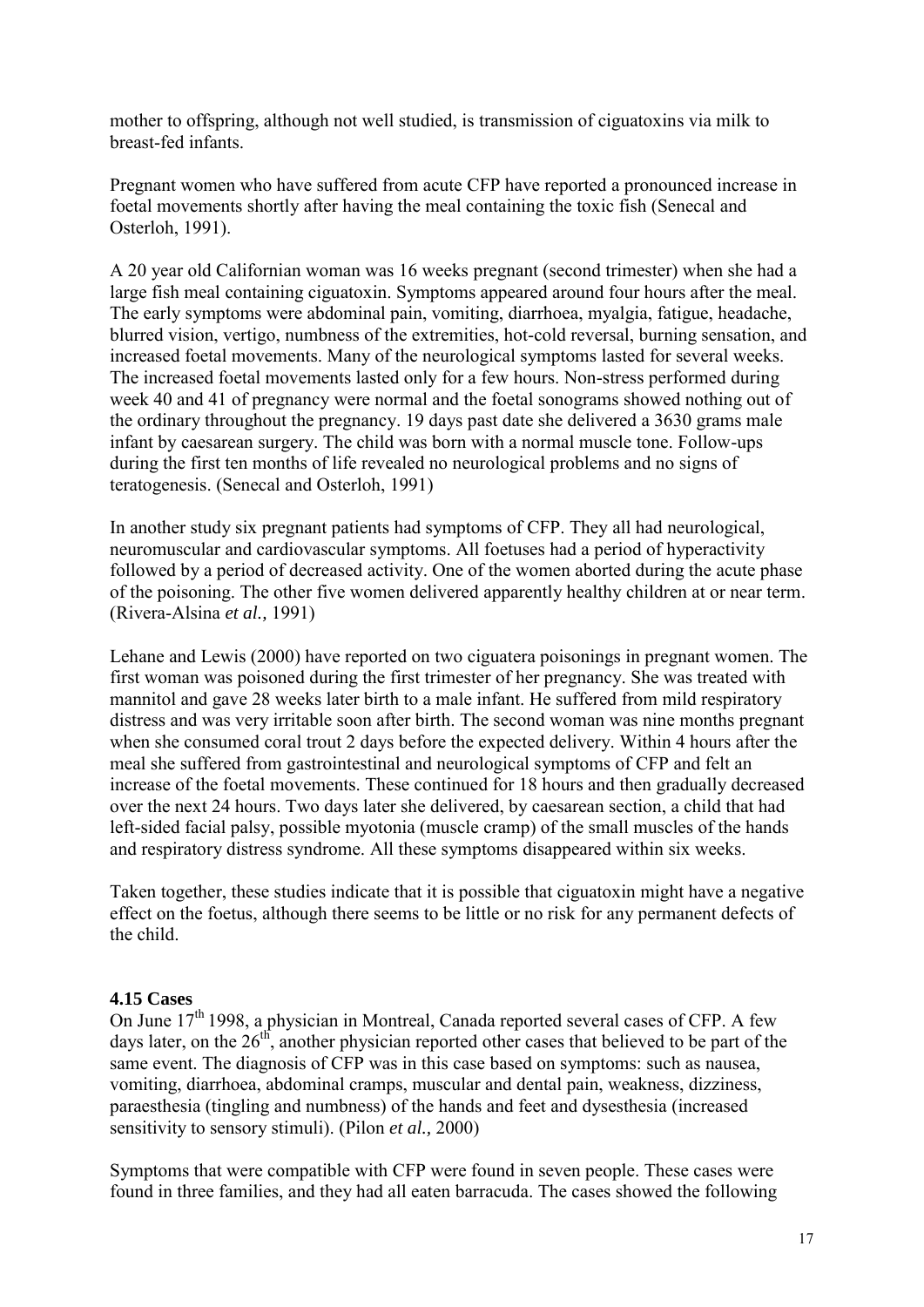gastrointestinal symptoms: diarrhoea (7/7), abdominal pain (4/7), vomiting (2/7), and nausea (1/7). These neurological symptoms were present: dysenthesia (6/7), weakness (5/7), headaches (5/6), paraesthesia of the extremities (4/6), muscle pain (3/6), perioral paraesthesia (tingling and numbness around the mouth) (2/6), and dental pain (1/6). A number of other symptoms were also reported: Itchiness (4/7), skin rash (2/7), arthralgia (joint aching) (2/7), light-headedness (1/7), and profuse sweating (1/7). In two of the families, involving two and three cases respectively the symptoms began after 6 to 12 hours. In another family, involving two persons, the fish was eaten on three different occasions,  $11^{th}$ ,  $13^{th}$ , and  $14^{th}$  of June, and the symptoms appeared on the  $13<sup>th</sup>$  and  $15<sup>th</sup>$ . Except for a 20-month infant, all those affected were adults, ages ranging between 32 and 42 years. (Pilon *et al.,* 2000)

On September 16, 1997 the Department of Human services, Victoria, Australia, began an investigation of what they suspected to be CFP. All patients that were studied had eaten at an Asian restaurant in Melbourne the day before. Initial information suggested that 18 of 36 people had been ill after eating fish as part of a banquet meal. The diagnosis of CFP in this case was based solely on neurological symptoms. It was concluded that 46 people (29 adults and 17 children) had eaten at the banquet. The children ate from a different menu and only one of the children ate any of the suspected fish. A questionnaire was used, and the interviews took place over the telephone. All banquet attendants or their parents were interviewed. All cases were advised to not eat any fish or drink alcohol for at least three months to prevent any recurrence of symptoms. Follow up interviews were conducted 3 and 10 weeks after the exposure in order to gather information on the duration of the symptoms and to see weather any new ones had appeared. (Ng and Gregory, 2000)

All 30 individuals who consumed the fish at the Asian banquet reported to have at least one symptom. The incubation period ranged from 2 to 27 hours. The severity of the symptoms varied. Out of the 30 that were infected 17 persons sought medical attention. Three persons were admitted overnight at a hospital and nine were treated with intravenous mannitol (Ng and Gregory, 2000). Three weeks after the exposure 73% still showed some symptoms. These symptoms were exclusively neurological and included, paraesthesia of the extremities, weakness, and myalgia (muscle pain). A few patients developed late symptoms of itch, dysuria (painful urination) and rash. Of the nine individuals given mannitol, one had recovered completely. The others felt better, but still had some symptoms such as paraesthesia and hot and cold temperature reversal. Ten weeks after the exposure nine patients were symptomatic. (Ng and Gregory, 2000)

These poisonings came from a maori wrasse (*Chelinus trilobatus*) that on 15 September 1997 was used to prepare four separate dishes at the Asian restaurant. All parts of the fish were used including the head and intestines for the banquet meal. The fish had been caught off Trunk Reef in Queensland, Australia. (Ng and Gregory, 2000)

#### **4.16 Ciguatera fish poisoning in the world**

In the United States 94 outbreaks (418 cases) have been reported to the Center for Disease Control and Prevention (CDC) through the national food borne surveillance system from 1970 to 1980. This is believed to be a much underreported disease and therefore it is probable that the number of cases should be much higher (Morris, 1980). From 1983 to 1992 there were 129 outbreaks that involved 508 persons that were reported to the CDC. Several of these reports came from Hawaii (111) and Florida (10), but there were also sporadic reports from California, Vermont, New York and Illinois. No deaths have been reported (Html 5).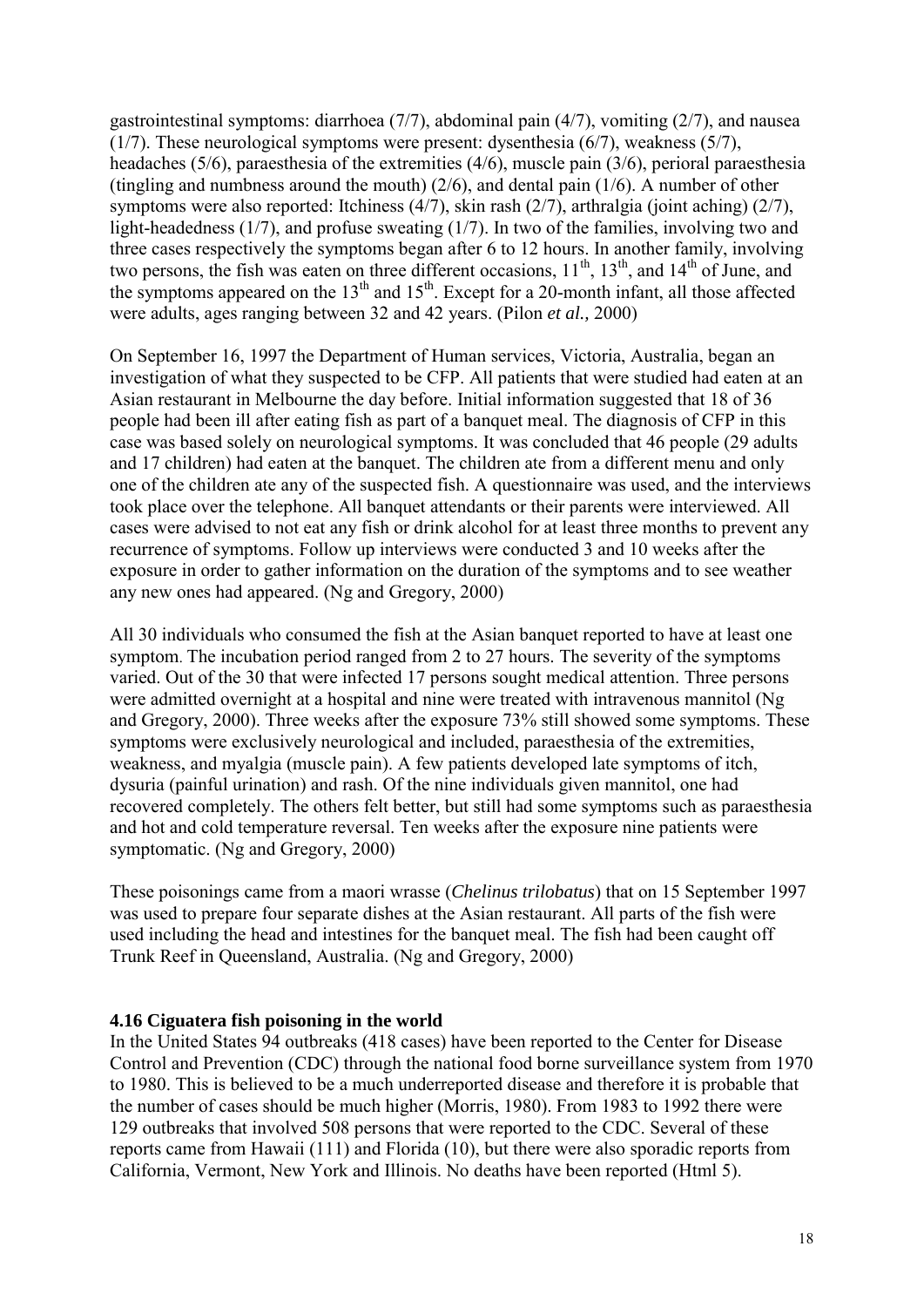In Australia 50-100 cases are reported each year and this is estimated to be about 20% of the actual cases. There are usually not any reports of deaths but it is likely to be one every ten years in Australia (Lehane and Lewis 2000). Data have been collected from the years 1965 to 1988 and showed 617 cases from 225 outbreaks. The risk of being poisoned by eating coral trout (member of the serranidae family), a fish often associated with ciguatera, is less than 1/5000. (Lehane, 2000)

# **4.17 Ciguatera fish poisoning in Sweden**

The problem of CFP is not very well known in Sweden. The Swedish Poisons Information Centre (Giftinformationscentralen) only knows of one case where three persons had eaten fish on a vacation to the Dominican Republic. They sought medical attention when they arrived in Sweden, ten days after the poisoning, due to neurological symptoms. The symptoms had initially been gastro-intestinal and the neurological symptoms were paraesthesia and reversed cold-heat sensations in their hands, feet and throat. (Giftinformationscentralen, personal communication) The National food administration in Sweden has a ban on selling and distributing fish that contain measurable amounts of ciguatoxin (SLVFS 1994:2). There are fish distributors that sell species that are associated with CFP. One distributor sells barracuda and snapper and sells about 700 kg/year of barracuda and 500 kg/year of snapper. These species are only sold to restaurants (Nordhav, personal communication).

# **5 Environmental aspects on ciguatera fish poisoning**

# **5.1 Biology of** *Gambierdiscus toxicus*

*G. toxicus* is a species of dinoflagellate (figure 10) and is responsible for CFP. Most dinoflagellates are unicellular, but colony forming species exist. Each species has a distinct form made of internal plates of cellulose. They have two flagella and their beating makes them move in a spinning way. The growth rate of this particular species is relatively low. It divides only about once every third day. The normal habitat for this dinoflagellate is coral reefs. Normally it is found attached to certain macroalgae on the reefs. Some believe that there can be more than one species of dinoflagellate involved in CFP, but *G. toxicus* is still regarded as the major source for the toxins involved in CFP. Not every genetic strain of this species produces gambiertoxins.



**Figure 10** The dinoflagellate *Gambierdiscus toxicus* that is responsible for producing the toxin that causes CFP (From Harmful Algal Blooms, 2000).

*G. toxicus* is a photosynthetic species that normally grows as an epiphyte, which means that it nourishes itself but grow on other algae for support. The largest population of *G. toxicus* has been found in Hawaii and it was associated with the red alga *Spyridia filamentosa*. The main types of algae on which the *G. toxicus* lives are: *Turbinaria* sp, *Jania* sp, *Spyridia* sp, *Laurencia* sp, and any red, brown or green algae. Other dinoflagellates that possibly are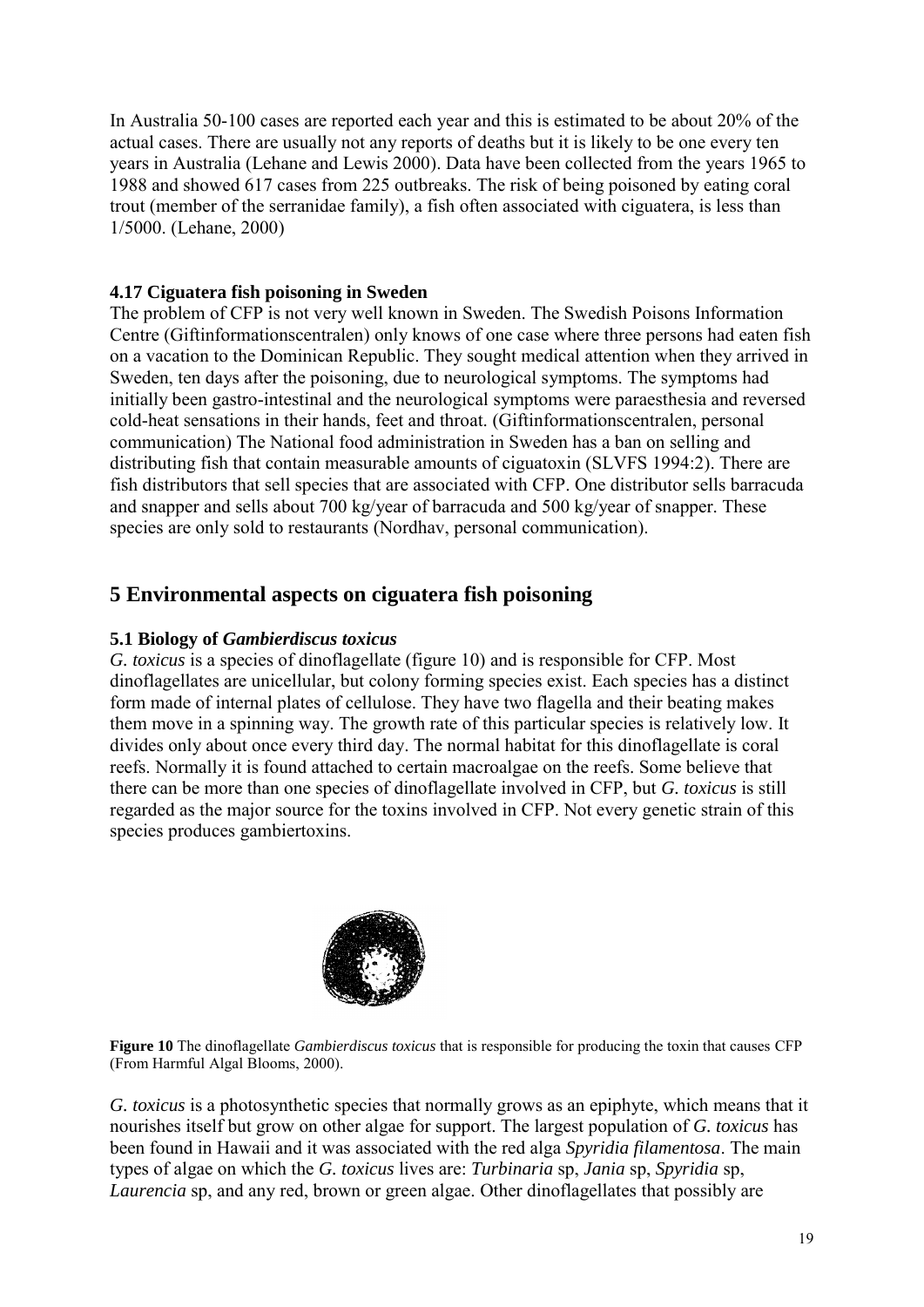involved in CFP are *Ostreopsis lenticularis* and *Prorocentrum lima*. Their average abundance is much lower than the one of *G. toxicus.* (Chinain *et al*., 1999)

#### **5.2 Maitotoxin**

Maitotoxin is a toxin that is often discussed in relation to CFP. It is a very potent toxin and it is present in some of the ciguatoxic fish and can be produced by the dinoflagellate *G. toxicus*. The structure is shown in figure 11. In the surgeon fish (*Ctenonhaetus striatus*), that is often associated with CFP, maitotoxin is the dominating toxin in the alimentary tract. Both maitotoxin and ciguatoxins are present in the liver but only ciguatoxins are present in the meat. It is unlikely that maitotoxin accumulates in the meat of these fish or that this causes human poisonings because of this poor accumulation and it's rather low potency when administered orally (Lehane and Lewis, 2000).



Figure 11 The structure of maitotoxin, a toxin that can be involved in CFP (From Estacion, 2000).

In culture *G. toxicus* may produce maitotoxin but little or no ciguatoxin (Lehane and Lewis 2000). Different cultured strains of *G. toxicus* produce different types of maitotoxin, with one strain only producing one single type. Maitotoxins have up to 32 ether rings and even though they are analogous in structure they have no partial structure corresponding to ciguatoxin. After intraperitoneal injection maitotoxin is much more toxic than ciguatoxin, but maitotoxin is about 100 times less toxic than ciguatoxin, when administered orally. (Lewis *et al*., 2000)

#### **5.3 Environmental conditions causing ciguatera outbreaks**

What is it that initiates blooms of *G. toxicus* and why is there often an increase of CFP after storms and hurricanes? Reef destruction and disturbance of the reef ecosystem and its relation to an increase in CFP is not yet clearly understood. Still there is evidence that it may play an important role on the frequency of outbreaks of CFP in a specific area. Additional research is required to explain the importance of different environmental factors, such as temperature and nutrients, on growth and toxin production of *G. toxicus* (Lewis and King, 1996). Dead coral surfaces covered with different micro-algae provide a favourable environment for this particular dinoflagellate. *G. toxicus* seem to become more common after both natural and man-made disturbances of the reefs, probably because there is an increase in the amounts of dead coral substrates, on which the hosts, different macroalgae, may grow. Coral bleaching is now well documented and seems to indicate extreme stress in coral colonies mostly due to increased water temperature. Bleaching will eventually kill the coral colony just like hurricanes or anthropomorphic activities, which creates new substrates for the algae to grow on (Lehane and Lewis, 2000). *G. toxicus* is endemic in most areas of the French Polynesia and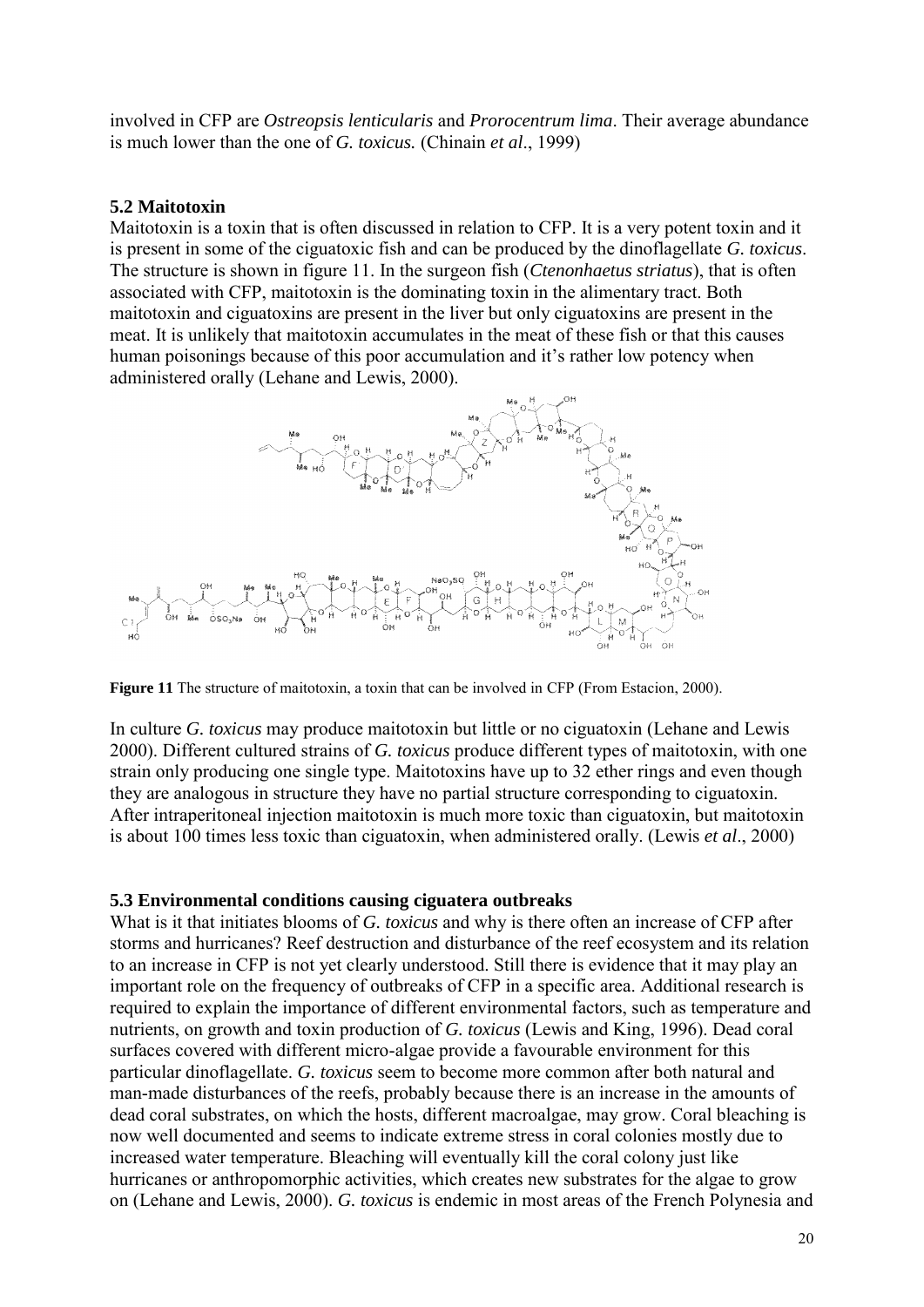blooms of dinoflagellate are responsible for outbreaks of CFP. It is believed that the incidence of CFP outbreaks will increase due to the global warming and coral bleaching (Lehane, 2000).

# **5.3.1 Bacteria**

Some studies indicate that certain bacteria live symbiotically with the dinoflagellate and play a role in the production of the toxins. When bacteria were added to cultures of dinoflagellate the growth rate increased. The bacteria might produce nutrients that are assimilated by the dinoflagellate, nutrients that are necessary for producing the toxins. Another possibility is that the bacteria synthesise the toxins, which is then phagocytosed by the dinoflagellate. The most common bacteria associated with ciguatera include different strains of *Pseudomonas* but also *Nocardia, Vibiro, Aeromonas, Flavobacterium* and *Moraxella*. (Lehane and Lewis, 2000)

# **5.3.2 Destruction of corals**

There are many documented incidences where natural disturbances **of** the coral reefs have caused an increase in the incidences of CFP. Following a severe storm in the Bahamas in 1908, there were several cases of poisoning. In 1979 hurricane David crossed the West Indies and several cases of the poisoning followed and two of them were lethal. There are other examples where adverse changes in the environment of the coral reefs, such as mechanic destruction, have been followed by an increase in the amounts of *G. toxicus* in the affected area*.* On the other hand several hurricanes and other disturbances have struck on the coral population and not increased the occurrence of the algae.

Listed below are a number of examples of human activities that have a negative effect on the coral reefs.

- Tourism, such as recreational activities, collecting of marine animals and fishing
- Sewage and eutrophication
- Pollution from industries that contain petroleum hydrocarbons, heavy metals and different poisons.
- Degrading and filling for the construction of docks and piers
- Military activities, for example underwater or shoreline explosions
- Boats dumping ballast waters from different oceans or regions

(After Lehane and Lewis, 2000)

# **5.3.3 Coral bleaching**

In the process of coral bleaching the coral polyps spontaneously force out the algae that live in them in symbiosis. The corals will then die and gradually lose their colour, leaving only the calcareous skeleton, hence the name coral bleaching. This is caused by stress provoked by pollution and changes in salinity, temperature and sedimentation. The corals are sensitive to changes in their environment and bleaching might occur if the average summer water temperature rises only one degree above normal. Since 1997 fifty countries have reported seeing the phenomenon of coral bleaching in their waters. There is also a strong correlation between coral bleaching and the changes of ocean currents that occur during the El Niño, which will be discussed in sector 5.4. (Lehane and Lewis, 2000)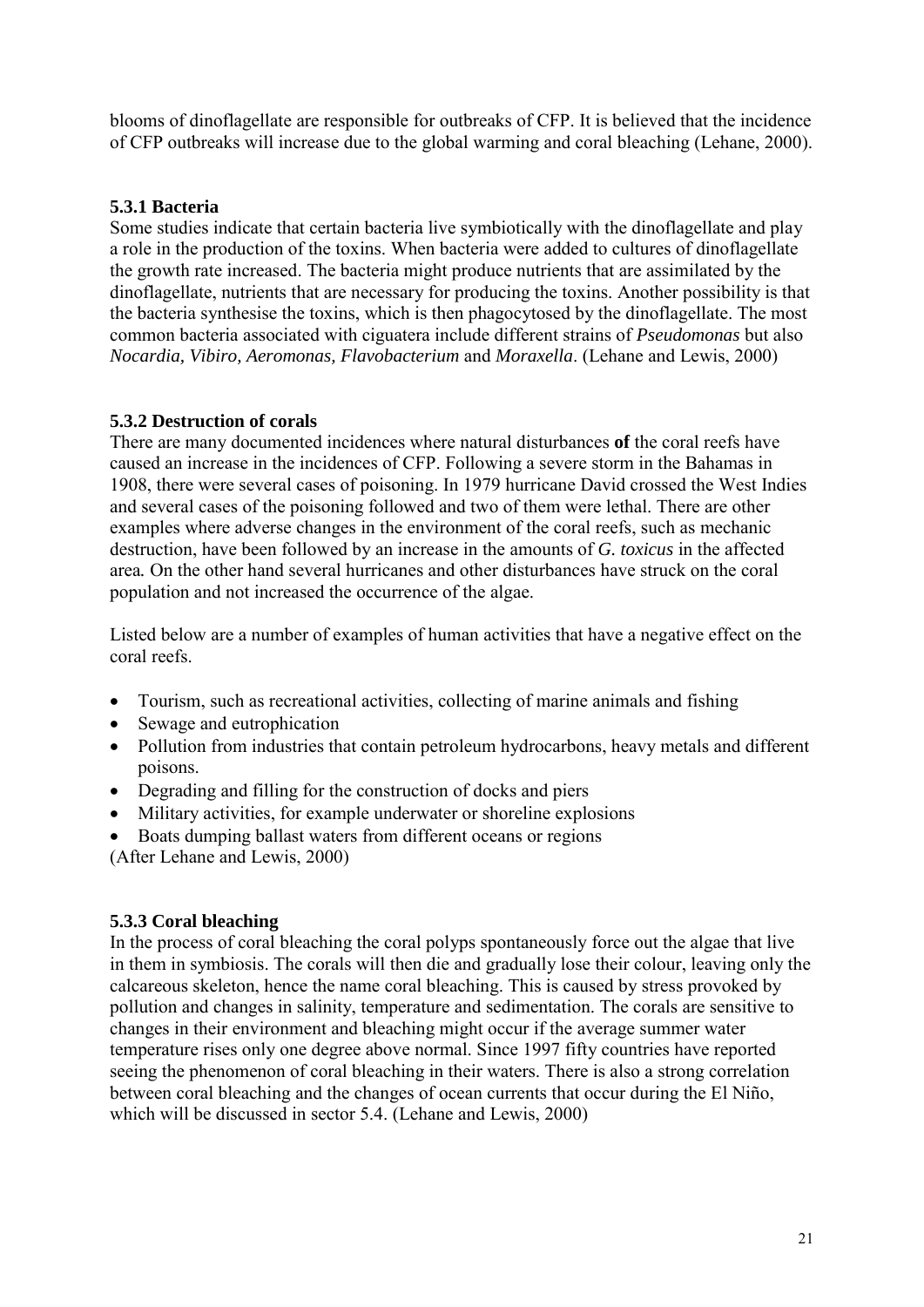## **5.3.4 Land erosion**

The coral reefs of Mayotte, a volcanic island of the Comoro Archipelago between northern Mozambique and Madagascar, have been studied for several years. During this time a degrading process, due to land erosion, started in the beginning of the1980s. First there was a growth of soft corals and sponges that killed the hard corals. There was an increase in the population of the seastar *Acanthaster planci,* which feeds on coral polyps, and there was a development of algal communities. An increase in the amounts of the dinoflagellate *G. toxicus* was seen in this area between 1979 and 1988. These dinoflagellate blooms might have been associated with climatic parameters but also with seasonal development of macroalgae. However, it is possible that these blooms are a consequence of major changes in the erosion of the land, connected to the building of the main roads on the island. If that is so, this would mean that not only factors that directly affect the reefs such as building of harbours but also land erosion that origins from changes in the land environment may affect not only ecosystems on land, but also the coral reef ecosystem and therefore increase the occurrence of CFP. (Thomassin *et al.,* 1992)

# **5.3.5 Increase in nutrients due to coral destruction**

Several studies have been made to determine if different concentrations of nutrients might have an effect on toxic blooms. Nitrates and phosphates are correlated to the density of the toxic algae (Chinain, *et al*., 1999). Areas that are of high risk for an increased population of *G. toxicus* are often those that are disturbed by human activities. In the normally functioning coral reef ecosystem there is a balance between nutrients and organisms that normally absorb them, zooxanthellae (algae that live symbiotically within the coral polyp) and benthic calcareous algae. In a disturbed ecosystem these species might not be as frequent as they would be in an undisturbed ecosystem, or perhaps they are not present at all. The nutrients will then be available for other species of algae or macroalgae, including *G. toxicus*. A bloom of *G. toxicus* may therefore follow local death of corals. When the corals start to recolonize the affected area the amount of nutrients that are available to the toxic algae will decrease and the bloom will collapse. This scenario is not only a possibility in reef destruction induced by human activities but also as a consequence of natural stress such as coral bleaching or other destruction from weather phenomenon such as cyclones and storms. During times of stress or disturbance a new environment is created and new substrates for *G. toxicus* are formed. (Rougerie and Bagnis, 1992)

#### **5.3.6 An acidic environment**

Some scientists have proposed that the increasing levels of carbon dioxide in the atmosphere will create a more acidic environment for the corals, since the carbon dioxide reacts with the surface water. Ocean acidification leads to an increased solubility for calcium carbonate which will weaken the skeletal structure of the corals. When the structure weakens the corals are more sensitive to national erosion, such as storms heavy rain or tourism and will crumble more easily. This disturbance of the coral reefs may increase outbreaks of ciguatoxic blooms. Toxic fish are often found on the windward side of a reef where the damage from storms is greater than on the other side of the reef. (Lehane and Lewis, 2000)

# **5.4 Correlation between ciguatera fish poisoning and El Niño**

In order to investigate possible relationships between CFP and El Niño Southern Oscillation (ENSO), Hales *et al*., (1999) used a database of reported fish poisoning. ENSO is a reoccurring climate pattern that causes variations in the climate in the tropical regions of the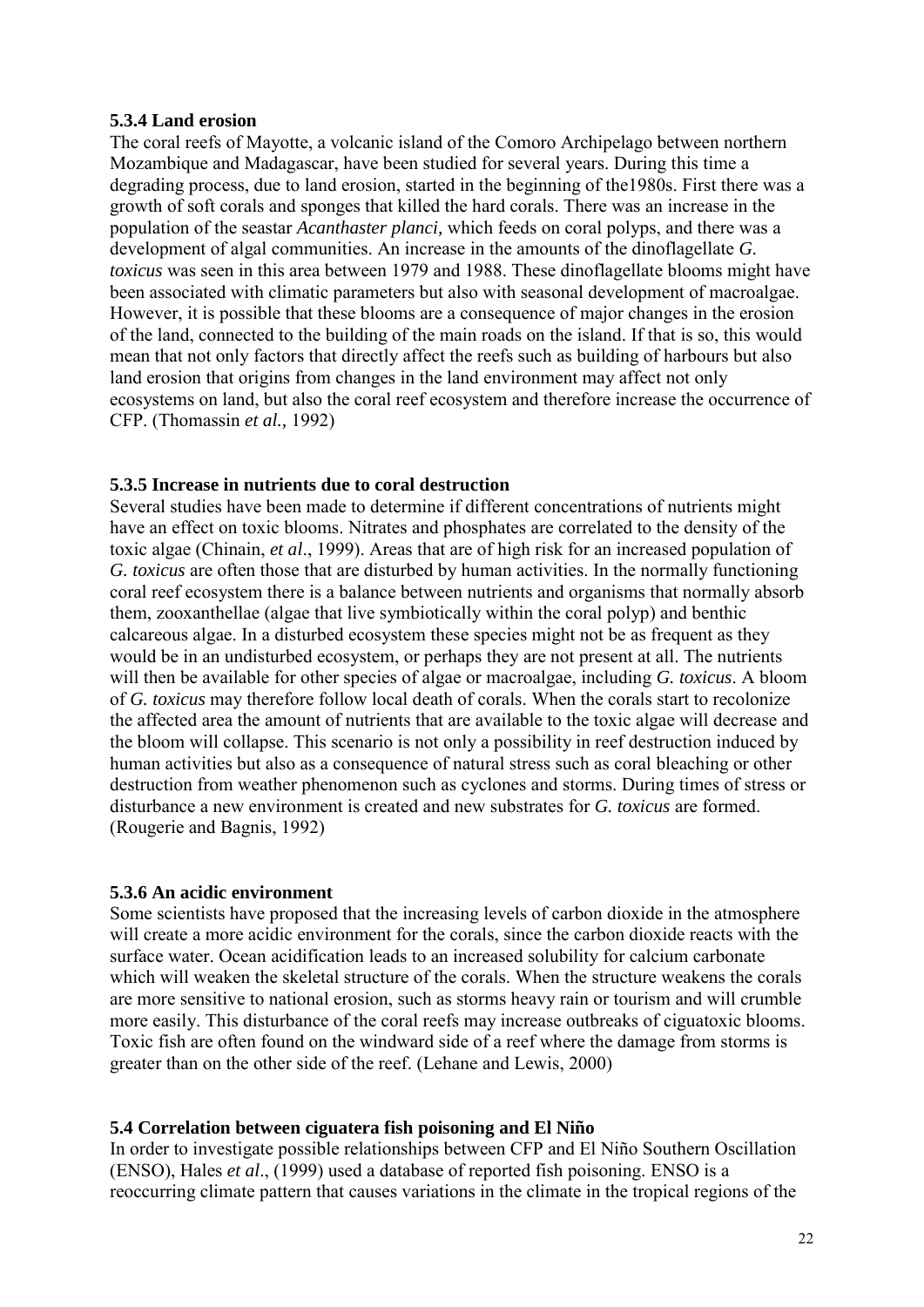world. The changes are seen in rainfall, ocean currents and in sea surface temperature (SST). The ENSO is a semi regular cycle with two extremes, the El Niño and the La Niña. The phenomenon of El Niño normally makes the water temperature higher than normal in the eastern equatorial pacific as illustrated in Figure 12.



**Figure 12** Map that shows the changes in sea temperature during the phenomenon of El Niño. Those areas that experience a lower temperature than normal are shaded in the figure and those areas that experience a higher temperature than normal are the light areas (From Hales *et al.,* 1999).

The results that were obtained by Hales *et al*. (1999) showed that in the eastern group of islands that were studied there was a positive correlation between fish poisoning and the local SST anomalies. CFP is known to appear after physical disturbance to the reefs and the coral ecosystem is definitely affected by such events as an increased water temperature, where one of the effects might be coral bleaching. The surfaces of dead corals are suitable for colonisation by macroalgae and therefore also *G. toxicus*. The environmental factors that affect CFP are complex, but it is highly possible that there will be an increase in CFP outbreaks if the climate continues to get warmer as a result of the greenhouse effect. Another aspect of this is that CFP or the abundance of *G. toxicus* might be a sensitive indicator of environmental stress in coral reef systems (Hales *et al.,* 1990).

#### **5.5 Toxicity of** *G. toxicus*

There are numerous reports on the coexistence of toxic and non-toxic strains of *G. toxicus*. One example is the report on two cultures that grew under identical conditions and came from individual cells isolated from Papara, French Polynesia, and only one of them proved to produce toxin. Toxic and non-toxic clones have been known to coexist in the coastal waters of Puerto Rico. All of this suggests that the ability to produce toxin in this species is genetically determined, and therefore the severity of CFP incidents depends mainly on the type of strain than the number of cells present. (Chinain, *et al*., 1999)

### **5.6 Can outbreaks of ciguatera fish poisoning be predicted?**

To be able to predict the outbreaks of CFP in an area it is necessary to monitor the area for a long period of time. Several speculations have been made about the role of environmental factors, such as salinity, temperature and the amounts of nutrients that are available. Chinain *et al (1999)* have studied the fluctuations in the population of *G. toxicus* in relation to temperature and salinity. Data were taken from February 1993 to December 1997 in Papara, outside Tahiti, French Polynesia. Macroalgae specimens, agglomerated *Jania* sp and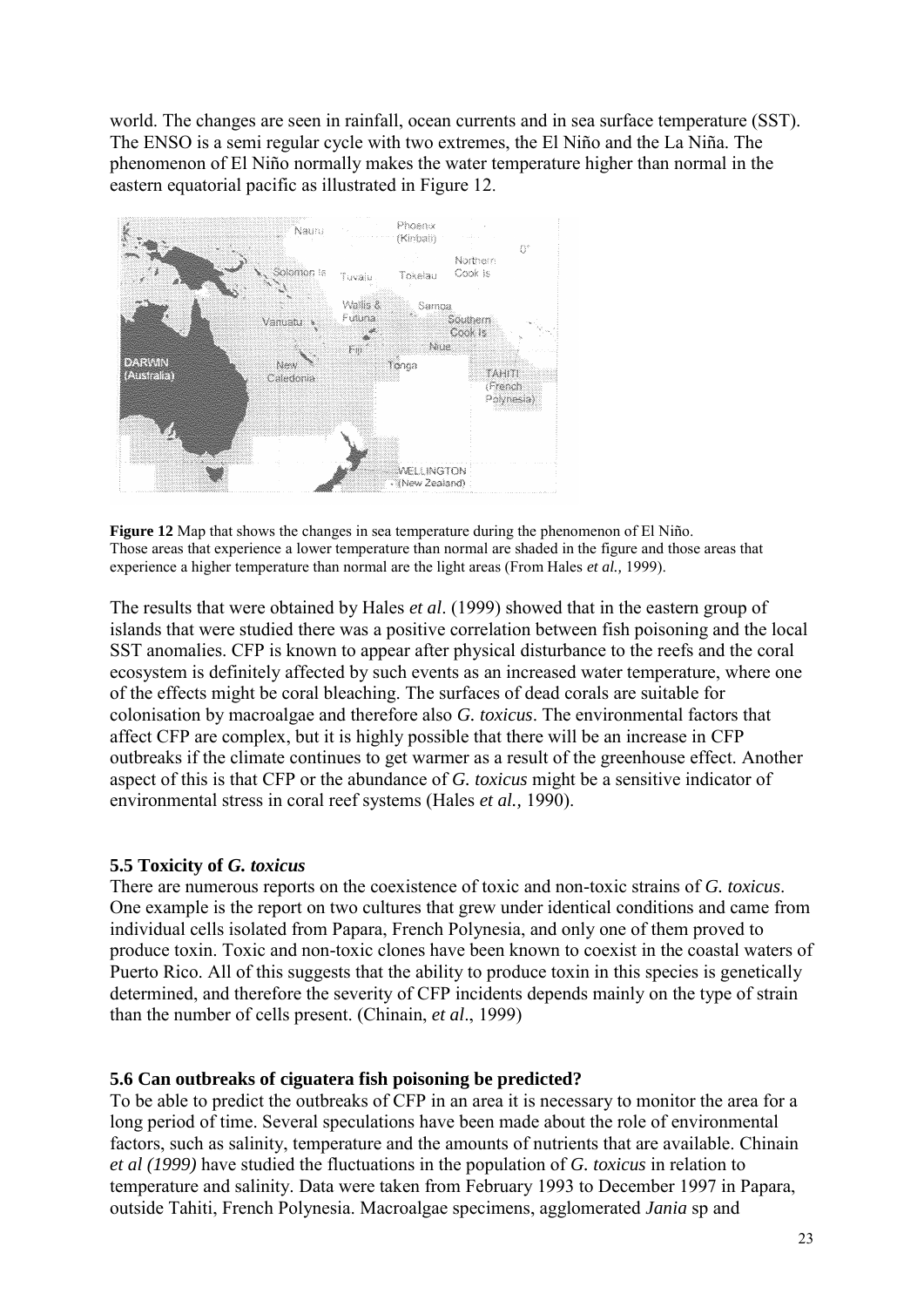*Amphiroa* sp, (approximately 150 g per sampling site) were collected weekly, and water temperature and salinity were measured. Every time a bloom was detected efforts were made to collect larger quantities of the blooming cells. The cells of the harvested *G. toxicus* were stored at -20 $^{\circ}$  C pending toxicological analysis. A total of 58 blooms were recorded during this period of which 48 were recovered and 43 screened for their toxicity. Eighty-five percent of the blooms that occurred in 1993 to 1994 took place in the hot season. In January to April in 1994 the water temperature was elevated to unusual levels for the season. Severe coral bleaching in large areas of the reef followed this increase in temperature and there was an increase in blooms, both in density and frequency from October 1994 to December 1996. During this period the blooms were evenly distributed throughout the year, regardless of season and temperature. These blooms also yielded an exceptionally high biomass. (Chinain *et al*., 1999)

The salinity was only monitored during 1994 and 1995. During this period there were little or no changes in the salinity of the water. Salinity ranged between 34.3 and 36.1 ‰ with the lowest levels during the summertime, which corresponds to the rain season in this area. There was no correlation between the salinity and the density of *Gambierdiscus* spp during this period. (Chinain *et al*., 1999)

The largest amounts of toxins were observed in 1995 when there were several toxinproducing blooms. In 1994 there was a peak in toxicity stemming from a single bloom. No correlation was found between the concentrations of toxin present in a bloom and its biomass. Also no relationship was found between water temperature and toxicity of the algae. (Chinain *et al*., 1999)

In this long-term study it was not possible to see an obvious correlation between season and the density of *G. toxicus*. On the other hand more refined analysis revealed a seasonal cycle in densities from February 1993 to May 1995. There are other studies that support this theory and there are those that show that there is no relationship between season and bloom of *G. toxicus*. In laboratories *G. toxicus* produces more toxins at higher temperatures than at lower and the lack of seasonality might be due to the relative constant water temperature in the regions where the dinoflagellate lives. (Chinain, *et al*., 1999)

Atimaono barrier reef outside Tahiti, French Polynesia, was exposed to elevated water temperature in the year of 1994 from January to April. This resulted in a massive coral bleaching, which was well documented. The increase in densities and frequency of blooms, in October 1994 through 1995 and 1996, correlates well with the maximum toxin production. These observations suggest that coral bleaching and other adverse effects on the coral reefs could be another factor important for naturally occurring blooms of *G. toxicus* by providing new surfaces for colonisation by the macroalgae that are hosts for the toxic dinoflagellate. The relation seen between coral bleaching and blooms suggests that outbreaks of CFP can occur some time after destruction of reefs. The study made by Chinain, *et al*. (1999) indicates that the time between the reef mortality and the increased risk of CFP may only be a few months, in this study it was seven months.

Other factors that might be relevant to the toxicity of *G. toxicus* could be both extrinsic (such as bacteria) and intrinsic (such as genetic) factors. The bacterial hypothesis should not be completely ruled out until the absence of endosymbiotic bacteria (= a prokaryote cell living inside a eukaryote cell) in this particular dinoflagellate is proven. There is also some evidence supporting the theory that the variability in toxin production in *G. toxicus* might be due to genetic differences within the species. For example two clonal cultures of *G. toxicus* grown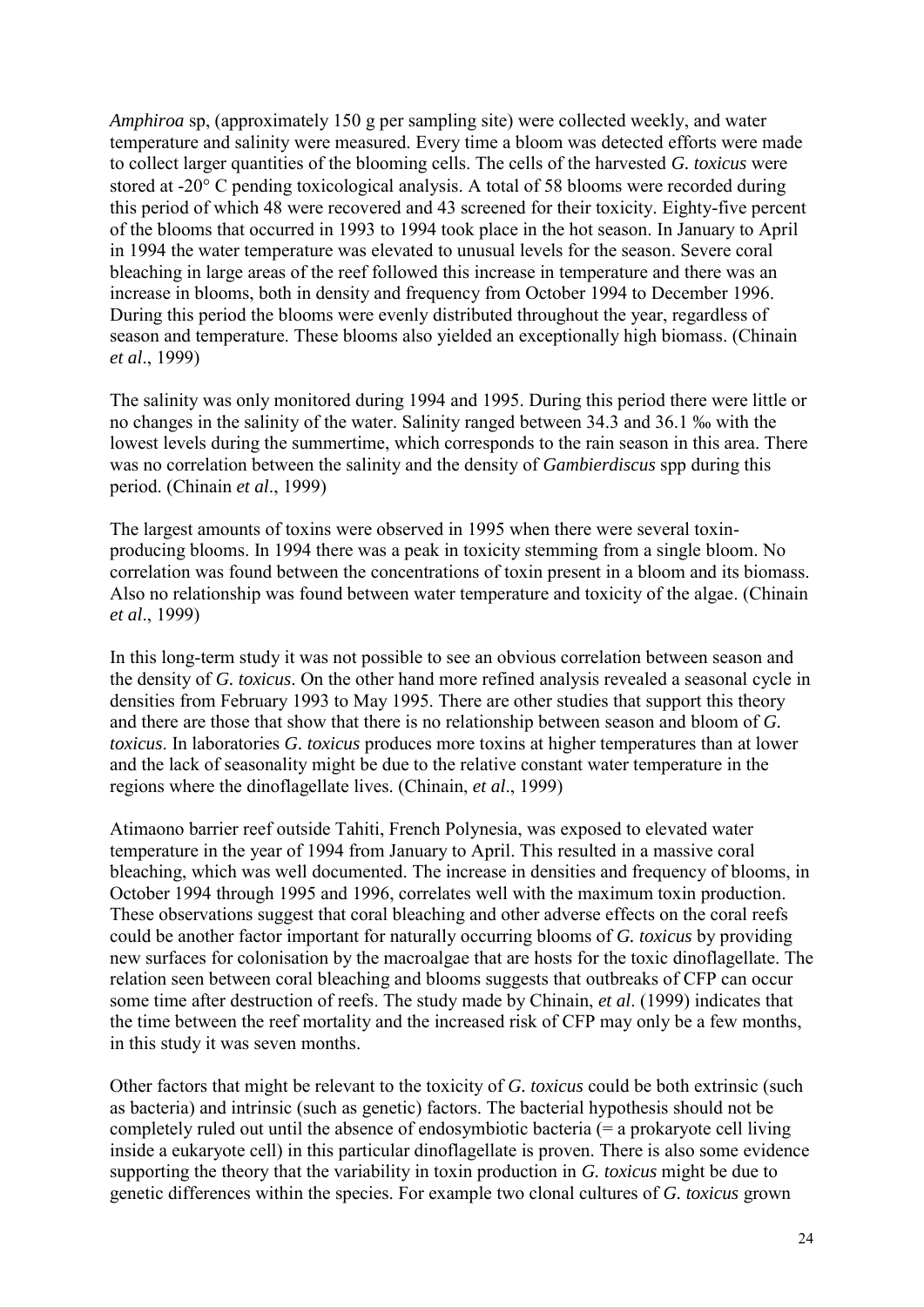under identical conditions from individual cells resulted in one being toxic and the other one being non-toxic. There have also been reports of coexistence of toxic and non-toxic clones in the waters off Puerto Rico. (Chinain *et al*., 1999)

All of these studies indicate that there indeed is a correlation between the destruction of corals and an increase in the frequency of CFP.

# **6 Conclusions**

CFP is a common type of food poisoning in humans in the tropical regions of the world. The toxin is lipid soluble and can be found in reef fish. Due to very effective transportation that allows us to ship fresh and frozen marine products all over the world CFP is now becoming a potential problem worldwide. Cases of CFP have begun to appear in countries where knowledge about this poisoning is limited. This might be a very serious problem since it is important to make the correct diagnosis in order to be able to give the right treatment. Today there is no evident risk of getting CFP from eating reef fish imported to Sweden, even though some of those species that can contain the toxin are sold in Sweden. Still it is not impossible that cases of CFP will appear in Sweden in the future. However, CFP is something that tourists should have in mind when travelling to the tropics, and they should refrain from eating large portions of a single fish.

Regarding the environmental aspects it seems highly possible that there is an increased risk for CFP after different kinds of reef destruction. Those environmental factors that may increase the occurrence of ciguatera outbreaks are coral bleaching, a lowered pH in the waters of the oceans, land erosion close to coral reefs or a disrupted balance of nutrients in the waters. Several of these factors will lead to the other, which makes this a complicated web of events that may result in an outbreak of ciguatera. Storms or hurricanes have been known to cause reef destruction that is followed by an outbreak. This is supported by several studies but is at the same there are several storms that have not been followed by an outbreak of ciguatera.

Not only natural factors are responsible, but also human activities such as building of harbours and environmental pollutants cause the ecosystems of the reefs to crumble. The indications that coral bleaching and other disrupted balances of the ecosystems might increase the frequency of ciguateric fish is alarming and gives us even more reasons to be aware of how fragile the environment is. This is important to have in mind when planning to build new harbours or roads that pass close to the water. It is necessary to conduct further research on this matter until it is fully understood why there are sudden outbursts of CFP and if they can be prevented.

The risk of being poisoned from ciguatoxins when eating tropical fish in Sweden is probably small. However since there are no easy ways to detect toxic fish the risk cannot be completely ruled out. And it cannot be guaranteed that every fish that is imported is free from ciguatoxins. Still it is more likely that Swedes will suffer from CFP when travelling to those countries that are affected. It is therefore important to inform tourists that they should bear in mind the risk of CFP when eating tropical fishes.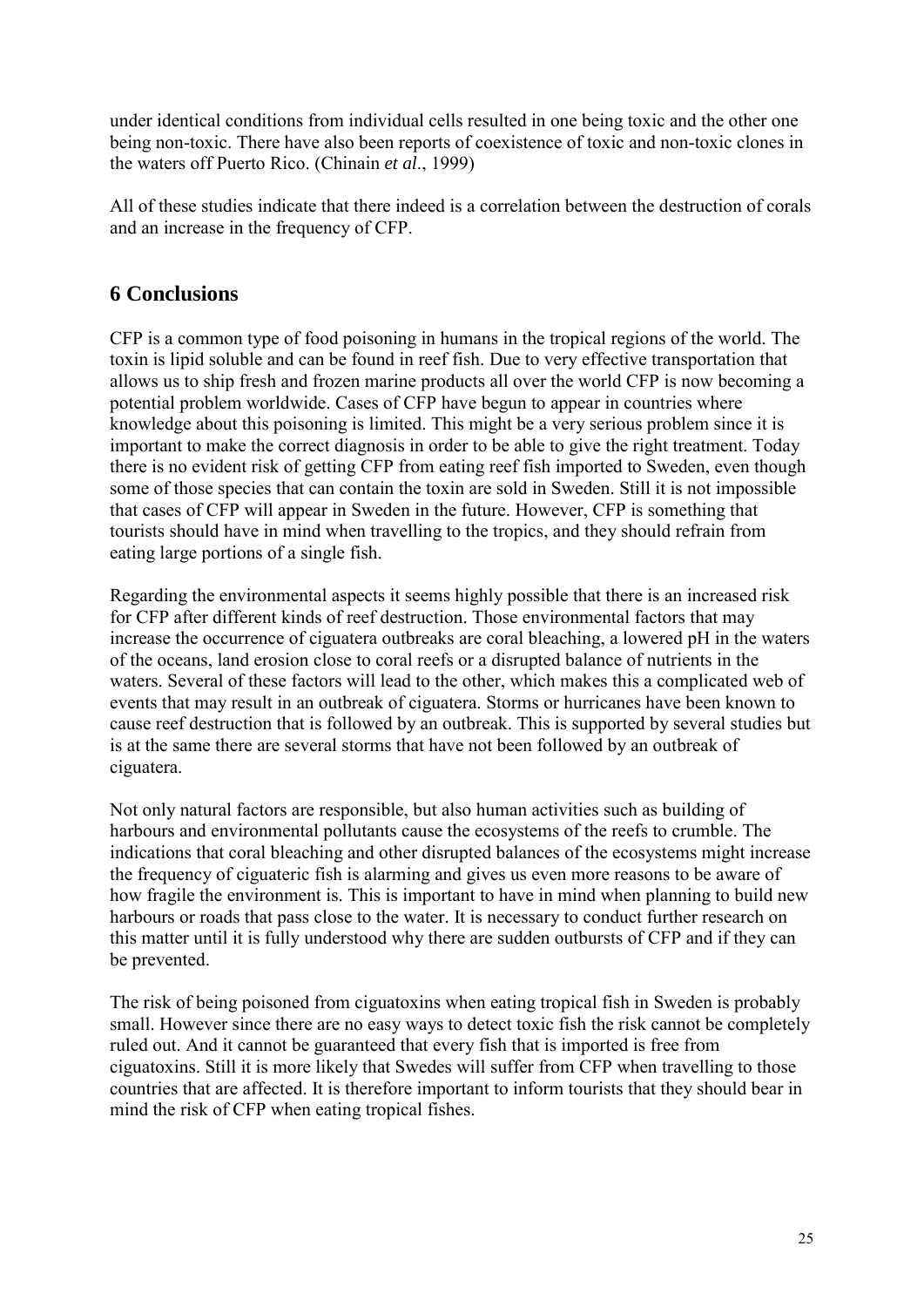# **Acknowledgements**

I wish to thank my supervisors at the National food administration, Christer Andersson and Lilianne Abramsson Zetterberg for their help and support. I also want to thank Tomas Persson and Anna Maria Nordström for encouraging me and commenting on my work.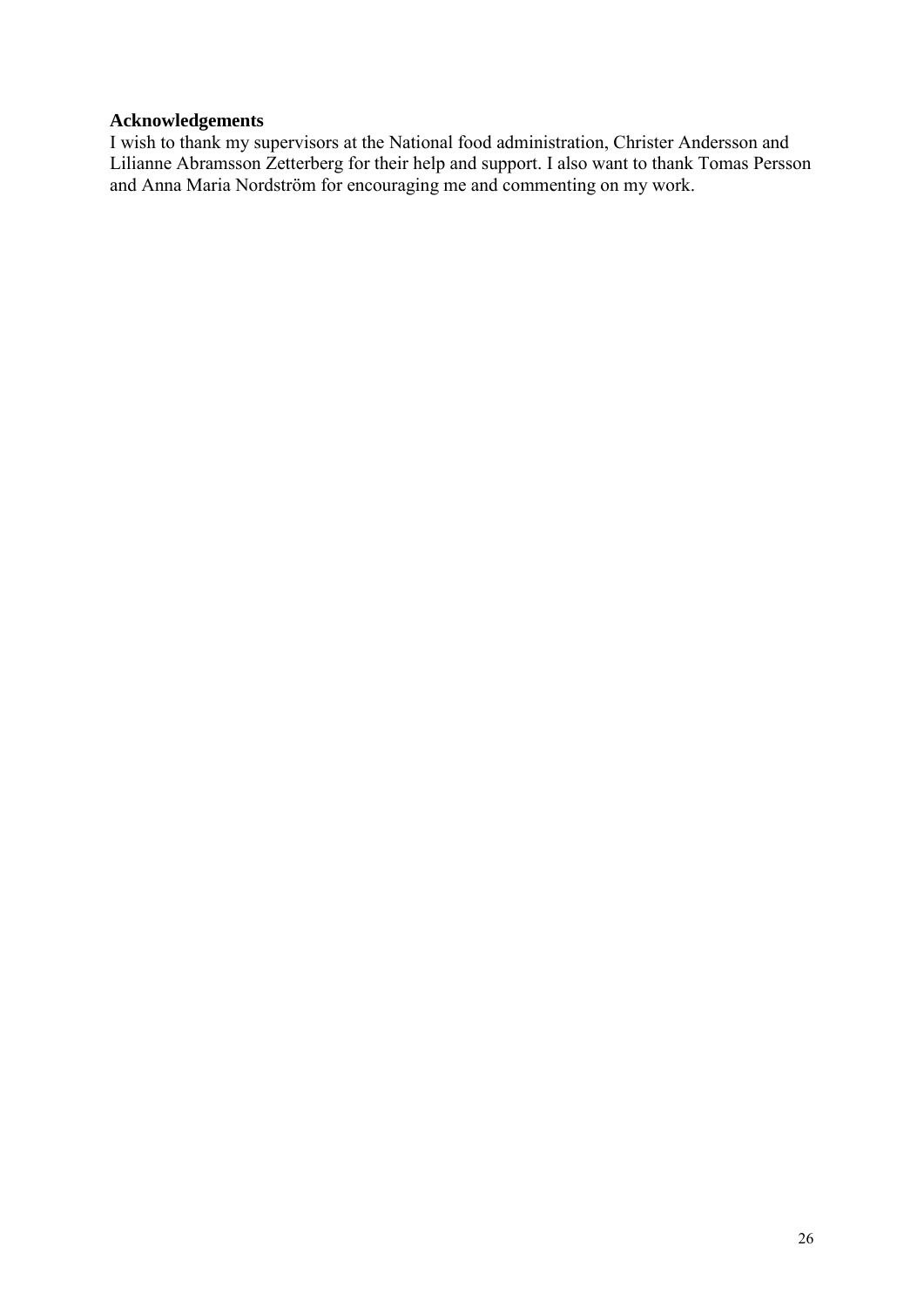# **7 References**

Bagnis, R., Kuberski, T., Laugier, S., (1979) Clinical observations on 3,009 cases of ciguatera (fish poisoning) in the South Pacific. *Am J Trop Med Hyg* 28 1067-1073

Chan, T.Y., (1998) Lengthy persistence of ciguatoxin in the body. *Trans R Soc Trop Med Hyg*  92(6) 662.

Chinain, M., Germain, M., Deparis, X., Pauillac, S., Legrand, A.M, (1999) Seasonal abundance and toxicity of the dinoflagellate Gambierdiscus spp. (Dinophyceae), the causative agent of ciguatera in Tahiti, French Polynesia. *Marine biology*, Berlin 135(2) 257-267

Estacion, M., (2000) Ciguatera Toxins: Mechanisms of Action and Pharmachology of Maitotoxin. In Botana, Luis M. (editor), *Seafood and freshwater toxins pharmacology, physiology and detection*. Marcel Dekker, inc, USA

Guzmán-Pérez, S. E. and Park, D. L., (2000) Ciguatera toxins: Chemistry and Detection. In Botana, Luis M. (editor), *Seafood and freshwater toxins pharmacology, physiology and detection*. Marcel Dekker, inc, USA

Hales, S., Weinstein, P., Woodward, A., (1999) Ciguatera (Fish Poisoning), El Niño, and Pacific Sea Surface Temperatures. *Ecosystem health*, 5 (1) 20-25

Hashimoto Y., (1979) *Marine toxins and other bioactive marine metabolites*. Japan scientific societies press.

Hokama Y., Takenaka, W. E., Nishimura K. L., Ebesu J. S. M., (1998) A simple Membrane Immunobead Assay for Detecting Ciguatoxin and Related Polyethers from Human Ciguatera Intoxication and Natural Reef Fishes. *Journal of AOAC International* 81(4) 727-735

Labrousse, H., Matile, L., (1996) Toxicological biotest on Diptera larvae to detect ciguatoxins and various other toxic substances. *Toxicon* 34:881-891

Lehane L., (2000) Ciguatera update. *Med J Aust*. 21;172(4) 176-179

Lehane L., Lewis R. J., (2000) Ciguatera: Recent advances but the risk remains. *Int J Food Microbiol* Nov 1;61(2-3):91-125

Lewis R. J., (2000) The changing face of ciguatera. *Toxicon* 39:97-106

Lewis R. J., King G. K., (1996) Ciguatera (Fish Poisoning). In Williamson J. A., Fenner P. J., Burnett J. W., (medial editors) Rifkin J. F., (biology editor) *Venomous and Poisonous Marine Animals: a Medical and Biological Handbook*, University of New South Wales Press, Australia

Lewis R. J., Molgó J., Adams D. J., (2000) Ciguatera Toxins: Pharmacology of Toxins Involved in Ciguatera and Related Fish Poisonings. In Botana, Luis M. (editor), *Seafood and freshwater toxins pharmacology, physiology and detection*. Marcel Dekker, inc, USA

Lewis R. J., Sellin M., (1992) Multiple ciguatoxins in the flesh of fish. *Toxicon* 30(8) 915-919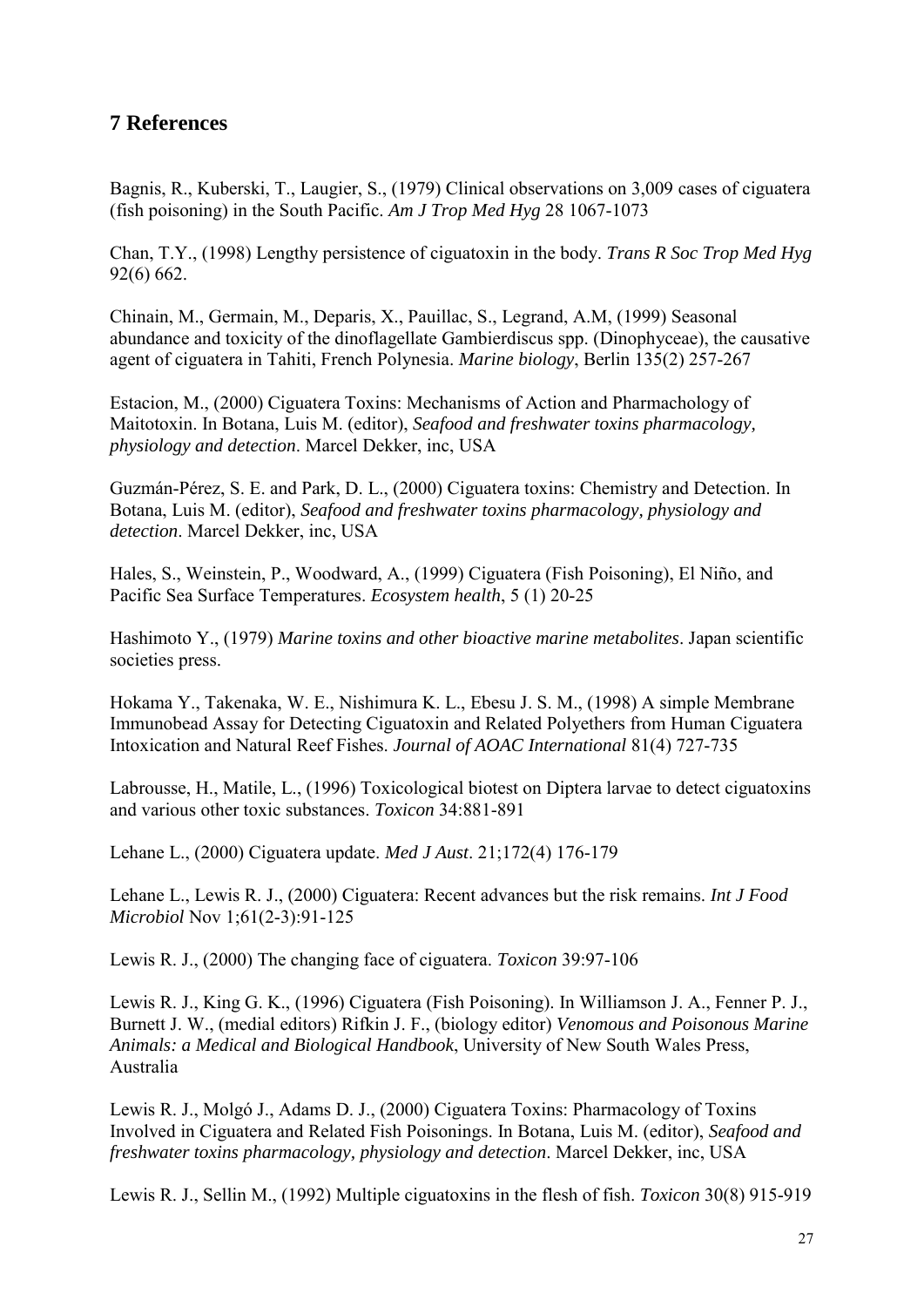Miller R. M., Pavia S., Keary P., (1999) Cardiac toxicity associated with ciguatera poisoning. *Aust N Z J Med* 29(3) 373-374

Ng S., Gregory J., (2000) An outbreak of ciguatera fish poisoning in Victoria. *Commun Dis Intell* 24(11) 344-346

Pilon P., Dion R., Jochem K., Rodruige H., Vezina C., Desroches F., Ramsay D., MarquisV., (2000) Ciguatera food poisoning linked to the consumption of imported barracuda –Montreal, Quebec 1998. *Can Commun Dis Rep*. 1;26(9) 73-76

Rivera-Alsina M.E., Payne C., Pou A., Payne S. (1991) Ciguatera poisoning in pregnancy. *Am J Obstet Gynecol* 164(1 Pt 2):397

Rougerie F., Bagnis R. (1992) Bursts of ciguatera and endo-upwelling process on coral reef. *Bull. Soc. Path Ex*. 85 464-466

Senecal P-E., Osterloh J. D., (1991) Normal fetal outcome after maternal ciguateric toxin exposure in the second trimester. *J Toxicol Clin Toxicol* 29(4) 473-8

Strachan L.C., Lewis R.J., Nicholson G.M., (1999) Differential actions if pacific ciguatoxin-1 on sodium channel subtypes in mammalian sensory neurons. *J Pharmacol Exp Ther* 288(1) 379-88

Terao K. (2000). Ciguatera Toxins: Toxinology. In Botana, Luis M. (editor), *Seafood and freshwater toxins pharmacology, physiology and detection*. Marcel Dekker, inc, USA

Terao, K., Ito, E., Orada, M., Ishibashi, Y., Legrand, A.-M., Yasumoto, T., (1991) Light and electron microscpoic studies of pathologic changes induced in mice by ciguatoxin poisoning. *Toxicon* 29:633-643

Thomassin, B.A., Ali Halidi, M.E., Quod, J.P., Maggiorani, J.M., Berland, B., Grzebyk, D., Coqueugniot, J., (1992) Evolution of Gambierdiscus toxicus populations in the coral reef complex of Mayotte Island (SW Indian Ocean) during the 1985-1991 period. *Bull Soc Pathol Exot* 1992;85(5 Pt 2) 449-452

Vernoux J-P., Lewis R.J., (1997) Isolation and characterisation of Caribbean ciguatoxins from the horse-eye jack (Caranx latus). *Toxicon* 35(6) 889-900.

Watters M.R., (1995) Organic neurotoxins in seafoods. *Clinical Neurology and Neurosurgery* 97: 119-124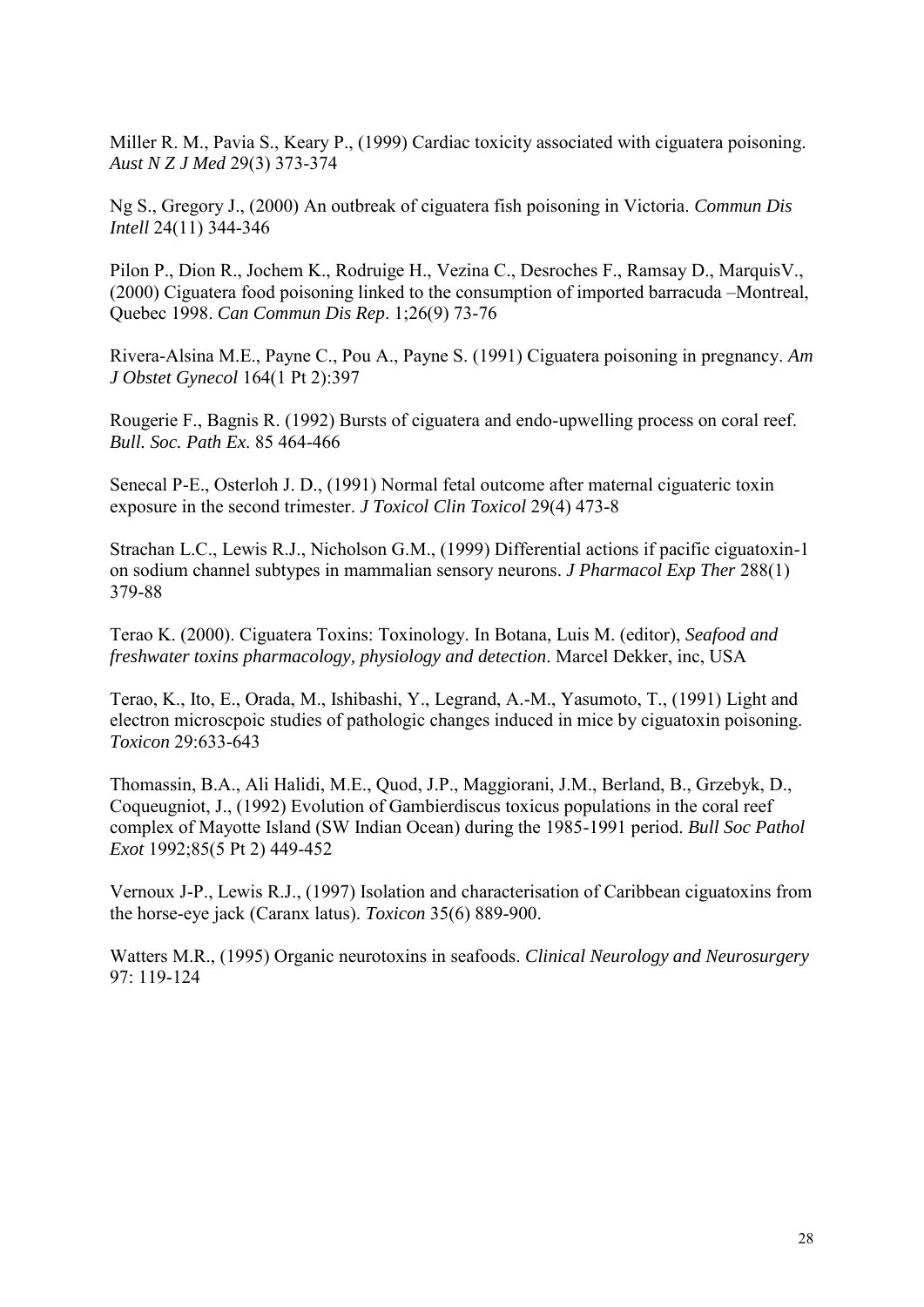#### **Internet sources**

**Html 1:** http://www.com.univ-mrs.fr/DIMAR/Dinof/ciguatera.html 2001-12-09

**Html 2:** http://www.fishbase.org

**Html 3**: http://www.serva.de/products/data/28410.02.shtml 2001-01-09

**Html 4**: http://www.cigua.com 2002-01-09

**Html 5**: http://www.cdc.gov/epo/mmwr/preview/mmwrhtml/00054548.html 2002-01-4

## **Other sources**

Giftinformationscentralen, Personal Communication with Astrid Holmgren 2001-11-26

Nordhav Personal Communication with Peter Axelsson 2001-12-05

Harmful Algal Blooms 2000, Ninth International Conference on Harmful Algal Blooms, Hobart, Tasmania Australia 7-11 February 2000, edited by Fukuyo, Y.

SLVFS 1994:2, Statens livsmedelsverks föreskrifter och allmänna råd om hantering av fiskvaror m.m., National Food Administration, Sweden

SLVFS 2001:37, Statens livsmedelsverks föreskrifter om handelsbeteckningar på fiskeri- och vattenbruksprodukter., National Food Administration Sweden,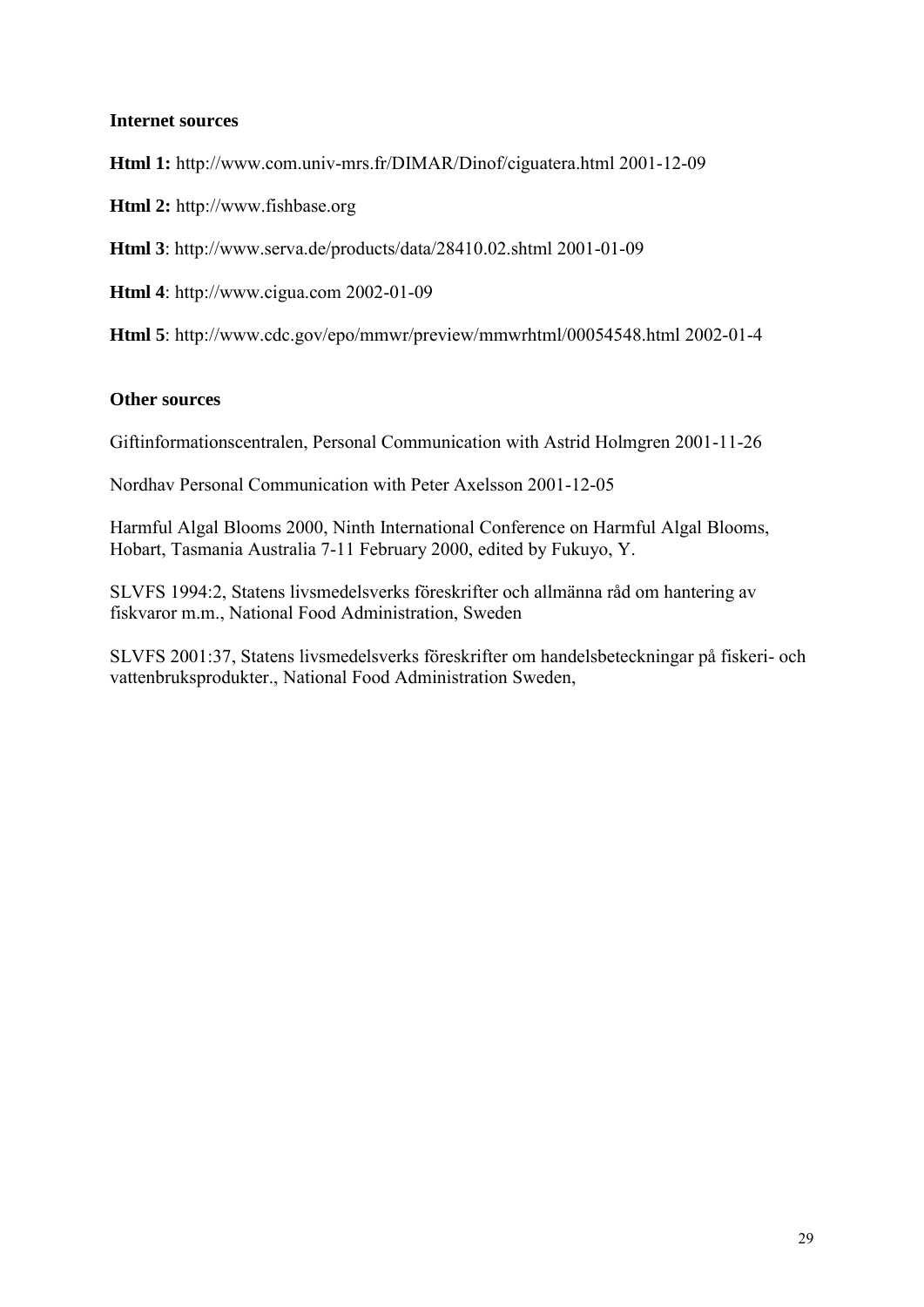# **Appendix**

# **Family: Muraenidae Moray eels**

Marine fish, on occasion some species may enter freshwater. Live in tropical and temperate seas (Nelson, 1994). This group consists of moderate size carnivorous fish that live in the coral reefs in shallow waters and down to depths of hundred meters or more. They hide during the day under rocks or in holes and come out to feed at night. Moray eels have sharp long teeth and are often seen lying in a hole with their head sticking out, waiting for something edible to pass before them (Halstead, 1988).

# Subfamily: Muraeninae

# *Gymnothorax javanicus* Bleeker 1859, **Moray eel** (Hashimoto, 1979) **Giant Moray** (www.fishbase.org 2001-10-25) Shown in Figure A 1.

Lives in lagoon and seaward reef, depth ranging from 0-50 meters. Feeds primary small fish but on occasion it eats small crustaceans. This species is the largest in the Indo-Pacific and can reach up to 3 meters in length. Distribution: Indo-Pacific: Red Sea and East Africa to the Marquesas and Oeno Atoll, north to the Ryukyu and Hawaiian Islands, south to New Caledonia and the Austral Islands, throughout Micronesia. The maximum size is 300 cm and maximum weight 30 kg (www.fishbase.org 2001-10-25).



**Figure A 1** Picture of *Gymnothorax javanicus,* or Giant moray, a species that is known to cause CFP (From www.fishbase.org 2002-01-1, Randall J.E photographer).

# **Family: Haemulidae Grunts**

# *Pomadasys maculatus* Bloch, 1793, **Blotched javelin** (Lewis and Sellin, 1992) **Saddle Grunt** (www.fishbase.org 2001-10-25)

Found in coastal waters over sand near reefs. Feed on crustaceans and fish. The maximum size is 60 cm and it is found at depths from 20 to 110 meters. Distribution: Indo-West pacific: Throughout the Indian Ocean and the western Pacific, Northeast to China and Southeast to Australia.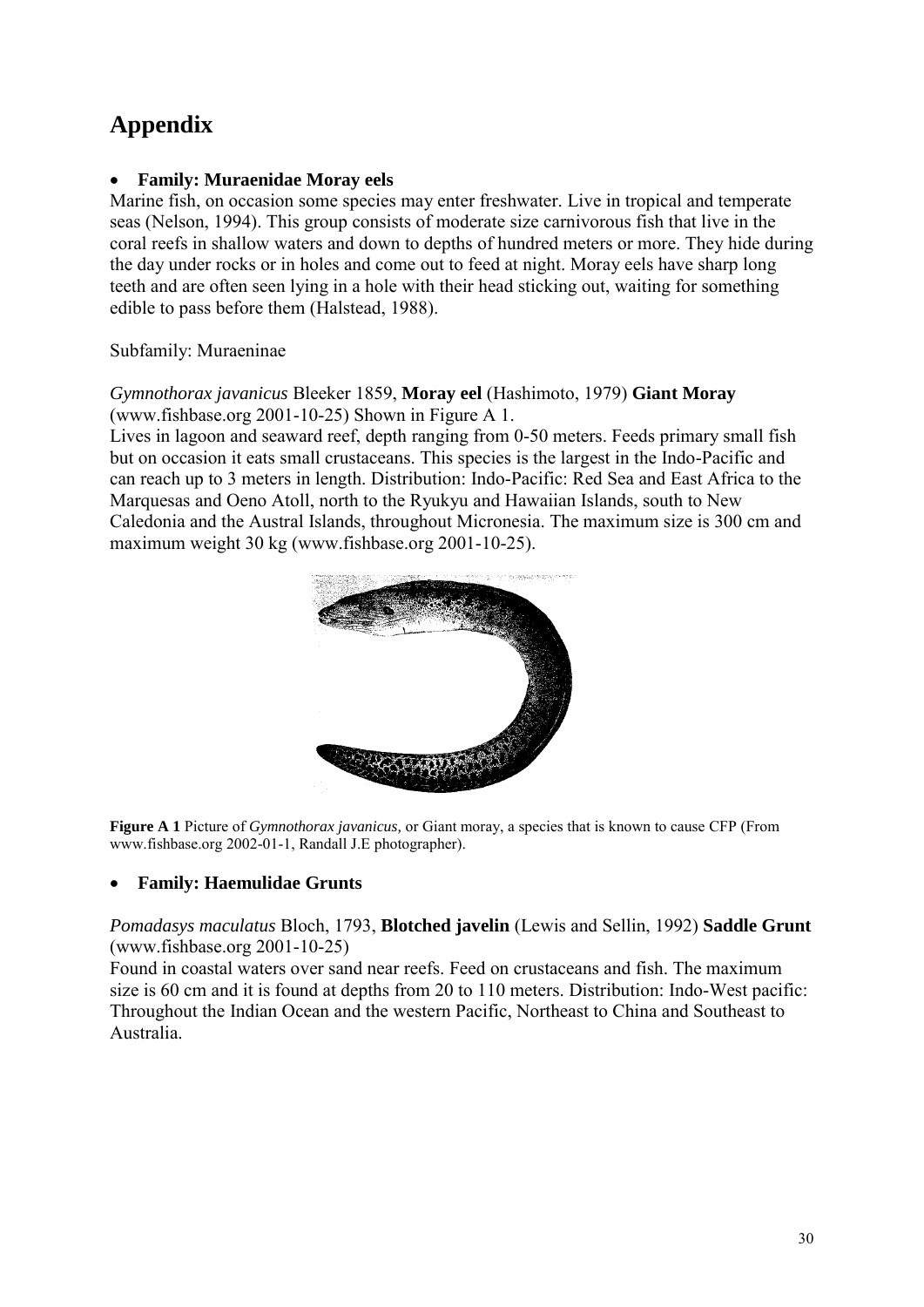

**Figure A 2** *Pomadasys maculatus* Saddle grunt or Blotched javelin. This species is a member of the Haemulidae family, and is known to cause CFP (From www.fishbase.org 2002-01-11, Randall J.E. photographer).

## **Family: Serranidae, Groupers** (Crump *et al*., 1999)

Groupers or Seabass are sturdy predacious fish that inhabit a variety of biotope but are most frequently found in shores of tropical waters (Halstead, 1988). There are a few freshwater species (Nelson, 1994). They are considered good food fish and can attain great size (Halsted 1988).

#### Subfamily: Epinephelinae

#### *Ephinephelus guttatus* Linnéus, 1758 **Red hind, Röd prickig grouper** (www.fishbase.org 2001-12-21)

This species is found in shallow reefs and on rocky bottoms. It lives solitary and feeds mainly on crabs, other crustaceans and fish. Some fish undergo sexual inversion when they obtain a length of 28 cm and most fish over 40 cm are male. It is an excellent food fish and is easily approached by divers. The fish can obtain a size of 76 cm and a weight of 25 kg. Found in the Western Atlantic from North Carolina USA to Venezuela. It is the most common species of Ephinephelus in the West Indies. Also found in Bahamas, Antilles Central and South American coasts (www.fishbase.org 2001-12-21).

#### *Ephinephelus striatus* Bloch, 1792 **Nassau grouper, Nassaugrouper** (www.fishbase.org 2001-12-21)

Occurs from the shoreline to at least 90 m depths, usually close to caves. Feeds mainly on other fish but also on crabs and molluscs. Lives solitary but can on occasion form schools. Spawns at special spawning sites where as many as 30 000 individuals may be present. Heavily fished species and is particularly vulnerable when migrating or spawning. It is the most important commercial grouper in the West Indies. The maximum length is 122cm and it can weigh up to 25 kg. Distribution: Western Atlantic: Bermuda, Florida, Bahamas, Yucatan Peninsula and throughout the Caribbean to southern Brazil. It is not known to exist from the Gulf of Mexico except at the Campeche Bank off the coast of Yucatan, at Tourgas and off Key West (www.fishbase.org 2001-12-21).

### *Epinephelus fuscoguttatus* Forsskål, 1775, **Flowery cod** (Lehane and Lewis, 2000) (Hashimoto, 1979). **Brown-marbled Grouper** (www.fishbase.org 2001-10-25) This species lives in lagoon pinnacles, channels and outer reef slopes, in coral rich areas with clean water. They feed on other fish, crabs and cephalopods. They can attain a weight of 11 kg and a length of 120 cm. It is cultured under experimental conditions in the Philippines and is a candidate for aquaculture in Singapore. Distribution: Indo-Pacific: Red Sea and along the east coast of Africa to Mozambique; east to Samoa and the Phoenix Islands, north to Japan,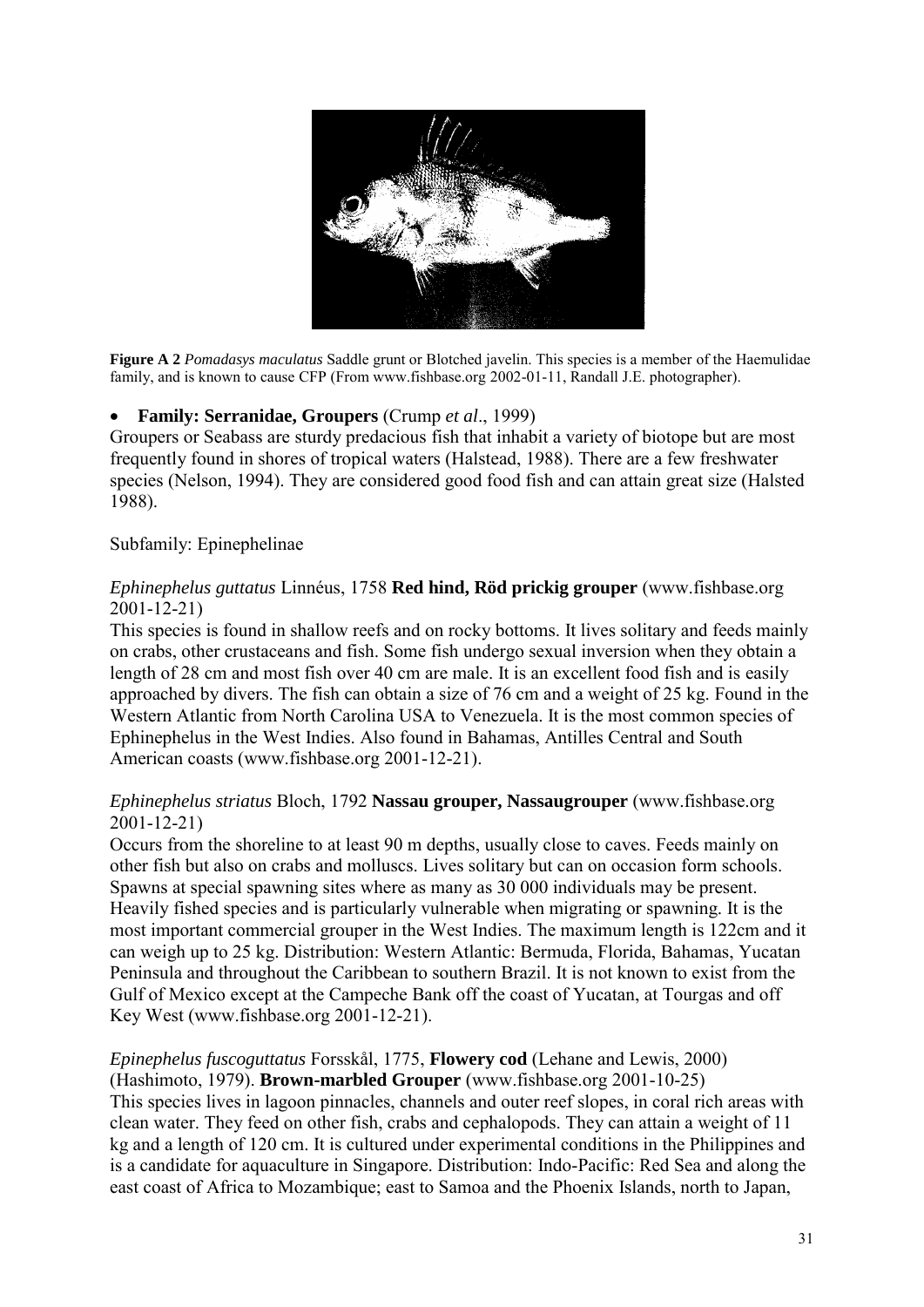south to Australia. It is unknown in the Persian Gulf, Hawaii and French Polynesia (www.fishbase.org 2001-10-25).

*Epinephelus lanciolatus* **Grouper** (Lehane and Lewis, 2000) *Epinephelus lanceolatus* Bloch, 1790, **Giant Grouper** (www.fishbase.org 2001-10-25)

This is the largest bonefish found in reef waters. It can attain a size up to 270 cm and a weight of 400 kg. Despite its size it is common in shallow waters, and individuals of over one meter have been caught from shore and in harbours. It feeds on fish, but also small sharks, young see turtles and lobsters. There are some unconfirmed reports on human attacks. It is now becoming rare in heavily fished areas. Distribution: Indo –Pacific: Red Sea to Aloga Bay, South Africa and eastward to the Hawaiian and Pitcairn Islands, north to southern Japan, south to Australia. Absent in the Persian Gulf (www.fishbase.org 2001-10-25).



**Figure A 3** *Ephinephelus lanceolatus,* Giant grouper. This fish is a member of the Serranidae family, where several species is known to cause ciguatera poisoning. (From www.fishbase.org 2002-01-11, Randall J.E. illustrator).

## *Mycteroperca bonaci* Poey, 1860 **Black grouper, Svart grouper** (www.fishbase.org 2001- 12-21)

This is a solitary species that inhabits rocky bottoms or coral reefs. Common but can be difficult to approach. The meat is said to be of excellent quality. Large species with a maximum size of 133 cm and a maximum weight of 100 kg. The adults feed primarily on fish and the juvenile mainly on crustaceans. Distribution: Western Atlantic: Bermuda and Massachusetts, USA to southern Brazil, including the southern gulf of Mexico, Florida Keys, Bahamas, Cuba and throughout the Caribbean. Adults are unknown from the north-eastern coast of the USA (www.fishbase.org 2001-12-21)

# **Family: Carangidae Jacks and Pompanos**

This is a large group that consists of Jacks, scads and pompanos. They are particularly common within the coral reefs. They are mostly carnivorous in their feeding habits and they are valued as good food (Halstead, 1988). Marine fish, only rarely brackish, exists throughout Atlantic, Indian and the Pacific Oceans (Nelson, 1994).

# Subfamily: Scomberoidinae

# *Scomberoides commersonnianus* Lacepède 1801, **Queenfish** (Lehane and Lewis, 2000) **Talang queenfish** (www.fishbase.org 2001-10-25)

This fish inhabits coastal waters frequently found near reefs and offshore islands, usually in small groups. Feeds on fish, cephalopods or other pelagic prey. The maximum size is 120 cm. Distribution: Indo-West pacific: in tropical waters (www.fishbase.org 2001-10-25).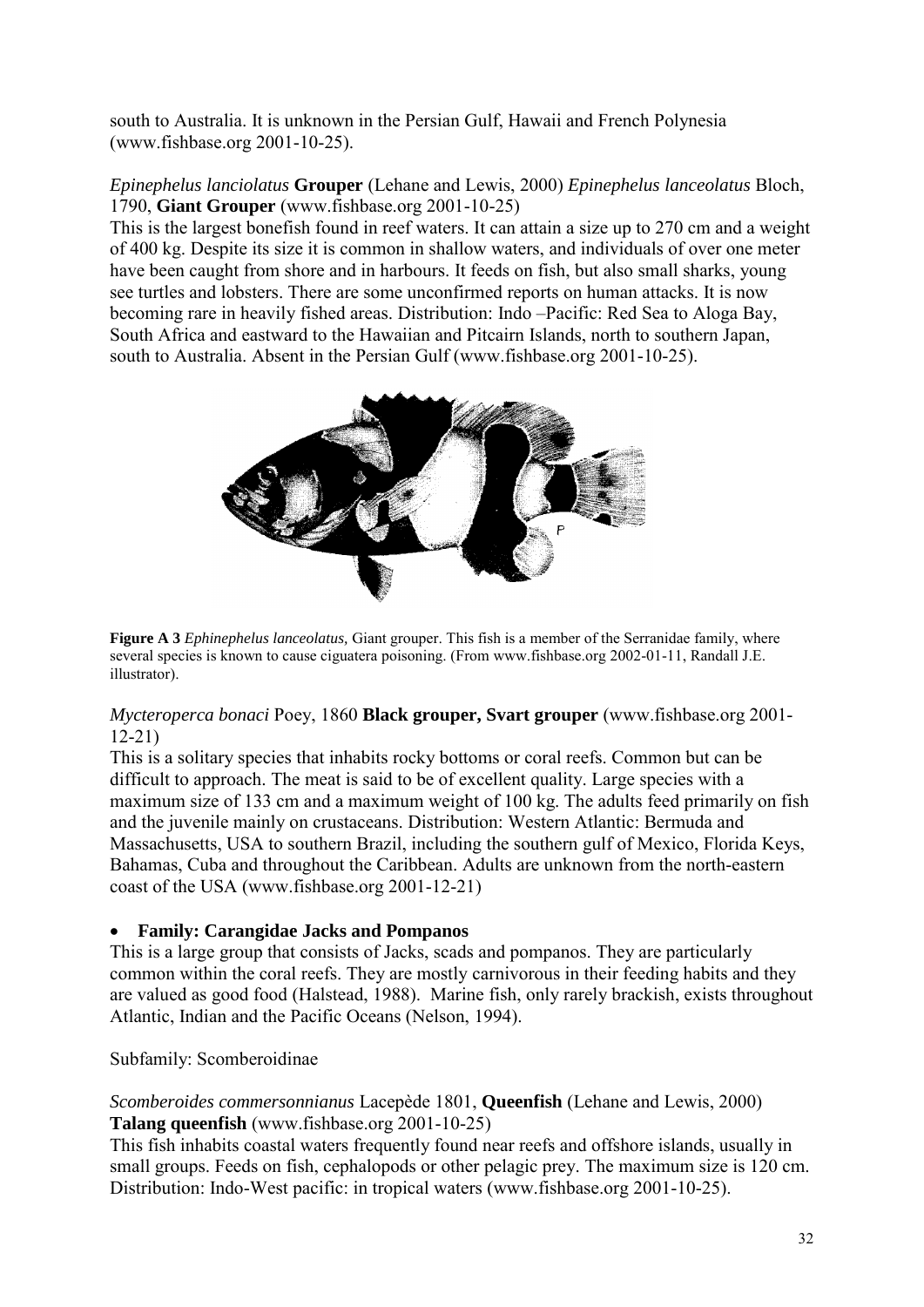

**Figure A 4** *Scomberoides commersonnianus*, Talang queenfish. This species is a representative of the Carangidae family, and has been known to cause CFP (From www.fishbase.org 2002-01-11, Randall J.E. photographer).

#### Subfamily: Nauctratinae

#### *Seriola aureovittata* **Amberjack** (Hashimoto, 1979) *Seriola lalandi* Valenciennes, 1833, **Yellowtail amberjack** (www.fishbase.org 2001-10-25)

This is a pelagic species that is found in coastal and oceanic waters. They live solitary but may occur in small groups near rocky shore, reefs and islands. Feed on small fish and crustaceans. Distribution: Circumtropical, entering temperate waters in some areas. Indo-Pacific: Japan, Great Australian Bight and South-eastern Australia. Eastern Pacific: British Columbia, Canada to Chile. Eastern Atlantic: St. Helena, South Africa. The maximum size is 250 cm and the maximum weight is 70 kg (www.fishbase.org 2001-10-25).

#### Subfamily: Carangniae

#### *Caranx latus* Agassiz, 1831, **Horse-eye Jack** (Vernoux and Lewis, 1996)

Pelagic fish found in schools in offshore reefs. Sometimes it is found in brackish waters or rivers. It feeds on fish, shrimp, and other invertebrates. The maximum size is 80 cm and it can attain a weight of 5,4 kg. Distribution: Western Atlantic: New Jersey Bermuda and northern Gulf of Mexico to Rio de Janeiro, Brazil, also entire Caribbean. Eastern Atlantic: St. Paul's Rocks, Ascension Islands, and two confirmed records from the Gulf of Guinea (www.fishbase.org 2001-10-25).

## *Caranx sexfasciatus* Quoy & Gaimard, 1825, **Jack** (Hashimoto, 1979) **Bigeye trevally** (www.fishbase.org 2001-10-25)

Reef fish that inhabits both coastal and oceanic waters. On occasion it may enter rivers. Lives in slow-moving schools outside the reef during the day at depths from 20-50 meters. It feeds at night and lives on fish and crustaceans. The length is up to 120 cm and the maximum weight is 18 kg. Distribution: Indo-Pacific: Red Sea and East Africa to Hawaii, north to southern Japan and the Ogasawara Island, south to Australia and New Caledonia. Eastern Pacific: south-western coast of Baja California Sur, Mexico and the Gulf of California to Ecuador and the Galapagos Islands (www.fishbase.org 2001-10-25).

#### **Family: Lutjanidae Snapper** (Crump *et al*., 1999)

Marine fish, only rarely in freshwater or estuaries. Lives in tropical and subtropical regions. They are important food fish that is found near the bottom in shallow waters to depth of 550 meters. Tree species are only found in freshwater or estuaries. Snappers are abundant in all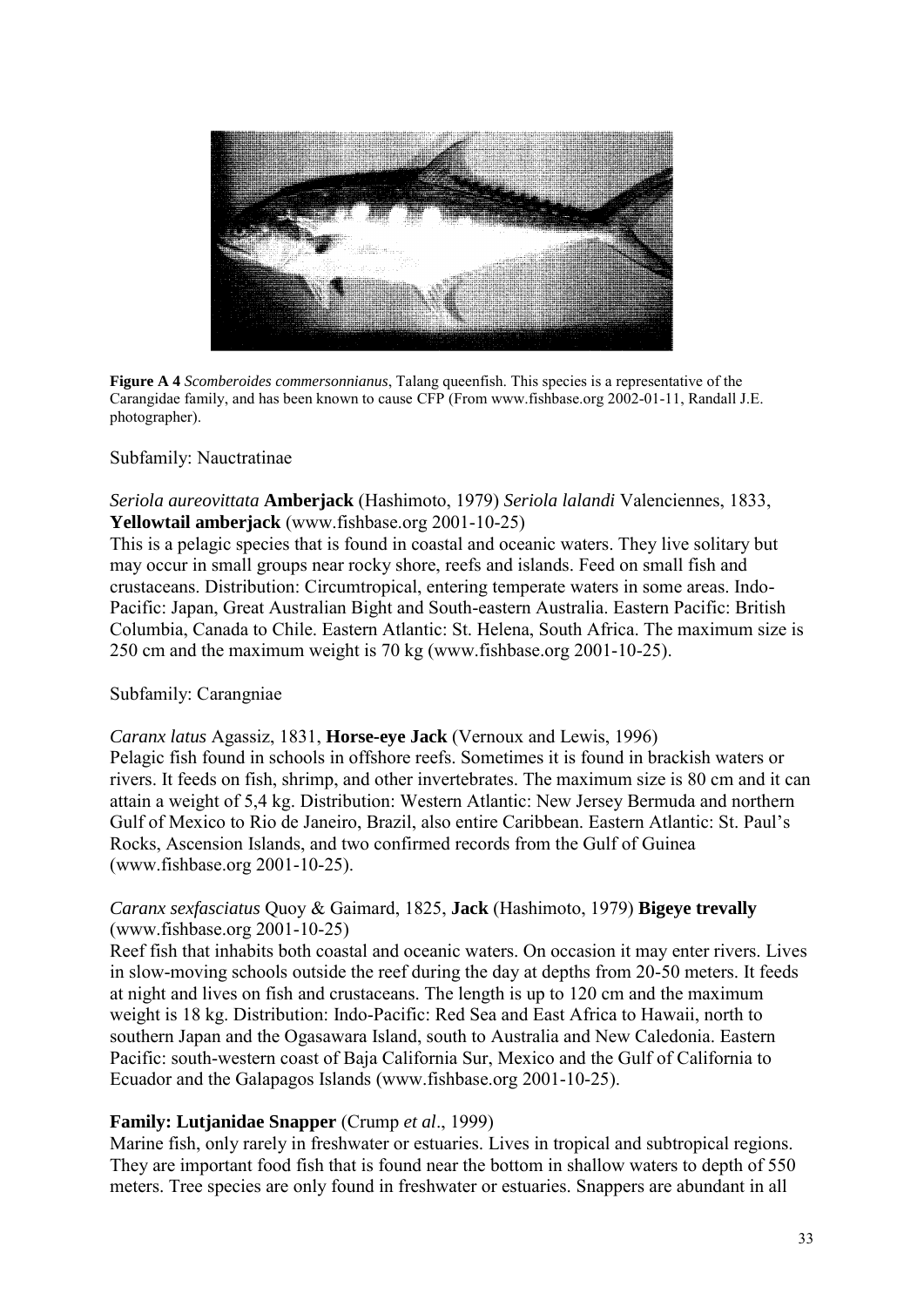warm oceans. They are carnivorous and live in rocky, coral reef areas. They are popular as game fish and in some areas they have great commercial value (Halstead, 1988).

## Subfamily: Apsilinae

## *Apsilus dentatus* Guichenot, 1852 **Black snapper, Svart snapper** (www.fishbase.org 2001- 12-21)

This species mainly inhabits rocky bottoms, but young fish can be found near the surface. Feeds on fish and other benthic organisms. Can obtain a size of 65 cm. Found in Western Central Atlantic: West Indies. Florida Keys, western Gulf of Mexico and western Caribbean (www.fishbase.org 2001-12-21).

## Subfamily: Paradicichthyinae

*Symphorus nematophorus* Bleeker, 1860, **Chinamanfish** (www.fishbase.org 2001-01-25) (Lehane and Lewis, 2000) *Glabrilutjanus nematophorus* **Chinamanfish** (Hashimoto, 1979) This species lives in coral reefs from shallow waters to depths of at least 50 meters. It usually swims solitarily and feeds mainly on other fish. It can obtain a size of 100 cm. Distribution: Western-Pacific from New Caledonia throughout the Indo-Australian archipelago (from New Guinea and northern Australia to the Malay Peninsula) and north to the Ryukyu Islands. Also known from the eastern Indian Ocean off north-western Australia. The maximum size is 100 cm and the maximum length is about 12 kg (www.fishbase.org 2001-01-25).

## Subfamily: Lutjaninae

## *Lutjanus analis* Cuvier, 1828 **Mutton snapper, Fläcksnapper** (www.fishbase.org 2001-12- 21)

Found both in continental shelf areas and round islands. The adults are usually found in rocky or coral areas whereas the young are found over sandy or vegetated bottoms. Feed both day and night on fish, shrimp or crabs. The size is up to 85 cm and the maximum weight is 16 kg. Found in the Western Atlantic as far north as Massachusetts, USA, Bermuda, and southward to south-eastern Brazil, including the Caribbean Sea and the Gulf of Mexico. It is most abundant in the Antilles, Bahamas and off southern Florida (www.fishbase.org 2001-12-21).

## *Lutjanus bohar* Forsskål, 1775*,* **Red bass**, (Lewis and King, 1996) (Lehane and Lewis, 2000) (Hashimoto, 1979) **Two spot red snapper** (www.fishbase.org 2001-10-25) Inhabits both sheltered lagoons and outer reefs at depths from 1-180 meters. Often found single but sometimes in groups. Feeds mainly on fish but also takes shrimps, crabs. The maximum size is 90 cm and the maximum weight is 13 kg. Distribution: Indo-West Pacific: East Africa to the Marquesas and Line Islands, North to the Ryukyu Islands, south to Australia. This species is more common around oceanic islands than in continental areas (www.fishbase.org 2001-10-25).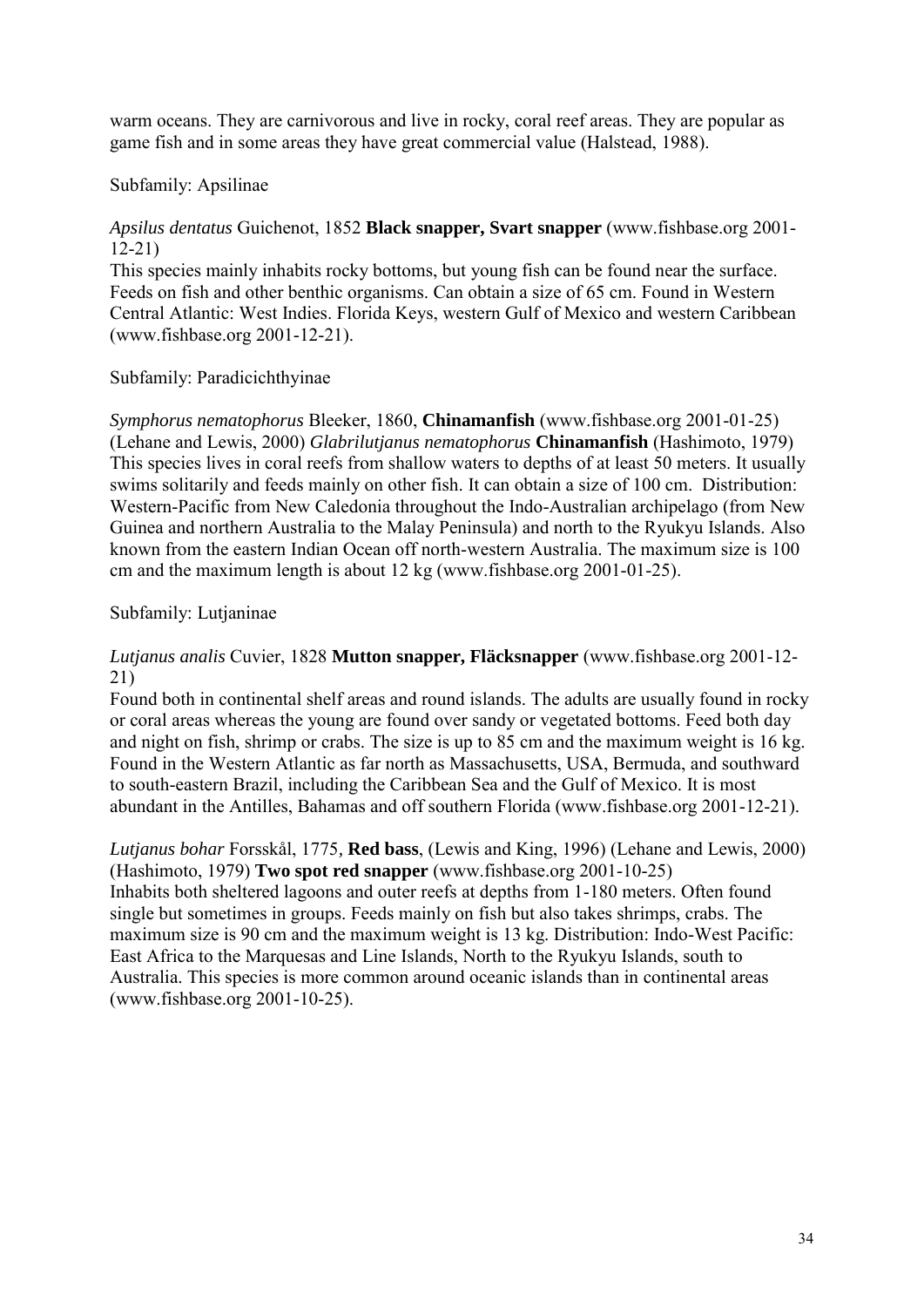

**Figure A 5** *Lutjanus bohar,* Two spot red snapper. A member of the Lutjanidae family, where several species are known to cause CFP (From www.fishbase.org 2002-01-1, Randall J.E photographer).

# *Lutjanus buccanella* Cuvier, 1828 **Blackfin snapper, Svartfenad snapper**  (www.fishbase.org 2001-12-21)

Good food fish that is found in deeper waters over sandy or rocky bottoms near ledges. When young they live on sandy bottoms in shallow waters. Feed mainly on fish. The maximum size is 75 cm and the maximum weight is 14 kg. Distributed in the Western Atlantic as far north as North Carolina, USA and South to Bermuda, Trinidad and Northern Brazil including the Gulf of Mexico (www.fishbase.org 2001-12-21).

# *Lutjanus campechanus* Poey, 1860 **Northern red snapper, Röd snapper** (www.fishbase.org 2001-12-21)

When young, this species live over sandy bottoms in shallow waters and when adult it is mostly found over rocky bottoms in deeper waters down to 190 meters. Feeds on fish, shrimp, crabs, worms and some plankton. It is a popular fish to eat and has been heavily exploited in America, where it is now protected. The maximum size is 100 cm and the reported maximum weight is 22 kg. Lives in the Gulf of Mexico and eastern coast of the USA, extending northward to Massachusetts. Also found in Florida and the Gulf of Mexico, but is rare in North Carolina (www.fishbase.org 2001-12-21).

# *Lutjanus gibbus* Forsskål, 1775, **Paddeltail**, (Lewis and King, 1996; Lehane and Lewis, 2000) **Humpback red Snapper** (www.fishbase.org 2001-10-25)

This species mainly inhabits coral reefs, sometimes forming large aggregations that are mostly stationary during the day. Lives on fish, crabs, shrimp, and lobster. They can attain a size of 50 cm. Distribution: Indo-West Pacific: Red Sea and East Africa to the Society and Line Islands, north to Southern Japan, south to Australia (www.fishbase.org 25/10 2001).

# *Lutjanus griseus* Linnaeus, 1758 **Grey snapper, Grå snapper** (www.fishbase.org 2001-12- 21)

Lives in large aggregations and feed at night. This species is found in both coral reef areas as well as offshore waters. They have also been found over rocky bottoms and in mangrove areas or estuaries. Juveniles have even been found in freshwater in Florida. Good fish to eat and is easily approached by divers. The size is up to 90 cm and the weight is up to 20 kg. Distribution: Massachusetts, USA and Bermuda southward to Rio de Janeiro, Brazil, Including the West Indies, Gulf of Mexico and Caribbean sea (www.fishbase.org 2001-12- 21).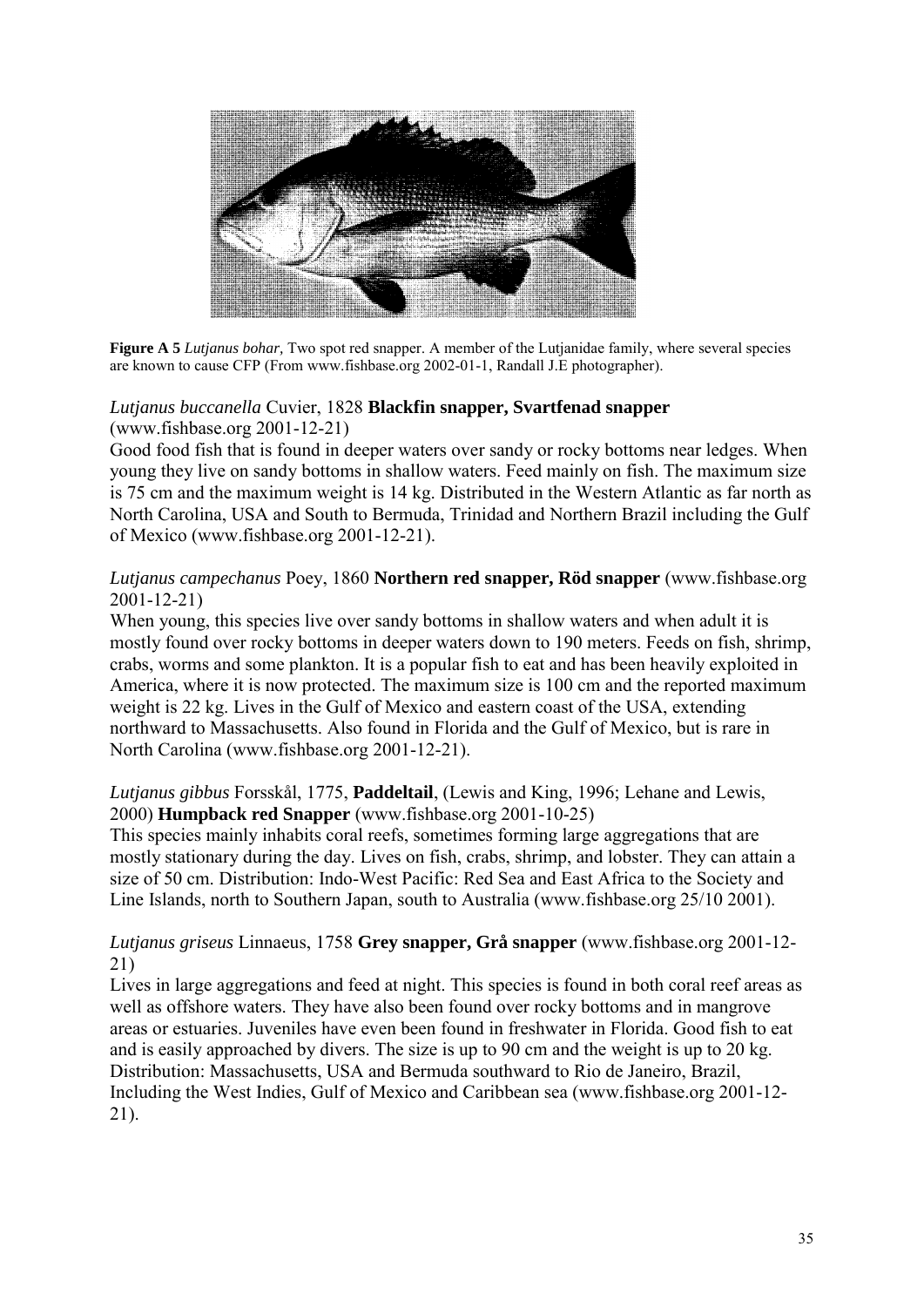# *Lutjanus monostigma* Cuvier 1828, **Snapper** (Hashimoto, 1979) **Onespot Snapper** (www.fishbase.org 2001-10-25)

Lives in coral reef areas usually close to caves wreckage or large coral formations that it uses as shelter. It usually lives alone but sometimes form small groups. Feeds at night on small fish and benthic crustaceans. Distribution: Indo-Pacific: Marquesas ad Line Islands, north to the Ryukyu Islands, south to Australia. The maximum length is 60 cm (www.fishbase.org 25/10 2001).

# *Lutjanus sebae* Cuvier, 1816, **Red emperor** (Lehane and Lewis, 2000) **Emperor red Snapper** (www.fishbase.org 2001-10-25) **Kejsarsnapper**

Lives close to coral or rocky reefs, often over adjacent sand flats and gravel patches. It is found at depths of 5-180 meters. Juveniles live in shallow waters or in mangrove areas. As they grow they move too deeper areas. This species lives solitary or from schools with similar sized individuals. They feed on fish, crabs or benthic crustaceans. Can reach a size of 116 cm and weigh up to 33 kg. Distribution: Indo-West Pacific southern Red Sea and East Africa to New Caledonia, north to southern Japan, south to Australia (www.fishbase.org 2001-10-25).

# *Lutjanus synagris* Linnaeus, 1758 **Lane snapper, Randig snapper** (www.fishbase.org 2001- 12-21)

Found over all types of bottoms but mainly around coral reefs at depths from 10 to 400m. Good food fish that often is found in large schools, especially during the breeding season. Feeds mainly on small fish and bottom-living crabs. The maximum size is 50 cm and max weight is 2.6 kg. Lives in Bermuda and North Carolina, USA, to south-eastern Brazil, including Gulf of Mexico and Caribbean Sea. Most abundant in Antilles and the northern coast of South America (www.fishbase.org 2001-12-21).

*Lutjanus vivanus* Cuvier, 1828 **Silk snapper, Sidensnapper** (www.fishbase.org 2001-12-21) Good food fish that is common near the edges of continental and island selves. It has also been found in deeper waters, below 200 m, but is often enters shallow waters at night. Feeds mostly on fish, shrimp, crabs and gastropods. The size is up to 80 cm ant the weight is up to 8.5 kg. Found in the western Atlantic as far north and Bermuda and North Carolina, USA and south to central Brazil. It is most abundant in the Antilles and Bermuda (www.fishbase.org 2001-12-21).

# *Ocyurus chrysurus* Bloch, 1791 **Yellowtail snapper, Gulstjärtsnapper** (www.fishbase.org 2001-12-21)

This species inhabits coastal waters, mostly around reef areas. Often seen in aggregations not to close to the bottom. Mainly feeds at night on a combination of plankton and a variety of marine animals, including fish. The size is up to 86.3 meters and a maximum weight of about 3.7 kg. Distribution: Northward to Massachusetts, USA and Bermuda, south to Brazil, Gulf of Mexico and Antilles. However they are most frequently found in the Bahamas, outside the coast of Florida and throughout the Caribbean (www.fishbase.org 2001-12-21).

# **Family: Labridae Wrasses**

This is the second largest family of marine fish. It is one of the most diversified families, where size ranges from 4.5 cm to 230 cm. They are usually very colourful. Most species bury themselves in the sand at night (Nelson, 1994). This species is known for their large separated conical teeth in the front of the jaw. They are widely distributed over the world but are most abundant in warmer waters. Most species are carnivorous, but some are herbivorous (Halstead, 1988).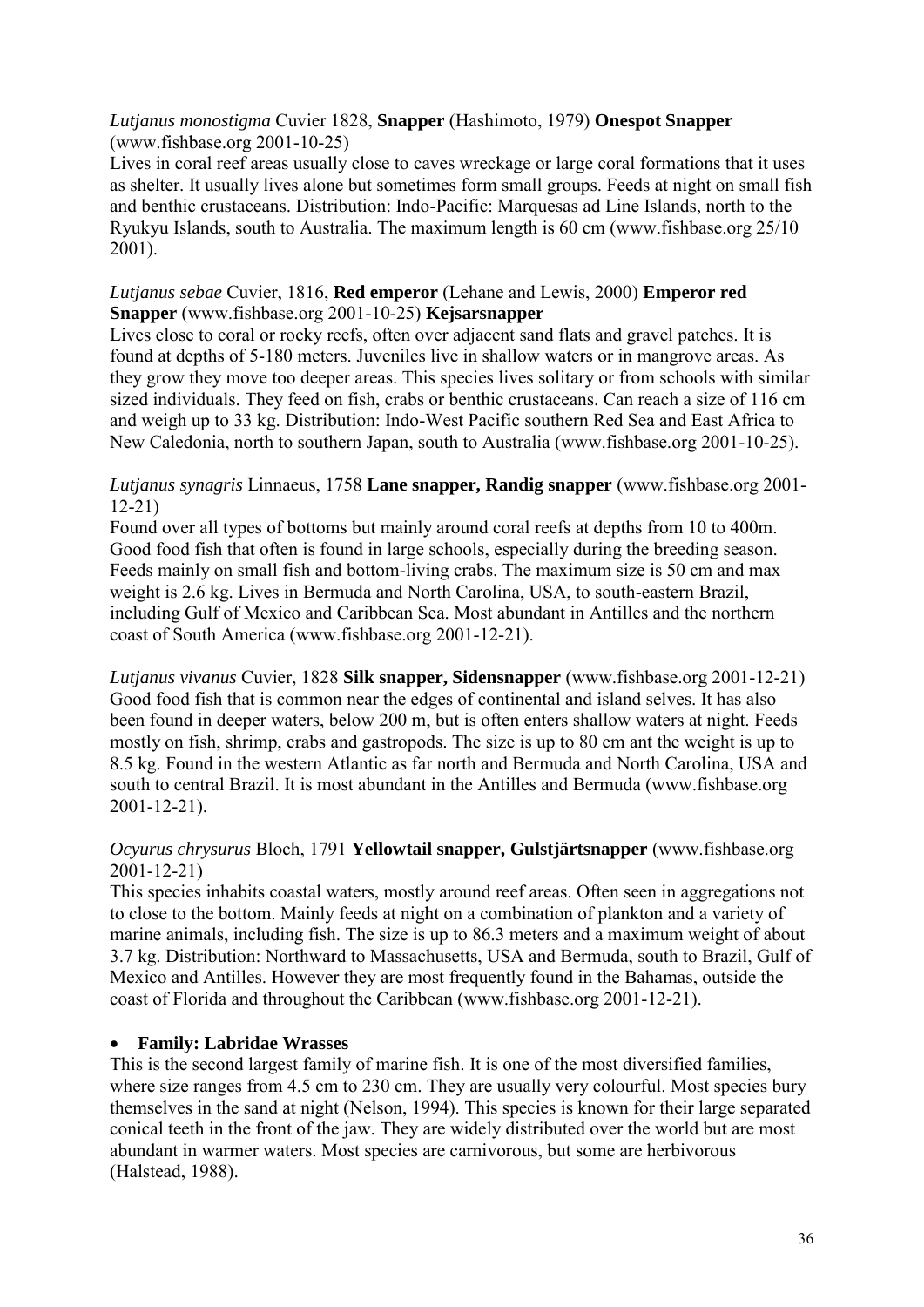## Subfamily: Cheilininae

*Chelinus trilobatus* **Maori wrasse** (Lehane and Lewis, 2000) or *Cheilinus trilobatus* Lacepède, 1801 **Tripletail wrasse** (www.fishbase.org 2001-10-25)

This fish inhabits seaward reefs and lagoons at depths from 1 to 30 meters. It is usually solitary and feeds on molluscs and crustaceans, but occasionally takes fish. This is a shy fish that is difficult to approach. The maximum length is 45 cm. It exists in the Indo pacific: East Africa to Tuamotu and Aostral islands; north to the Ryukyu Islands, south to New Caledonia, throughout Micronesia (www.fishbase.org 2001-10-25).



**Figure A 6** Picture of a Maori wrasse, also known as Tripletail wrasse, *Cheilinos trilobatus.* Several species of the Labirdae family have been known o cause CFP (From www.fishbase.org 2002-01-11, Randall J.E photographer).

 **Family: Scaridae Parrotfish** (Crump, *et al*., 1999) (Lehane and Lewis, 2000) Marine fishes that mainly lives in the tropical regions. This family consists of herbivorous fish that feed on dead coral substrate. They rarely feed on living corals. Sex change appears to be common in this family. They are very colourful and the colour-pattern is an important factor in identifying several species. However this can vary greatly with gender and growth (Nelson, 1994). Their appearance is similar to the Wrasses, but their teeth are fused into plates in an almost beak-like manner. They are shallow water shore fish and are common on lagoons and reef areas. They play an important role in the making of fine sands since they return the pulverised rock and skeletal material to the bottom as faecal composition (Halstead, 1988).

# Subfamily: Scarinae

# *Scarus gibbus* **Parrotfish** (Hashimoto, 1979) or *Chlorurus gibbus* Rüppel, 1829 **Heavybeak parrotfish**

This fish usually live in schools on the outer reef. Feeds on algae. Maximum length of this species is 70 cm and it can weigh up to 4 kg. Distribution: Indo-Pacific: Red Sea. The spices *C. Gibbus,* in the Red Sea, *C. Strongylochephalus* in the Indian Ocean a *C. microrhinos* in the west central Pacific needs comprehensive study to determine the taxonomic status of the various forms (www.fishbase.org 2001-10-25).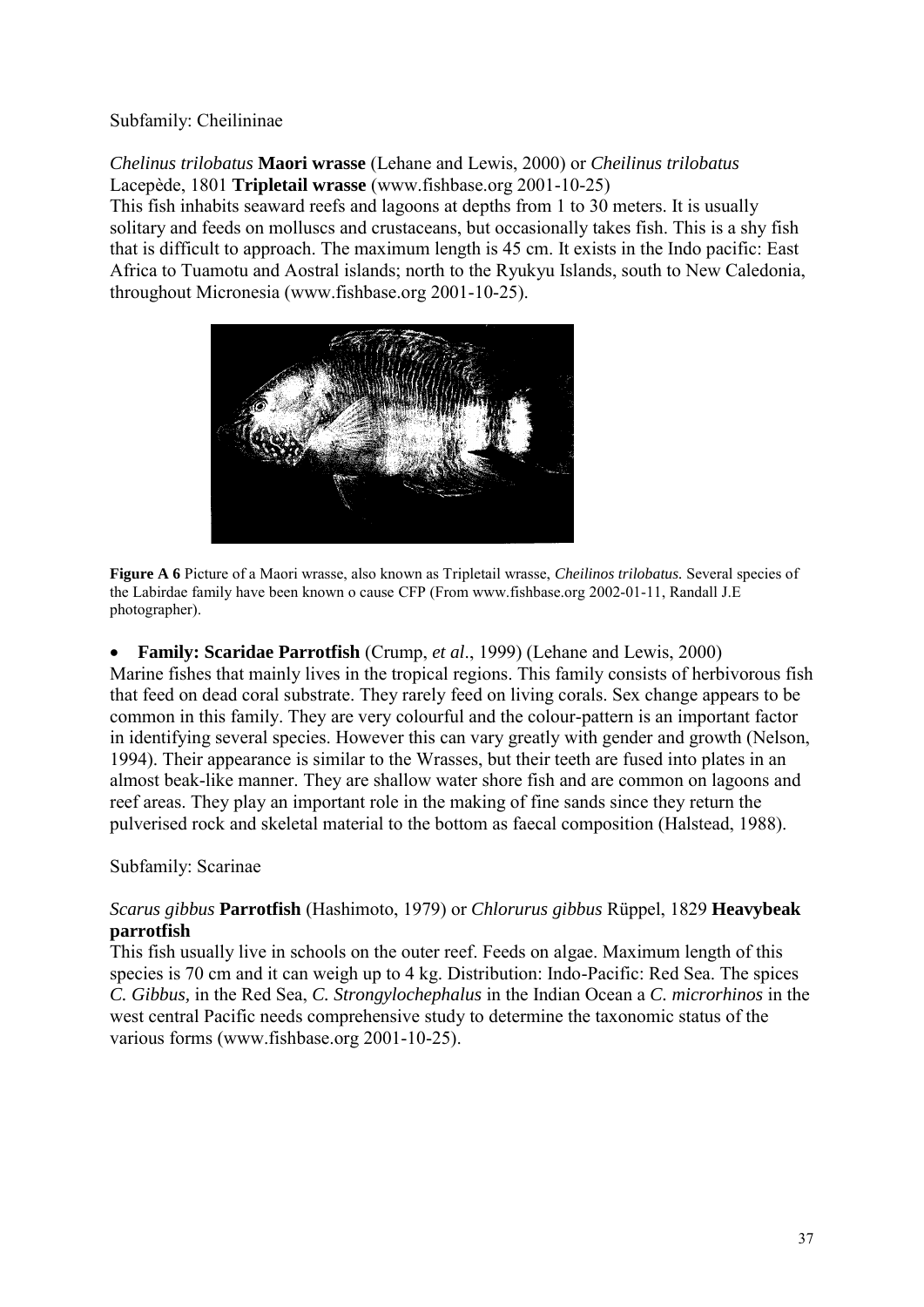

**Figure A 7** A member of the Scaridae family, the *Scarus gibbus*, Heavy beak parrotfish that have been known to cause CFP in humans (From www.fishbase.org 2002-01-11, Randall J.E photographer).

## **Family: Acanthuridae Surgeonfishes, Tangs and Unicornfishes**

Marine species lives in all tropical and subtropical seas although not in the Mediterranean (Nelson, 1994). They are shore fish and are especially common in surge channels and shoal areas. Surgeonfish are mostly herbivorous fish and feeds on algae. Most surgeonfish are small to moderate in size (Halstead, 1988).

#### Subfamily: Acanthurinae

## *Ctenochaetus striatus* Quoy & Gaimard 1825, **Surgeonfish** (Hashimoto, 1979) **Striated surgeonfish** (www.fishbase.org 2001-10-25)

Inhabits reefs and lagoons to a depth of over 30 meters. It is found over coral, rock, or rubble substrates. Is occurs single as well as in large mixed-species schools and can attain a length of 26 cm. Feeds on algae and diatoms that make this species especially important in the ciguatera food chain. Distribution: Indo -Pacific: Red Sea south to Natal, South Africa and east to Tuamotu Island, north to southern Great Barrier Reef and Rapa (Austral Is.), throughout Micronesia (absent from Malden and Jarvis Islands) (www.fishbase.org 2001-10- 25).



**Figure A 8** *Ctenochaetus striatus,* Striated surgeonfish. A member of the Acanthuridae family. This species is herbivorous and is believed to be the link between the toxin producing algae and the carnivorous fish that contain ciguatoxin (From www.fishbase.org 2002-01-11, Randall J.E photographer).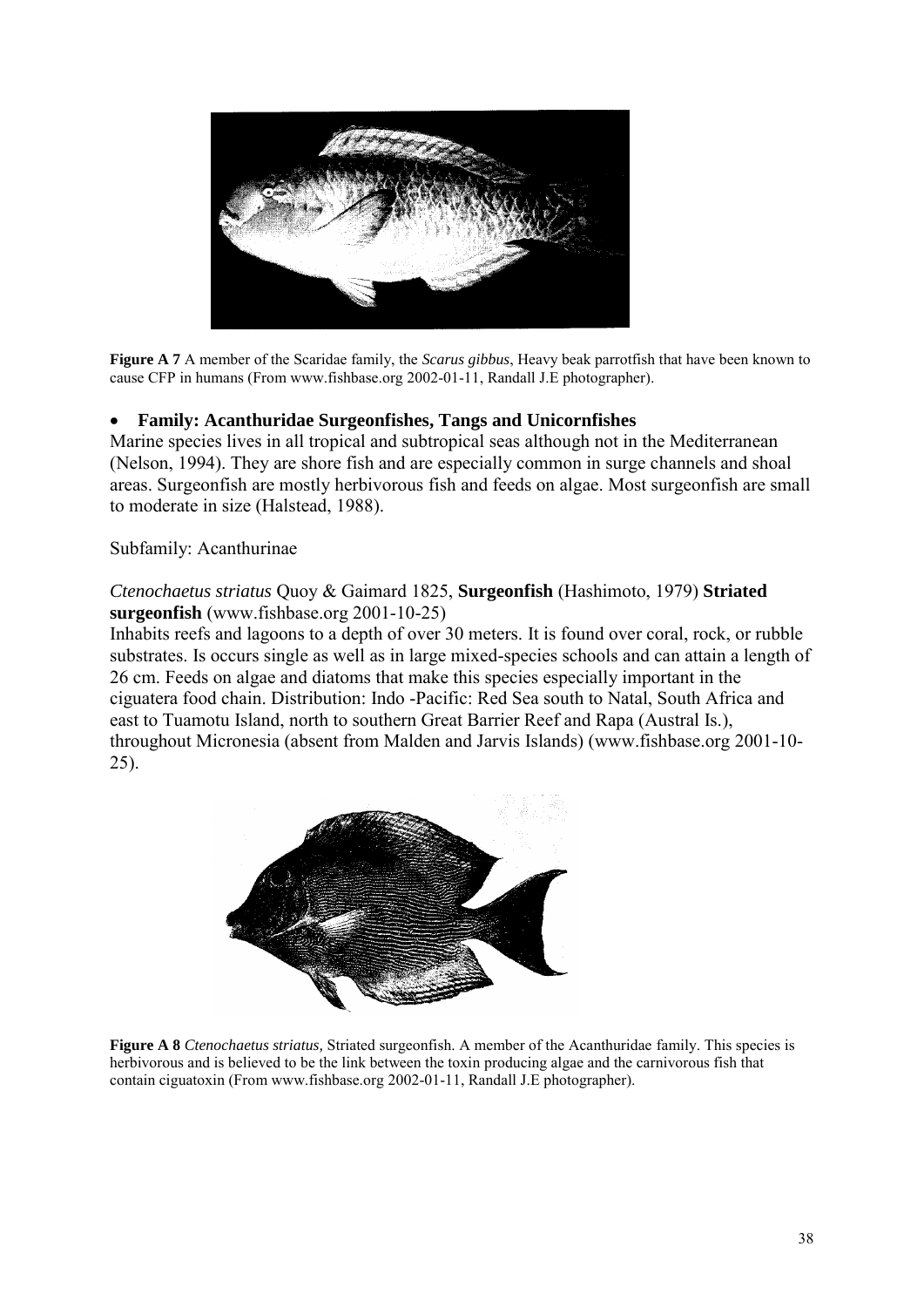# **Family: Sphyraenidae Barracuda** (Crump *et al.,* 1999)

This species is known to attack humans and in some regions they are feared more than sharks. The maximum length is about 1,8 meters (Nelson, 1994). Barracudas are long, slender, carnivorous and extremely voracious fish. They have long slender sharp teeth. Some species attain large size. They are common in lagoons, passageways and coral reefs. The meat is excellent but may be toxic especially during the reproductive season (Halstead, 1988).

*Sphyraena barracuda* Walbaum, 1792, **Barracud**a (Hashimoto, 1979) **Great Barracuda** (www.fishbase.org 2001-10-25) This species is mostly found at or near surface but it can be found at depths down to 100 meters. Adults are found in a wide range of habitats from harbours to open seas. This fish usually swims alone, but can also be found in small aggregations. It feeds mostly on fish but sometimes it eats shrimp. This is a large fish and can attain a size up to 200 cm. There have been reports of it attacking humans but these are extremely rare and are rarely fatal. Distribution: Indo-Pacific Red Sea and East Coast of Africa to Hawaii, Marquesas and Tuamotos Islands, throughout Micronesia. Western Atlantic: Massachusetts, Bermuda and throughout the Caribbean Sea to Brazil. Eastern Atlantic: Sierra Leone, Côte d'Ivoire, Togo Nigeria, Senegal, Mauritania, St. Paul's Rocks, São Tomé Island (www.fishbase.org 2001-10-25).



**Figure A 9** *Sphyraena barracuda,* Great Barracuda. This species belong to the Sphyraenidae family and is frequently associated with CFP (From www.fishbase.org 2002-01-11, Trevor, M., photographer).

# *Sphyraena jello* Cuvier, 1829 **Barracuda** (Lehane and Lewis, 2000) **Pickhandle Barracuda** (www.fishbase.org 2001-10-25)

Found near current swept lagoons or seaward reefs at depths from 20 to 200 meters. It has also been found in bays estuaries and inner lagoons. Lives alone but the juveniles form schools. Feeds mainly on fish but also take squid. The maximum size of this species is 150 cm and the maximum weight is around 7.5 kg (www.fishbase.org 2001-10-25).

 **Family**: **Scombridae Mackerel** (Crump *et al*., 1999) (Lewis and Sellin, 1992) Marine fishes that are rare in freshwater. Lives in tropical and subtropical seas. They are fast swimming and are valuable as game fish and commercial fishing (Nelson, 1994). Its streamlined bodies and smooth scales distinguish this species. The colour has a metallic shimmer and they have several small fins behind the dorsal and anal fin. This is a large family and only a few genera have been involved in ciguatera poisoning (Halstead, 1994).

*Achanthocubium solandri* Cuvier, 1832 **Wahoo** (www.fishbase.org 2001-12-21) This is a pelagic fish that lives in the topical regions of the world at depths from 0-12 meters. Solitary species that on occasion forms small loose aggregations. Maximum size is 250 cm and maximum weight is 83 kg. Found in tropical and subtropical waters of the Atlantic, Indian and Pacific oceans. Also found in the Caribbean and Mediterranean seas (www.fishbase.org 2001-12-21).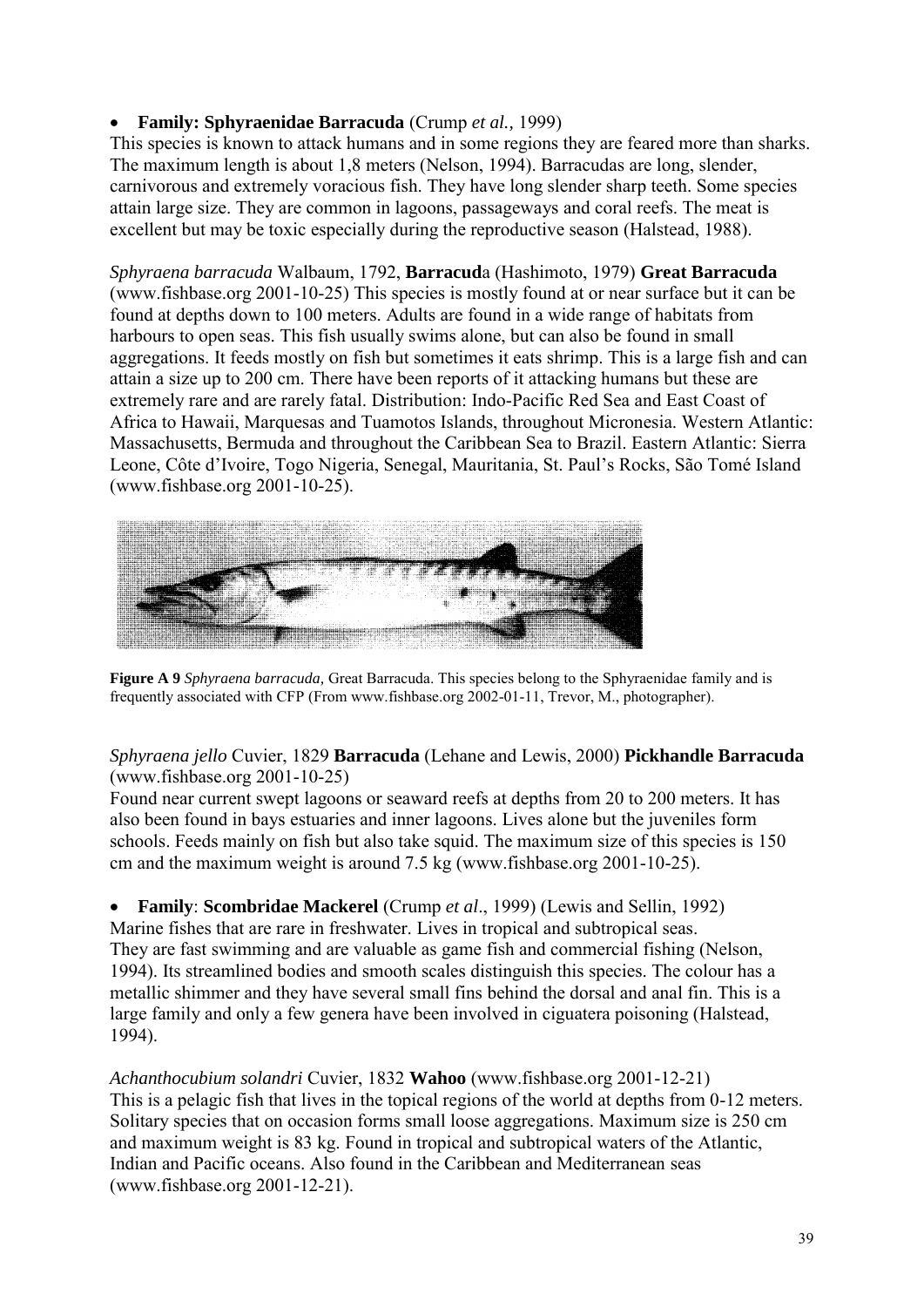## Subfamily: Thunninae

# *Euthynnus affinis* **Kawakawa** (www.fishbase.org 2001-12-21)

This species is found in open waters but always close to the shoreline. It is a highly migratory species. Forms large schools, depending on individual size with other species of the Scombroidae family, of 100 to 5000 individuals. Feeds on small fish, squids, and sometimes zooplankton. The size of this species is up to 100 cm and it can weigh 14 kg. Found in the warm waters of the Indo-West Pacific including oceanic islands in archipelagos. A few individuals have been found in the Eastern tropical Pacific (www.fishbase.org 2001-12-21).



**Figure A 10** *Euthynnus affinis* Kawakawa. This species is a member of the Thunninae family and have caused CFP in humans. (From www.fishbase.org 2002-01-11, Randall J.E photographer).

*Euthynnus alletteratus* Rafinesque, 1810 **Little tunny Tunnina** (www.fishbase.org 2001-12- 21) This migratory species is found in schools in open waters not far from shore. Feeds on almost anything they can find such as fish, crustaceans and squids. Fished commercially and is also a popular game fish. Found in the tropical and subtropical waters of the Atlantic Ocean. Including the Mediterranean, Black Sea, Caribbean Sea and the Gulf of Mexico. The maximum weight is 16 kg and the maximum length is 122 cm (www.fishbase.org 2001-12- 21).

#### Subfamily: Scombrinae

## *Scomberomorus commerson* Lacepède 1800, **Narrow-barred Spanish mackerel** (Lehane and Lewis, 2000).

This species lives in several different types of surroundings, near the edges of continental shelves, in shallow coastal waters or in gently sloping reef or lagoon waters. They live in small school and are known to migrate, but permanent resident populations seem to exist. This fish primarily feed on smaller fish like anchovies but also eat squids and shrimp. A lipid soluble toxin, similar to ciguatoxin has been found in the meat of specimen caught on the East Coast of Queensland, Australia. This species can obtain a length of 240 cm and weigh as much as 70 kg. Distribution: Indo-West pacific: Red Sea and South Africa to Southeast Asia, north to China and Japan and south to Southeast Australia and to Fiji. Have migrated to eastern Mediterranean Sea through the Suez Canal. Also reported from St. Helena (www.fishbase.org 2001-10-25).